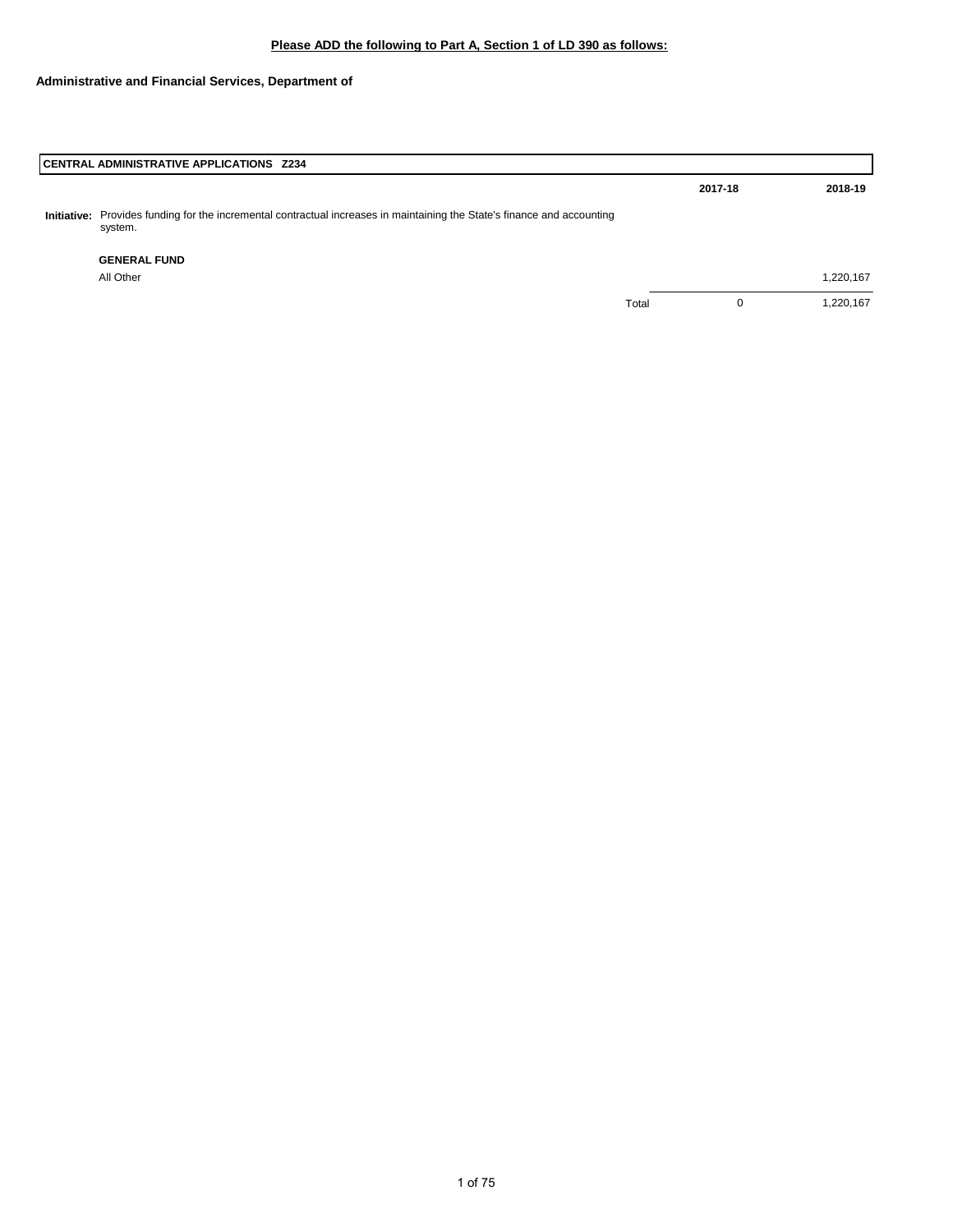| <b>IDEBT SERVICE - GOVERNMENT FACILITIES AUTHORITY 0893</b>                                                                                                           |       |         |           |
|-----------------------------------------------------------------------------------------------------------------------------------------------------------------------|-------|---------|-----------|
|                                                                                                                                                                       |       | 2017-18 | 2018-19   |
| Initiative: Provides funding for debt service for the capital construction, repairs and improvements for the Department of<br>Corrections pursuant to 4 MRSA §1610-I. |       |         |           |
| <b>GENERAL FUND</b>                                                                                                                                                   |       |         |           |
| All Other                                                                                                                                                             |       | 367.457 | 3,119,650 |
|                                                                                                                                                                       | Total | 367,457 | 3,119,650 |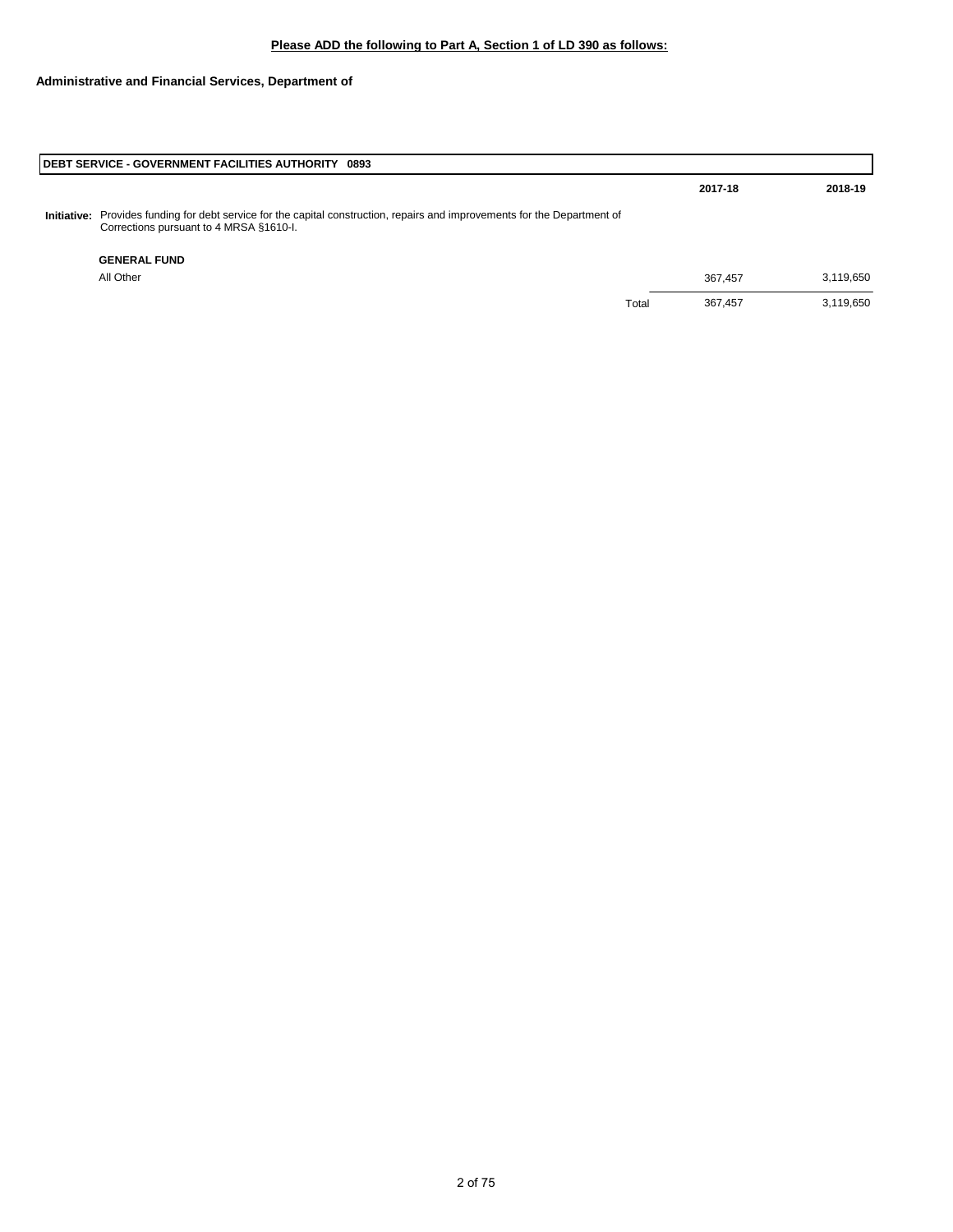|             | ELDERLY TAX DEFERRAL PROGRAM 0650                        |       |         |         |
|-------------|----------------------------------------------------------|-------|---------|---------|
|             |                                                          |       | 2017-18 | 2018-19 |
| Initiative: | Adjusts allocation for the Elderly Tax Deferral Program. |       |         |         |
|             | OTHER SPECIAL REVENUE FUNDS                              |       |         |         |
|             | All Other                                                |       | (4,500) | (4,500) |
|             |                                                          | Total | (4,500) | (4,500) |
|             |                                                          |       |         |         |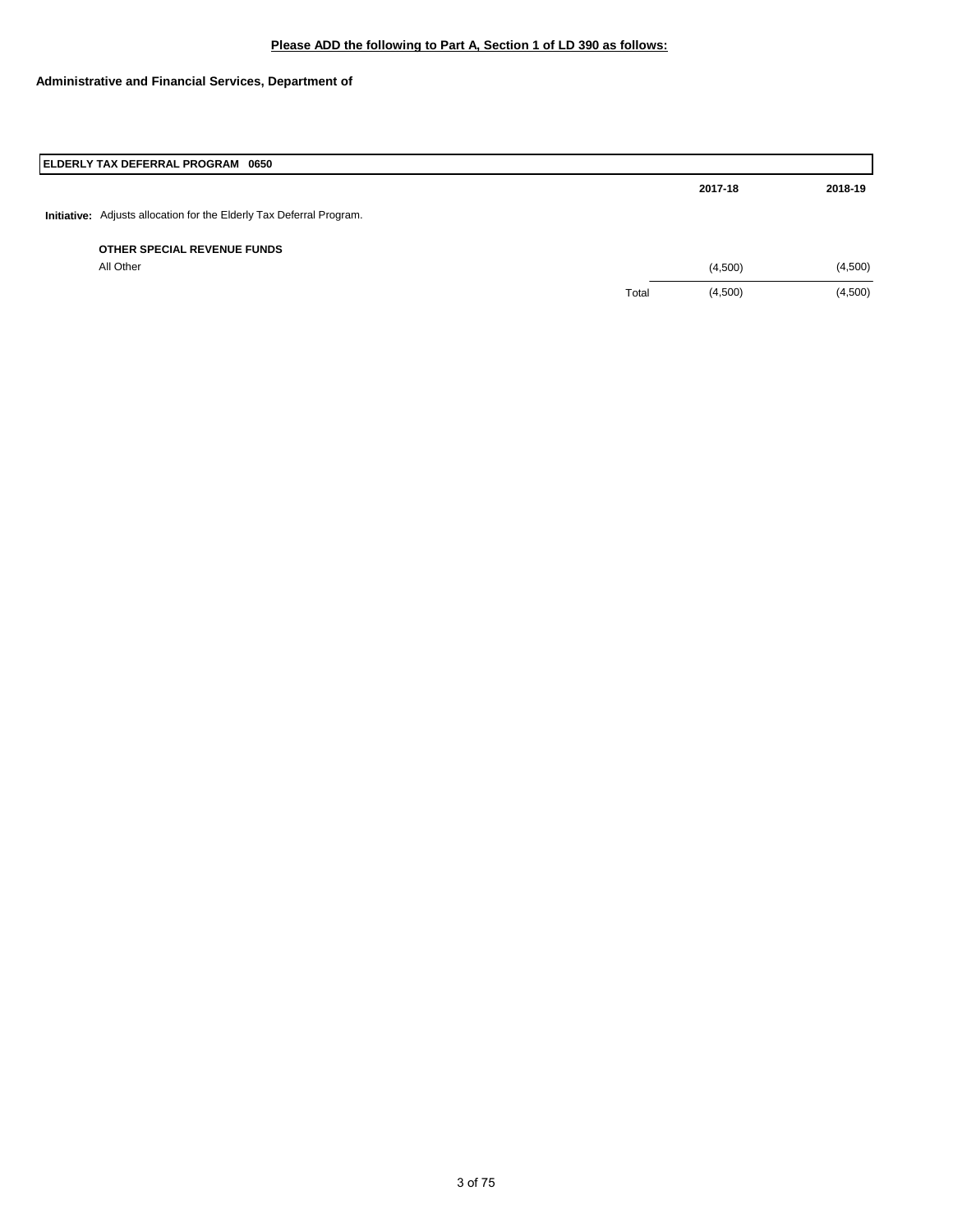Please delete the following as follows:

|             | <b>FUND FOR EFFICIENT DELIVERY OF LOCAL &amp; REGIONAL SVCS - ADMIN Z047</b>                                                                        |       |           |           |
|-------------|-----------------------------------------------------------------------------------------------------------------------------------------------------|-------|-----------|-----------|
|             |                                                                                                                                                     |       | 2017-18   | 2018-19   |
| Initiative: | Provides one-time funding of \$5,000,000 in each year of the 2018-2019 biennium to foster the efficient delivery<br>of local and regional services. |       |           |           |
|             | OTHER SPECIAL REVENUE FUNDS                                                                                                                         |       |           |           |
|             | All Other                                                                                                                                           |       | 5.000.000 | 5,000,000 |
|             |                                                                                                                                                     | Total | 5,000,000 | 5,000,000 |
|             |                                                                                                                                                     |       |           |           |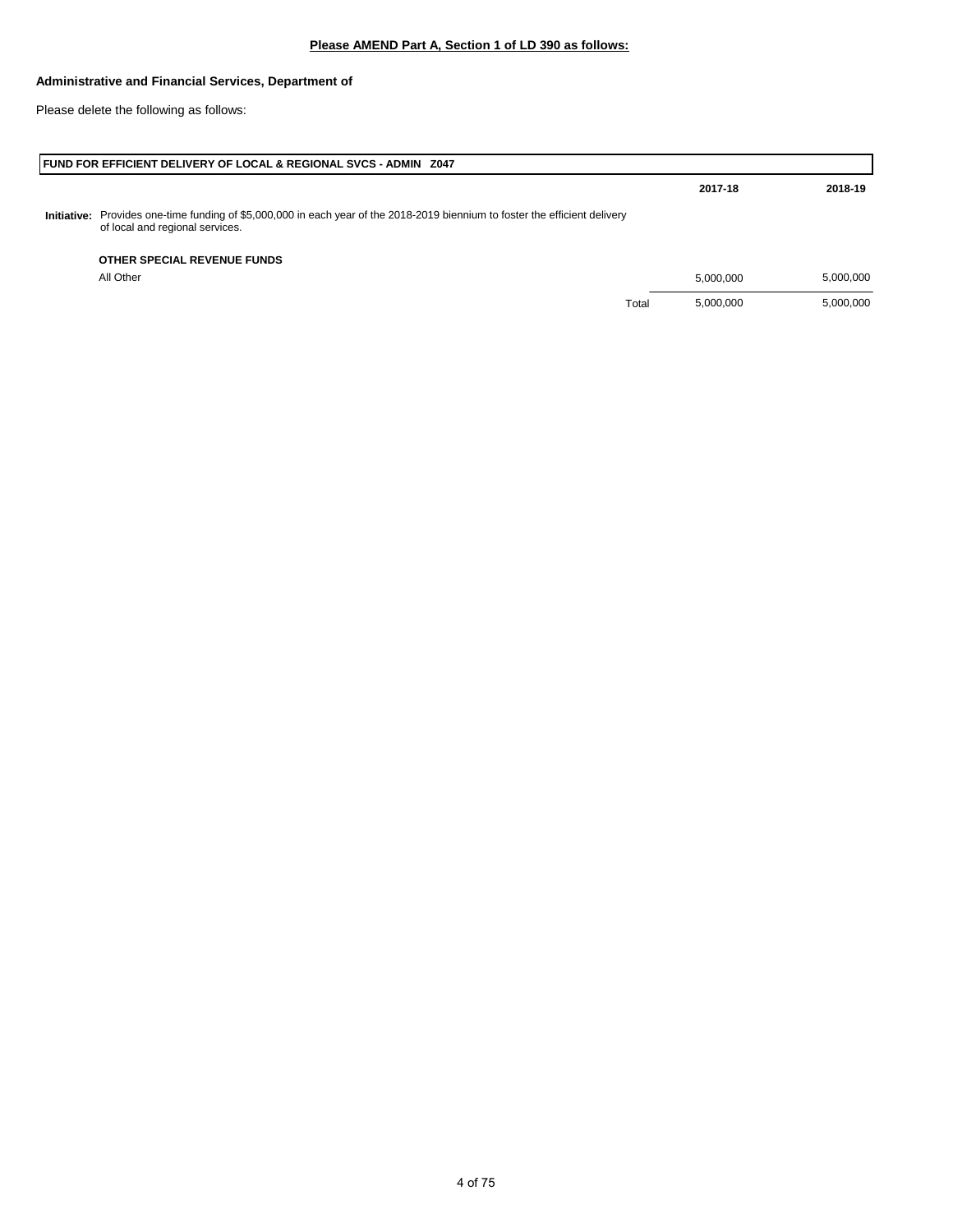# **Please AMEND Part A, Section 1 of LD 390 as follows:**

## **Administrative and Financial Services, Department of**

Please amend as follows:

| <b>INFORMATION SERVICES 0155</b>                                                                                                                                                                                                                                                                                                                                                                                                                                                                                      |       |                |                |
|-----------------------------------------------------------------------------------------------------------------------------------------------------------------------------------------------------------------------------------------------------------------------------------------------------------------------------------------------------------------------------------------------------------------------------------------------------------------------------------------------------------------------|-------|----------------|----------------|
|                                                                                                                                                                                                                                                                                                                                                                                                                                                                                                                       |       | 2017-18        | 2018-19        |
| Initiative: Eliminates 2 Public Service Manager III positions and one Public Service Manager II position.                                                                                                                                                                                                                                                                                                                                                                                                             |       |                |                |
| OFFICE OF INFORMATION SERVICES FUND                                                                                                                                                                                                                                                                                                                                                                                                                                                                                   |       |                |                |
| Positions - LEGISLATIVE COUNT                                                                                                                                                                                                                                                                                                                                                                                                                                                                                         |       | $-3.000$       | $-3.000$       |
| <b>Personal Services</b>                                                                                                                                                                                                                                                                                                                                                                                                                                                                                              |       | (435, 154)     | (437,988)      |
|                                                                                                                                                                                                                                                                                                                                                                                                                                                                                                                       | Total | (435, 154)     | (437,988)      |
| <b>REVISED</b>                                                                                                                                                                                                                                                                                                                                                                                                                                                                                                        |       |                |                |
| <b>INFORMATION SERVICES 0155</b>                                                                                                                                                                                                                                                                                                                                                                                                                                                                                      |       |                |                |
|                                                                                                                                                                                                                                                                                                                                                                                                                                                                                                                       |       | 2017-18        | 2018-19        |
| Initiative: Eliminates one vacant Public Service Manager III position.                                                                                                                                                                                                                                                                                                                                                                                                                                                |       |                |                |
|                                                                                                                                                                                                                                                                                                                                                                                                                                                                                                                       |       |                |                |
| OFFICE OF INFORMATION SERVICES FUND                                                                                                                                                                                                                                                                                                                                                                                                                                                                                   |       |                |                |
| Positions - LEGISLATIVE COUNT                                                                                                                                                                                                                                                                                                                                                                                                                                                                                         |       | $-1.000$       | $-1.000$       |
| <b>Personal Services</b>                                                                                                                                                                                                                                                                                                                                                                                                                                                                                              |       | (145,969)      | (146, 936)     |
|                                                                                                                                                                                                                                                                                                                                                                                                                                                                                                                       | Total | (145,969)      | (146, 936)     |
| <b>CURRENT</b>                                                                                                                                                                                                                                                                                                                                                                                                                                                                                                        |       |                |                |
| <b>INFORMATION SERVICES 0155</b>                                                                                                                                                                                                                                                                                                                                                                                                                                                                                      |       |                |                |
|                                                                                                                                                                                                                                                                                                                                                                                                                                                                                                                       |       | 2017-18        | 2018-19        |
| Initiative: Transfers all positions and All Other funding from the Federal Expenditures Fund, Other Special Revenue<br>Funds and the Office of Information Services Fund in the Department of Administrative and Financial Services,<br>Information Services program to the Federal Expenditures Fund, Other Special Revenue Funds and the Office<br>of Information Services Fund in the new Department of Technology Services, Technology Services program.<br>Position detail is on file with the Bureau of Budget. |       |                |                |
| <b>FEDERAL EXPENDITURES FUND</b>                                                                                                                                                                                                                                                                                                                                                                                                                                                                                      |       |                |                |
| All Other                                                                                                                                                                                                                                                                                                                                                                                                                                                                                                             |       | (500)          | (500)          |
|                                                                                                                                                                                                                                                                                                                                                                                                                                                                                                                       | Total | (500)          | (500)          |
| OTHER SPECIAL REVENUE FUNDS                                                                                                                                                                                                                                                                                                                                                                                                                                                                                           |       |                |                |
| All Other                                                                                                                                                                                                                                                                                                                                                                                                                                                                                                             |       | (500)          | (500)          |
|                                                                                                                                                                                                                                                                                                                                                                                                                                                                                                                       | Total | (500)          | (500)          |
| OFFICE OF INFORMATION SERVICES FUND                                                                                                                                                                                                                                                                                                                                                                                                                                                                                   |       |                |                |
| Positions - LEGISLATIVE COUNT                                                                                                                                                                                                                                                                                                                                                                                                                                                                                         |       | $-473.500$     | $-473.500$     |
| <b>Personal Services</b>                                                                                                                                                                                                                                                                                                                                                                                                                                                                                              |       | (47, 447, 382) | (48, 510, 359) |
| All Other                                                                                                                                                                                                                                                                                                                                                                                                                                                                                                             |       | (7,535,440)    | (7,535,440)    |
|                                                                                                                                                                                                                                                                                                                                                                                                                                                                                                                       | Total | (54,982,822)   | (56,045,799)   |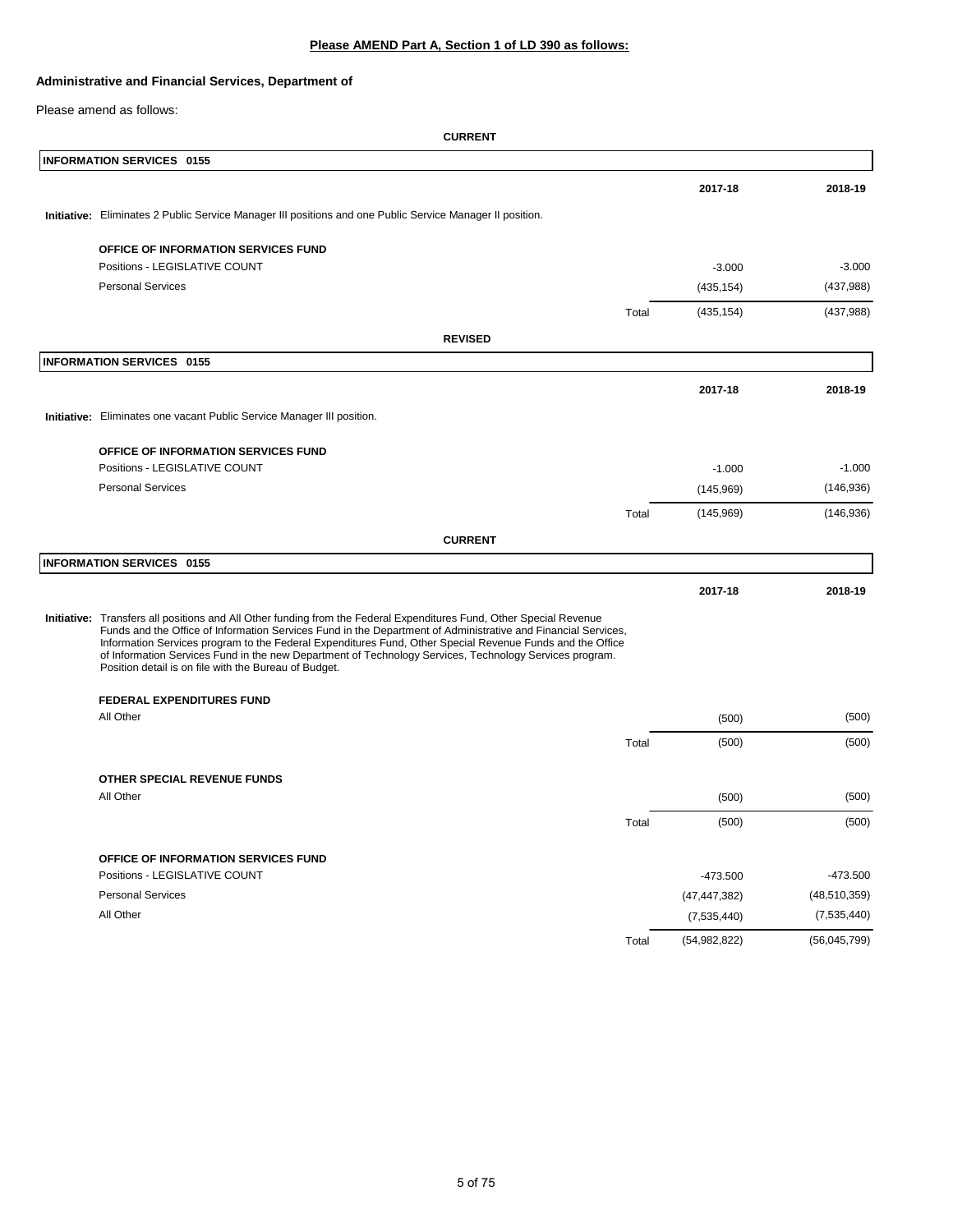#### **INFORMATION SERVICES 0155**

**2017-18 2018-19**

Initiative: Transfers all positions and All Other funding from the Federal Expenditures Fund, Other Special Revenue<br>Funds and the Office of Information Services Fund in the Department of Administrative and Financial Servic Position detail is on file with the Bureau of Budget.

#### **FEDERAL EXPENDITURES FUND**

| All Other                                  |       | (500)          | (500)          |
|--------------------------------------------|-------|----------------|----------------|
|                                            | Total | (500)          | (500)          |
| OTHER SPECIAL REVENUE FUNDS                |       |                |                |
| All Other                                  |       | (500)          | (500)          |
|                                            | Total | (500)          | (500)          |
| <b>OFFICE OF INFORMATION SERVICES FUND</b> |       |                |                |
| Positions - LEGISLATIVE COUNT              |       | $-475.500$     | $-475.500$     |
| <b>Personal Services</b>                   |       | (47, 736, 567) | (48, 801, 411) |
| All Other                                  |       | (7,535,440)    | (7,535,440)    |
|                                            | Total | (55, 272, 007) | (56, 336, 851) |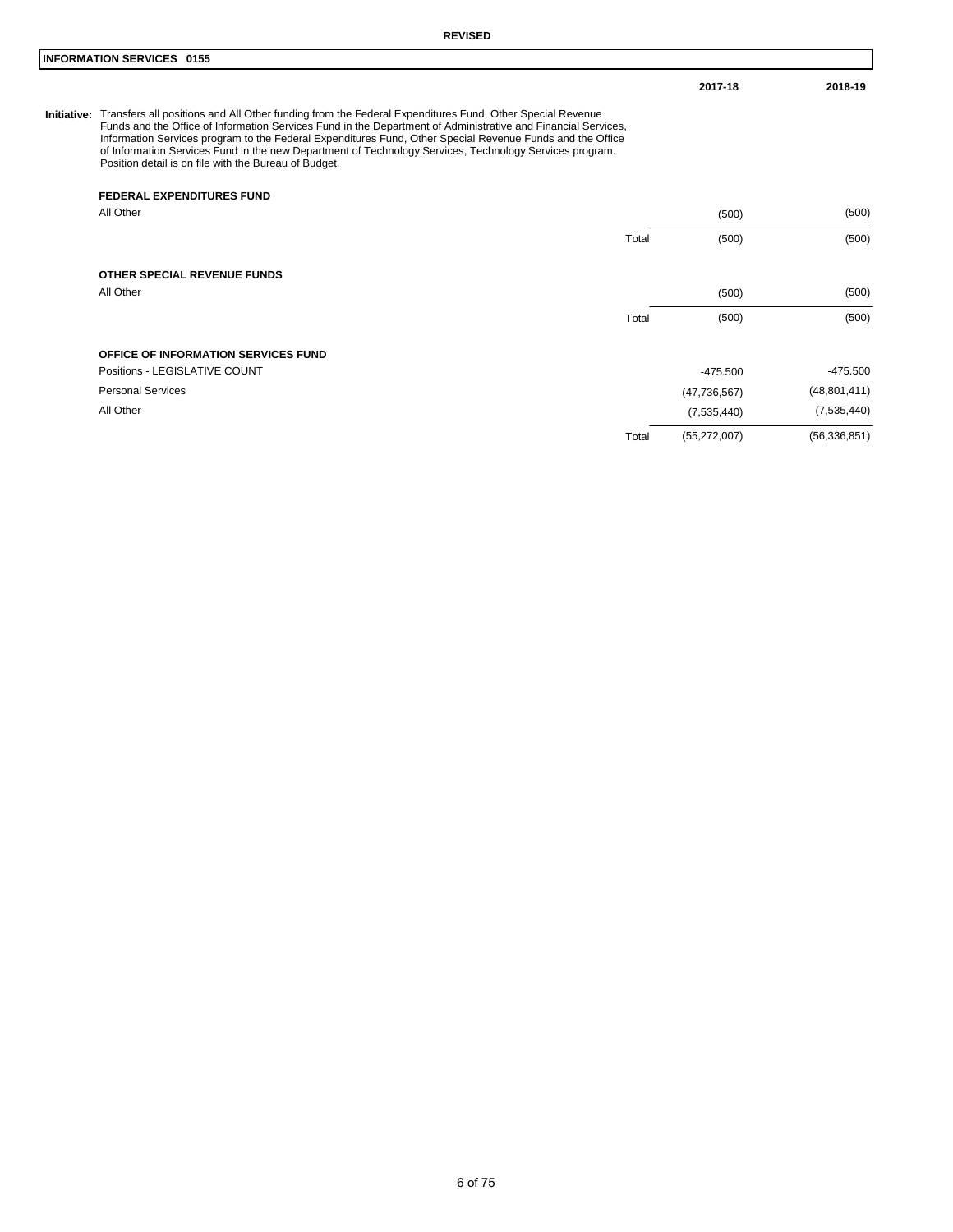Please amend as follows:

| MAINE BOARD OF TAX APPEALS Z146                                                                                                                                       |       |            |            |
|-----------------------------------------------------------------------------------------------------------------------------------------------------------------------|-------|------------|------------|
|                                                                                                                                                                       |       | 2017-18    | 2018-19    |
| Initiative: Eliminates Personal Services and All Other funding for the Board of Tax Appeals beginning October 1, 2017.                                                |       |            |            |
| <b>GENERAL FUND</b>                                                                                                                                                   |       |            |            |
| Positions - LEGISLATIVE COUNT                                                                                                                                         |       | $-4.000$   | $-4.000$   |
| <b>Personal Services</b>                                                                                                                                              |       | (262, 389) | (382, 721) |
| All Other                                                                                                                                                             |       | (47, 217)  | (62, 948)  |
|                                                                                                                                                                       | Total | (309, 606) | (445, 669) |
| <b>REVISED</b>                                                                                                                                                        |       |            |            |
| MAINE BOARD OF TAX APPEALS Z146                                                                                                                                       |       |            |            |
|                                                                                                                                                                       |       | 2017-18    | 2018-19    |
| Initiative: Eliminates funding in the Maine Board of Tax Appeals program, Other Special Revenue Funds related to the<br>elimination of fees effective August 1, 2017. |       |            |            |
| OTHER SPECIAL REVENUE FUNDS                                                                                                                                           |       |            |            |
| All Other                                                                                                                                                             |       | (39, 500)  | (45,000)   |
|                                                                                                                                                                       | Total | (39,500)   | (45,000)   |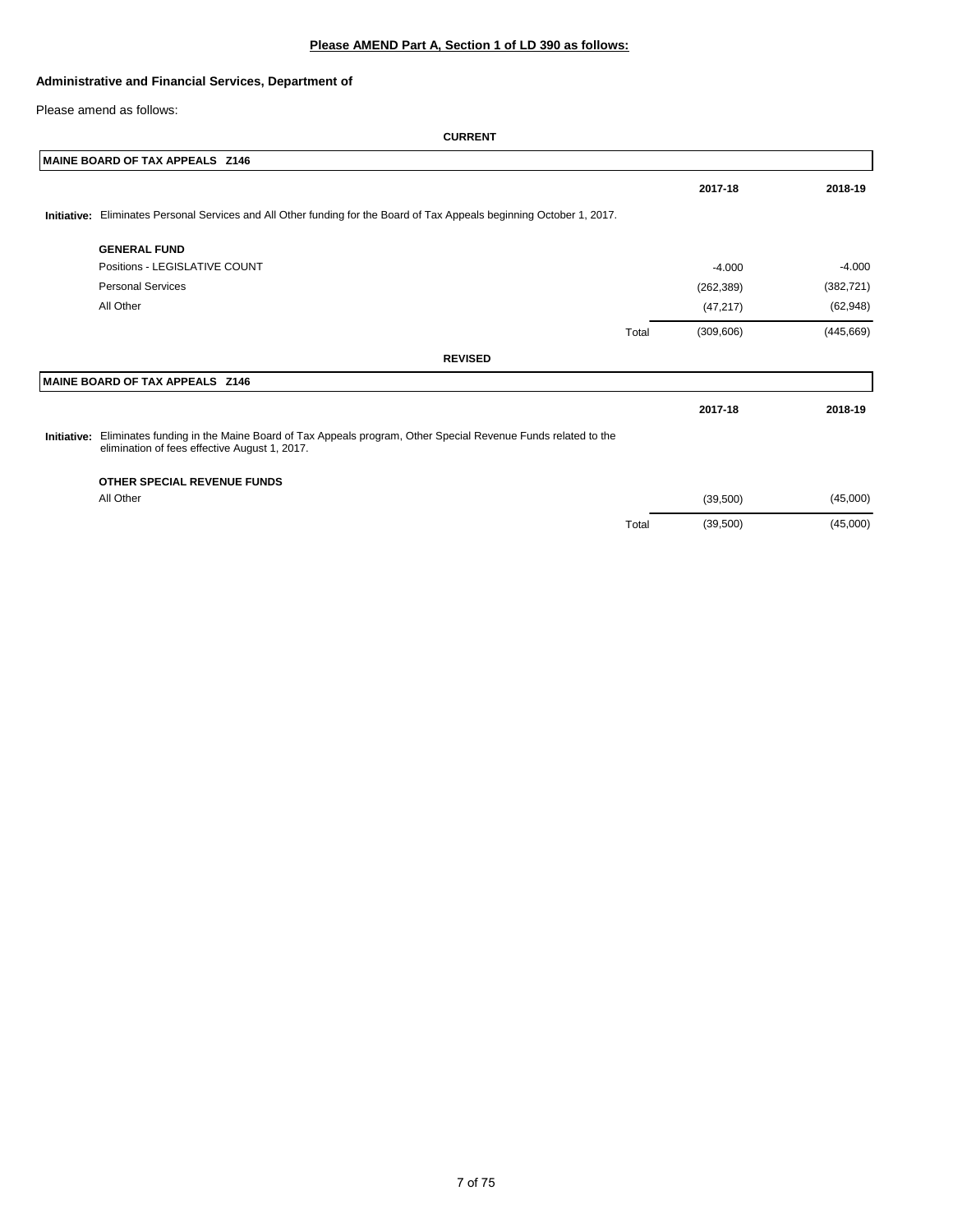# **Please AMEND Part A, Section 1 of LD 390 as follows:**

## **Agriculture, Conservation, and Forestry, Department of**

Please amend as follows:

|             |                                                                                                                                                                                                                                            |       | 2017-18       | 2018-19       |
|-------------|--------------------------------------------------------------------------------------------------------------------------------------------------------------------------------------------------------------------------------------------|-------|---------------|---------------|
|             |                                                                                                                                                                                                                                            |       |               |               |
| Initiative: | Transfers Personal Services and All Other funding from the Division of Agricultural Resource Development<br>program to the existing Division of Quality Assurance and Regulation program to create a new Bureau of<br>Agriculture program. |       |               |               |
|             | <b>GENERAL FUND</b>                                                                                                                                                                                                                        |       |               |               |
|             | Positions - LEGISLATIVE COUNT                                                                                                                                                                                                              |       | $-5.000$      | $-5.000$      |
|             | <b>Personal Services</b>                                                                                                                                                                                                                   |       | (419,600)     | (431, 719)    |
|             | All Other                                                                                                                                                                                                                                  |       | (219, 765)    | (217, 233)    |
|             |                                                                                                                                                                                                                                            | Total | (639, 365)    | (648, 952)    |
|             | <b>FEDERAL EXPENDITURES FUND</b>                                                                                                                                                                                                           |       |               |               |
|             | Positions - LEGISLATIVE COUNT                                                                                                                                                                                                              |       | $-1.000$      | $-1.000$      |
|             | <b>Personal Services</b>                                                                                                                                                                                                                   |       | (73, 283)     | (76, 574)     |
|             | All Other                                                                                                                                                                                                                                  |       | (1,057,301)   | (1,057,301)   |
|             |                                                                                                                                                                                                                                            | Total | (1, 130, 584) | (1, 133, 875) |
|             | <b>OTHER SPECIAL REVENUE FUNDS</b>                                                                                                                                                                                                         |       |               |               |
|             | Positions - LEGISLATIVE COUNT                                                                                                                                                                                                              |       | $-3.000$      | $-3.000$      |
|             | <b>Personal Services</b>                                                                                                                                                                                                                   |       | (245, 630)    | (255, 019)    |
|             | All Other                                                                                                                                                                                                                                  |       | (357, 299)    | (357, 461)    |
|             |                                                                                                                                                                                                                                            | Total | (602, 929)    | (612, 480)    |
|             | FEDERAL BLOCK GRANT FUND                                                                                                                                                                                                                   |       |               |               |
|             | All Other                                                                                                                                                                                                                                  |       | (400,000)     | (400,000)     |
|             |                                                                                                                                                                                                                                            | Total | (400,000)     | (400,000)     |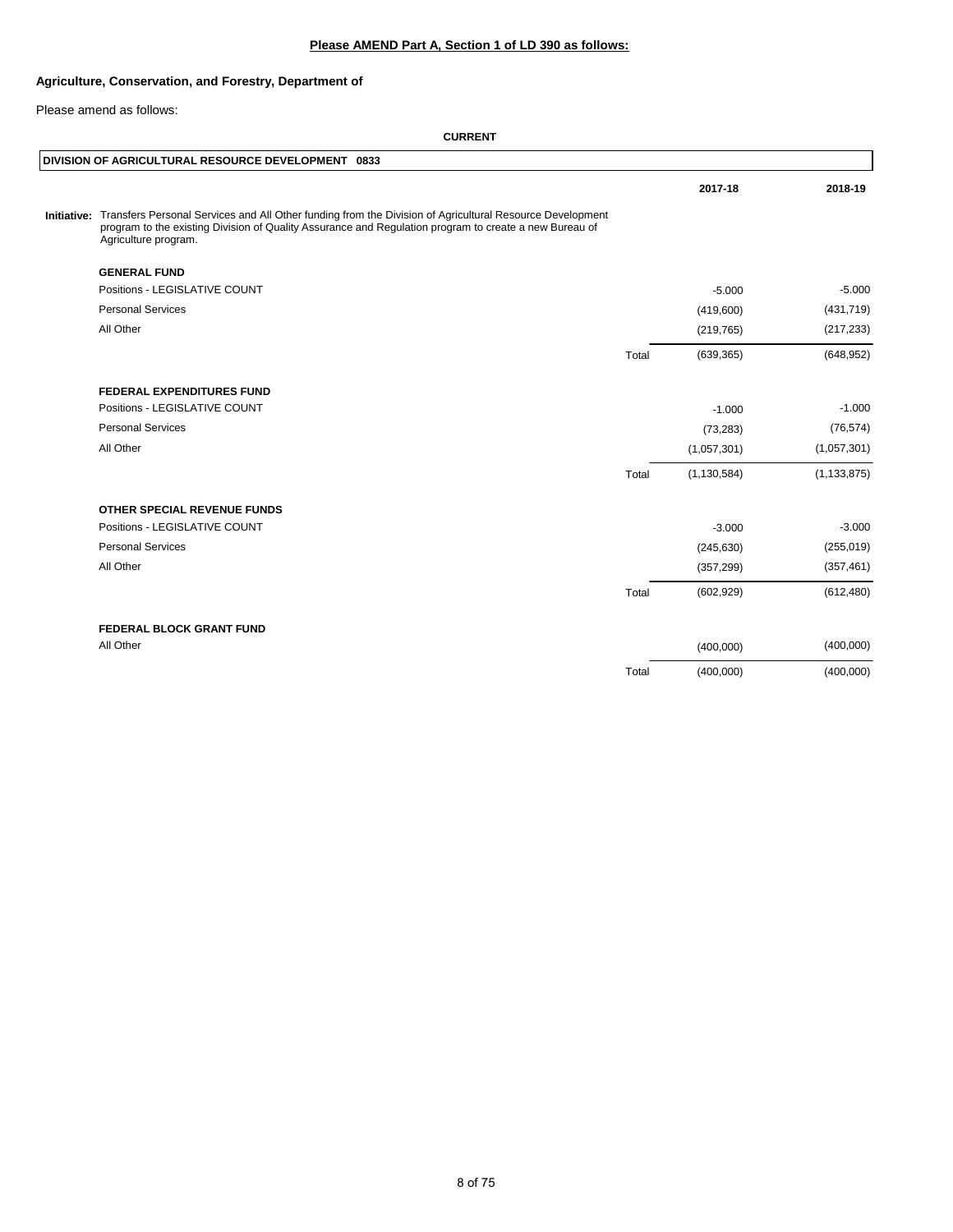# **REVISED**

#### **DIVISION OF AGRICULTURAL RESOURCE DEVELOPMENT 0833**

Initiative: Transfers Personal Services and All Other funding from the Division of Agricultural Resource Development<br>program to the existing Division of Quality Assurance and Regulation program to create a new Bureau of<br>Ag

| <b>GENERAL FUND</b>              |       |               |               |
|----------------------------------|-------|---------------|---------------|
| Positions - LEGISLATIVE COUNT    |       | $-5.000$      | $-5.000$      |
| <b>Personal Services</b>         |       | (419,600)     | (431, 719)    |
| All Other                        |       | (219, 765)    | (217, 233)    |
|                                  | Total | (639, 365)    | (648, 952)    |
| <b>FEDERAL EXPENDITURES FUND</b> |       |               |               |
| Positions - LEGISLATIVE COUNT    |       | $-1.000$      | $-1.000$      |
| <b>Personal Services</b>         |       | (73, 283)     | (76, 574)     |
| All Other                        |       | (1,057,301)   | (1,057,301)   |
|                                  | Total | (1, 130, 584) | (1, 133, 875) |
| OTHER SPECIAL REVENUE FUNDS      |       |               |               |
| Positions - LEGISLATIVE COUNT    |       | $-3.000$      | $-3.000$      |
| <b>Personal Services</b>         |       | (245, 630)    | (255, 019)    |
| All Other                        |       | (357, 299)    | (357, 461)    |
|                                  | Total | (602, 929)    | (612, 480)    |
| <b>FEDERAL BLOCK GRANT FUND</b>  |       |               |               |
| All Other                        |       | (600,000)     | (600,000)     |
|                                  | Total | (600,000)     | (600,000)     |
|                                  |       |               |               |

**2017-18 2018-19**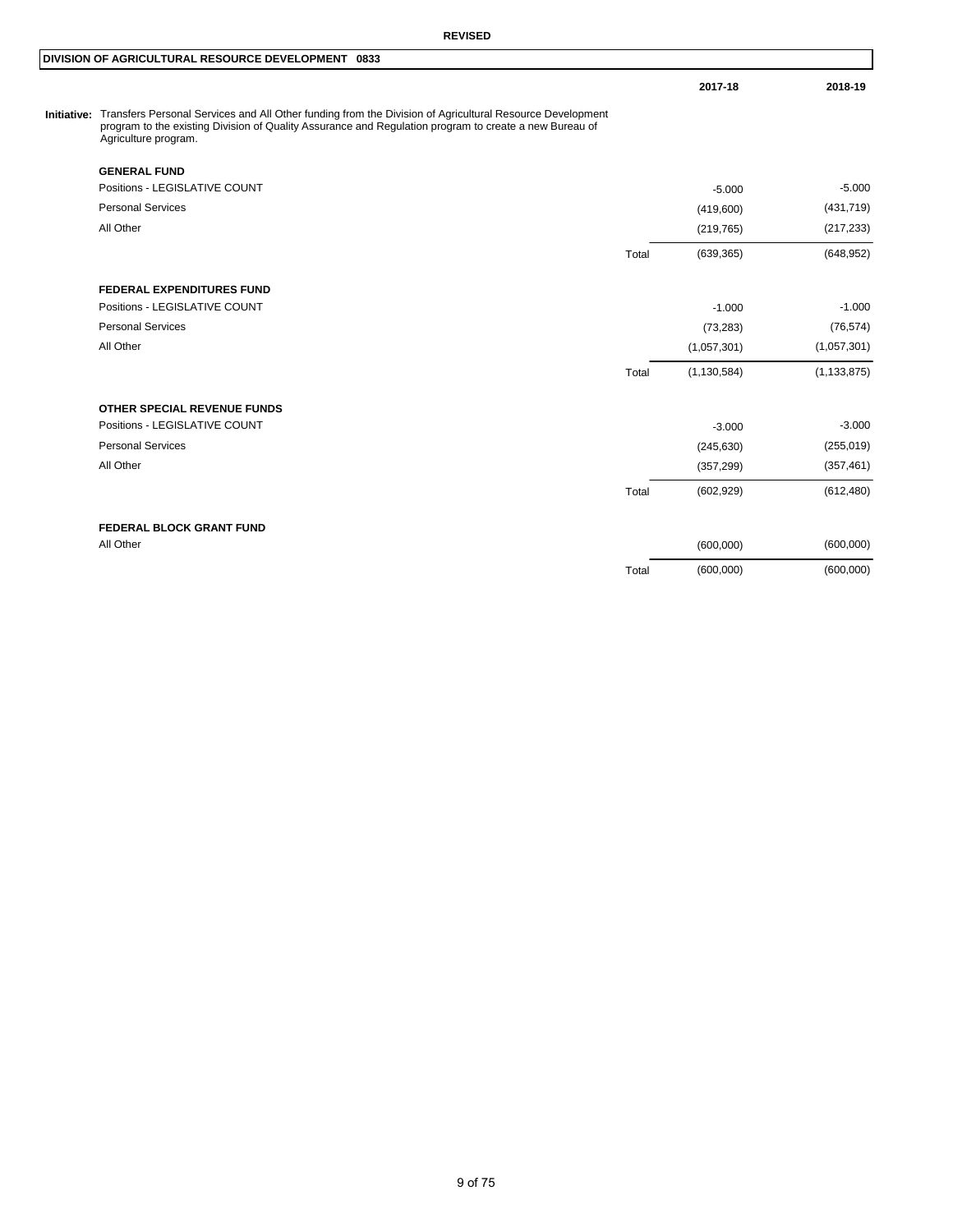# **Please AMEND Part A, Section 1 of LD 390 as follows:**

## **Agriculture, Conservation, and Forestry, Department of**

Please amend as follows:

|                                                                                                                                                                                                                                                        |       | 2017-18   | 2018-19   |
|--------------------------------------------------------------------------------------------------------------------------------------------------------------------------------------------------------------------------------------------------------|-------|-----------|-----------|
| Initiative: Transfers Personal Services and All Other funding from the Division of Agricultural Resource Development<br>program to the existing Division of Quality Assurance and Regulation program to create a new Bureau of<br>Agriculture program. |       |           |           |
| <b>GENERAL FUND</b>                                                                                                                                                                                                                                    |       |           |           |
| Positions - LEGISLATIVE COUNT                                                                                                                                                                                                                          |       | 5.000     | 5.000     |
| <b>Personal Services</b>                                                                                                                                                                                                                               |       | 419,600   | 431,719   |
| All Other                                                                                                                                                                                                                                              |       | 219,765   | 217,233   |
|                                                                                                                                                                                                                                                        | Total | 639,365   | 648,952   |
| <b>FEDERAL EXPENDITURES FUND</b>                                                                                                                                                                                                                       |       |           |           |
| Positions - LEGISLATIVE COUNT                                                                                                                                                                                                                          |       | 1.000     | 1.000     |
| <b>Personal Services</b>                                                                                                                                                                                                                               |       | 73,283    | 76,574    |
| All Other                                                                                                                                                                                                                                              |       | 1,057,301 | 1,057,301 |
|                                                                                                                                                                                                                                                        | Total | 1,130,584 | 1,133,875 |
| OTHER SPECIAL REVENUE FUNDS                                                                                                                                                                                                                            |       |           |           |
| Positions - LEGISLATIVE COUNT                                                                                                                                                                                                                          |       | 3.000     | 3.000     |
| <b>Personal Services</b>                                                                                                                                                                                                                               |       | 245,630   | 255,019   |
| All Other                                                                                                                                                                                                                                              |       | 357,299   | 357,461   |
|                                                                                                                                                                                                                                                        | Total | 602,929   | 612,480   |
| <b>FEDERAL BLOCK GRANT FUND</b>                                                                                                                                                                                                                        |       |           |           |
| All Other                                                                                                                                                                                                                                              |       | 400,000   | 400,000   |
|                                                                                                                                                                                                                                                        | Total | 400,000   | 400,000   |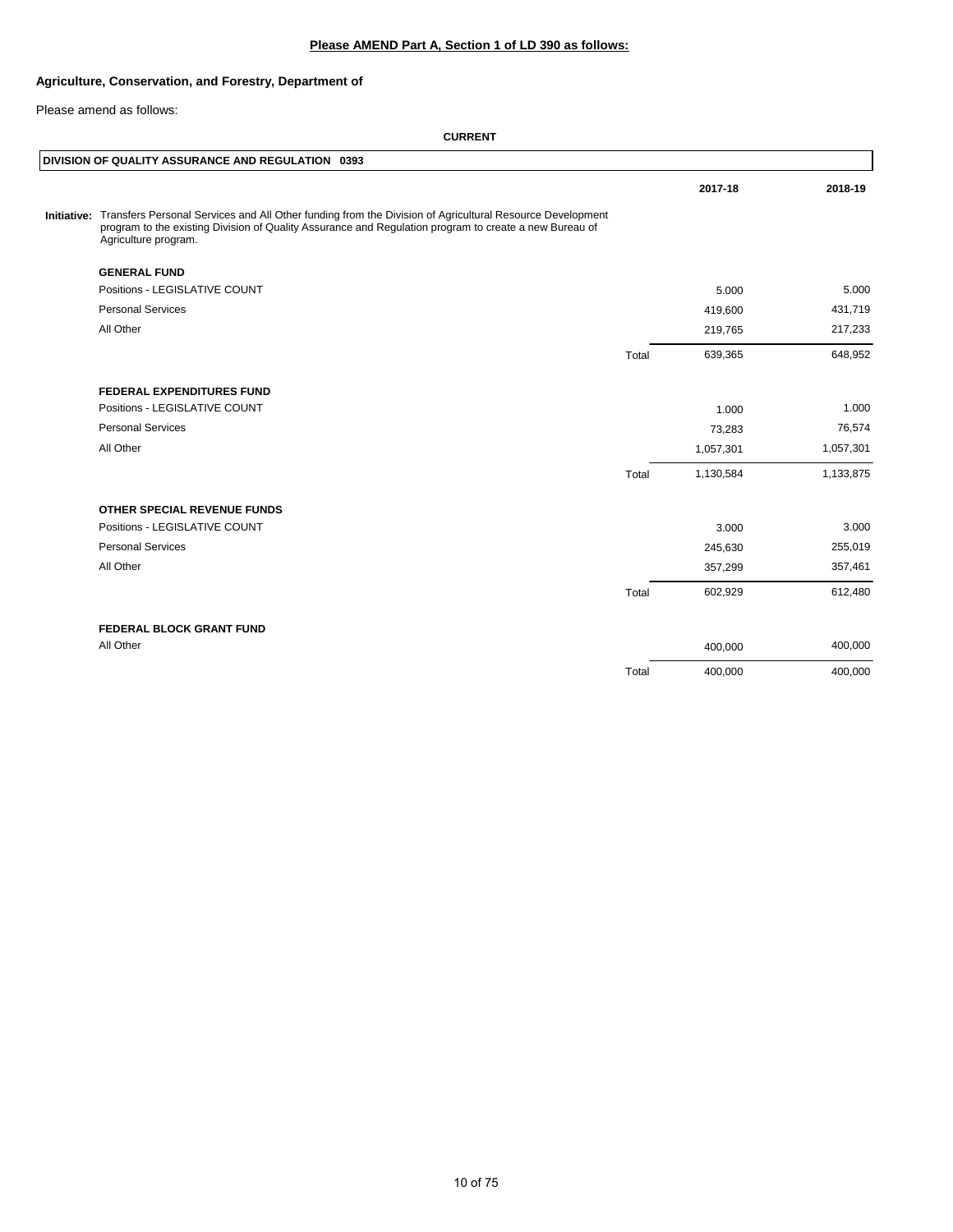#### **REVISED**

**2017-18 2018-19**

Initiative: Transfers Personal Services and All Other funding from the Division of Agricultural Resource Development<br>program to the existing Division of Quality Assurance and Regulation program to create a new Bureau of<br>Ag

| <b>GENERAL FUND</b>                |       |           |           |
|------------------------------------|-------|-----------|-----------|
| Positions - LEGISLATIVE COUNT      |       | 5.000     | 5.000     |
| <b>Personal Services</b>           |       | 419,600   | 431,719   |
| All Other                          |       | 219,765   | 217,233   |
|                                    | Total | 639,365   | 648,952   |
| <b>FEDERAL EXPENDITURES FUND</b>   |       |           |           |
| Positions - LEGISLATIVE COUNT      |       | 1.000     | 1.000     |
| <b>Personal Services</b>           |       | 73,283    | 76,574    |
| All Other                          |       | 1,057,301 | 1,057,301 |
|                                    | Total | 1,130,584 | 1,133,875 |
| <b>OTHER SPECIAL REVENUE FUNDS</b> |       |           |           |
| Positions - LEGISLATIVE COUNT      |       | 3.000     | 3.000     |
| <b>Personal Services</b>           |       | 245,630   | 255,019   |
| All Other                          |       | 357,299   | 357,461   |
|                                    | Total | 602,929   | 612,480   |
| <b>FEDERAL BLOCK GRANT FUND</b>    |       |           |           |
| All Other                          |       | 600,000   | 600,000   |
|                                    | Total | 600,000   | 600,000   |
|                                    |       |           |           |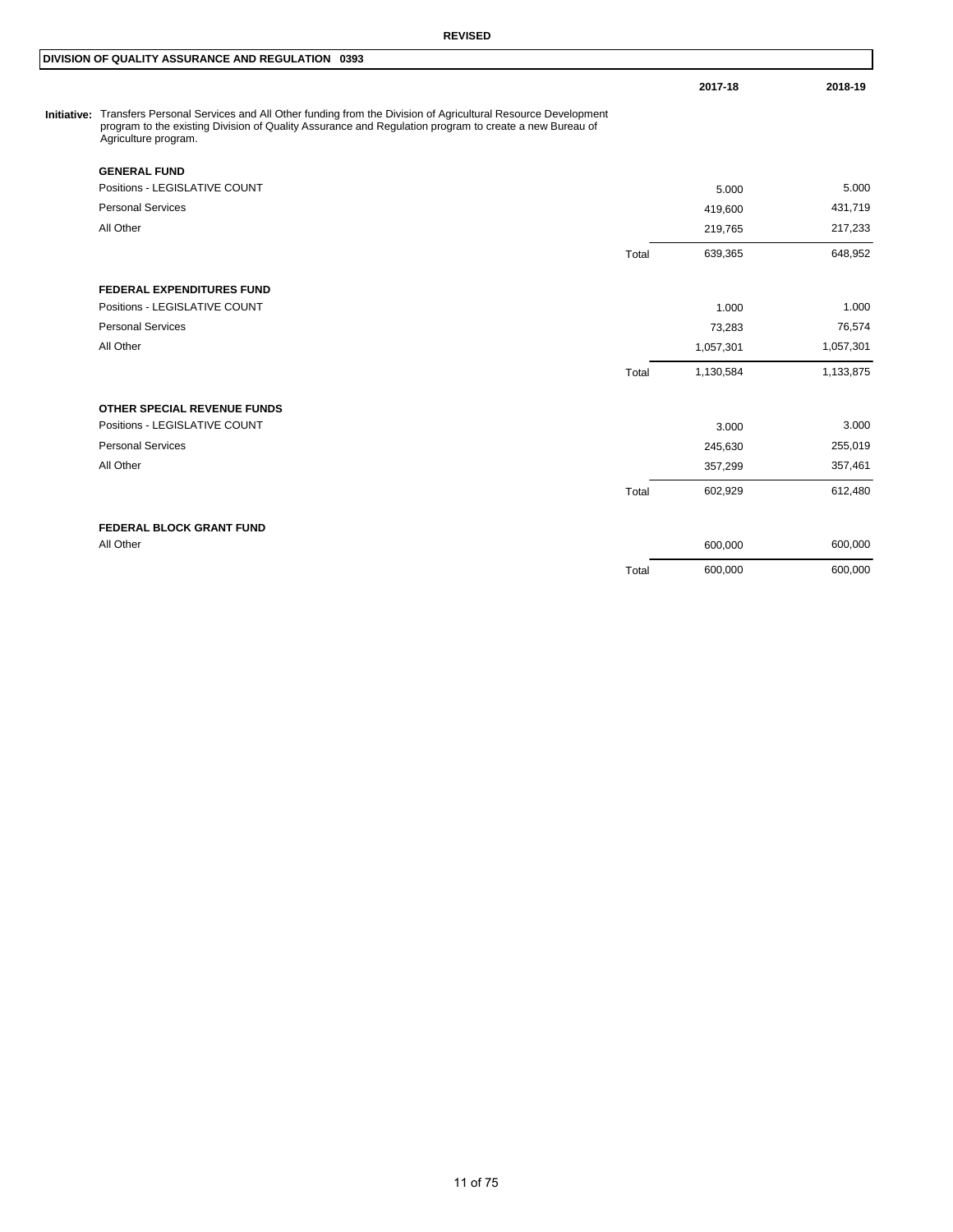## **Please ADD the following to Part A, Section 1 of LD 390 as follows:**

# **Agriculture, Conservation, and Forestry, Department of**

| DIVISION OF QUALITY ASSURANCE AND REGULATION 0393                      |       |           |           |
|------------------------------------------------------------------------|-------|-----------|-----------|
|                                                                        |       | 2017-18   | 2018-19   |
| <b>Initiative:</b> Provides funding to the Agriculture Promotion Fund. |       |           |           |
| OTHER SPECIAL REVENUE FUNDS                                            |       |           |           |
| All Other                                                              |       | 2,500,000 | 2,500,000 |
|                                                                        | Total | 2,500,000 | 2,500,000 |
|                                                                        |       |           |           |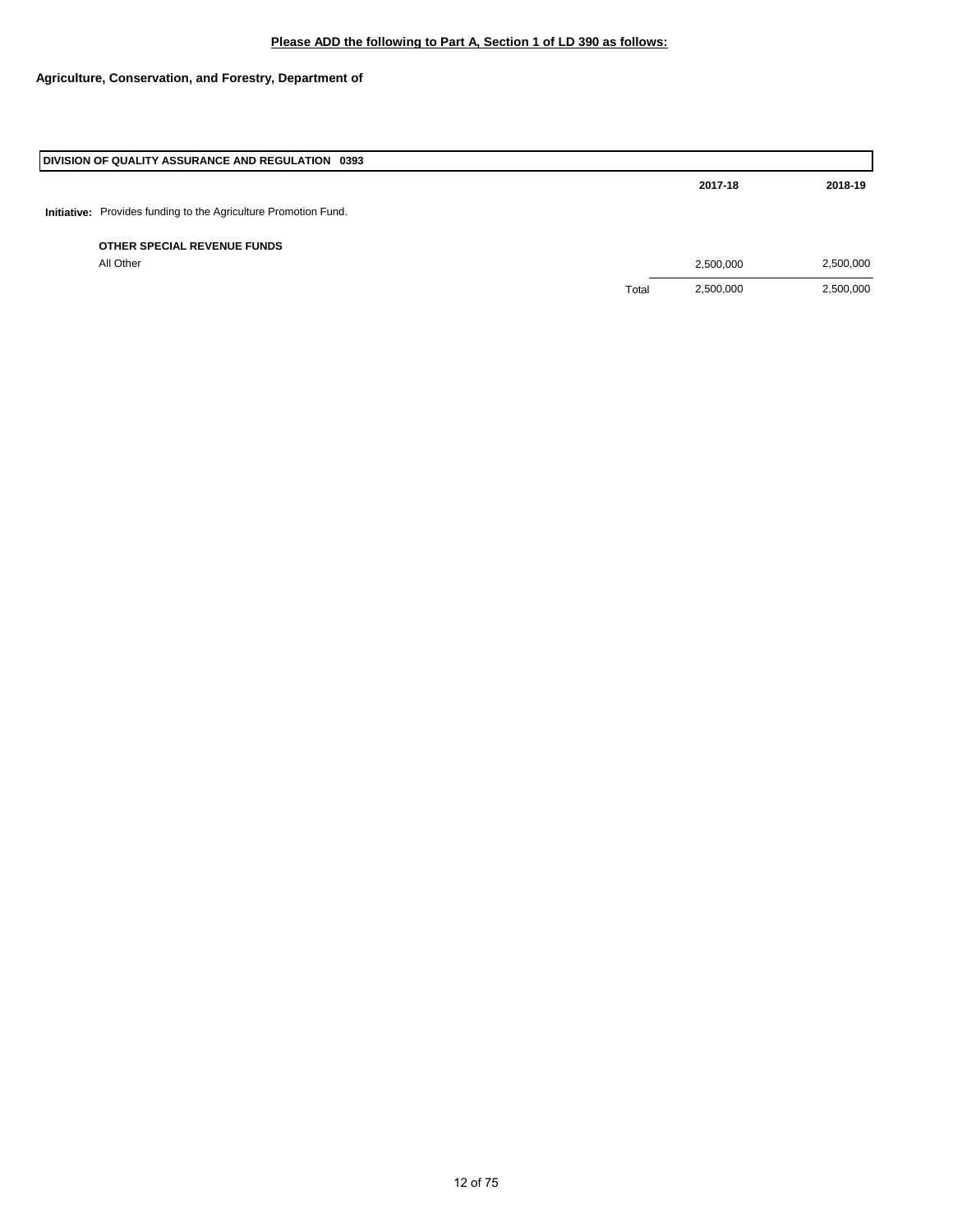# **Agriculture, Conservation, and Forestry, Department of**

|             | GEOLOGICAL SURVEY Z237                                                                                                                                                                |       |         |         |  |
|-------------|---------------------------------------------------------------------------------------------------------------------------------------------------------------------------------------|-------|---------|---------|--|
|             |                                                                                                                                                                                       |       | 2017-18 | 2018-19 |  |
| Initiative: | Transfers one Senior Planner position from Federal Expenditures Fund in the Municipal Planning Assistance<br>program to Other Special Revenue Funds in the Geological Survey program. |       |         |         |  |
|             | OTHER SPECIAL REVENUE FUNDS                                                                                                                                                           |       |         |         |  |
|             | Positions - LEGISLATIVE COUNT                                                                                                                                                         |       | 1.000   | 1.000   |  |
|             | <b>Personal Services</b>                                                                                                                                                              |       | 90.491  | 91,351  |  |
|             |                                                                                                                                                                                       | Total | 90.491  | 91.351  |  |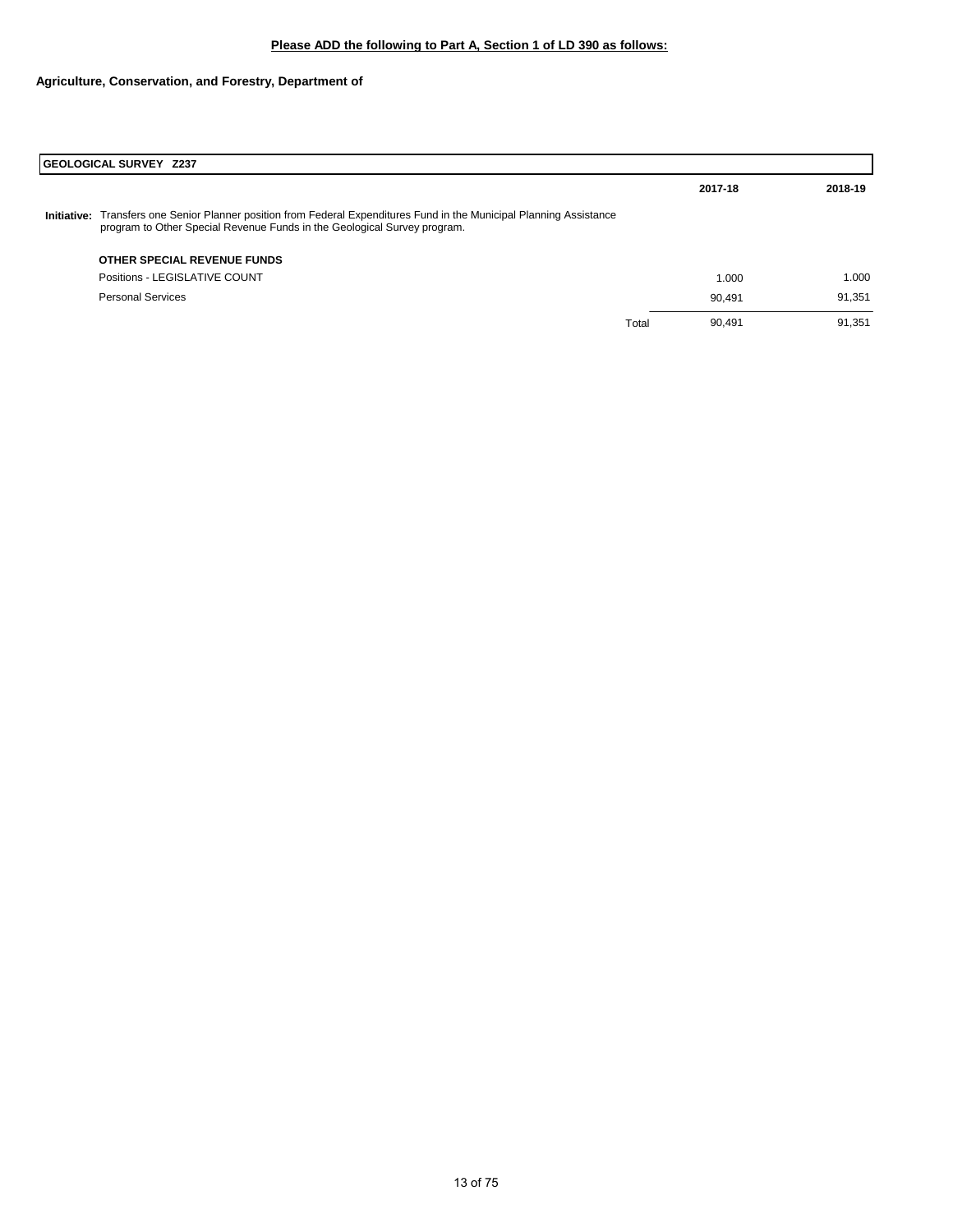# **Agriculture, Conservation, and Forestry, Department of**

|             | MUNICIPAL PLANNING ASSISTANCE Z161                                                                                                                                                    |       |           |           |  |
|-------------|---------------------------------------------------------------------------------------------------------------------------------------------------------------------------------------|-------|-----------|-----------|--|
|             |                                                                                                                                                                                       |       | 2017-18   | 2018-19   |  |
| Initiative: | Transfers one Senior Planner position from Federal Expenditures Fund in the Municipal Planning Assistance<br>program to Other Special Revenue Funds in the Geological Survey program. |       |           |           |  |
|             | <b>FEDERAL EXPENDITURES FUND</b>                                                                                                                                                      |       |           |           |  |
|             | Positions - LEGISLATIVE COUNT                                                                                                                                                         |       | $-1.000$  | $-1.000$  |  |
|             | <b>Personal Services</b>                                                                                                                                                              |       | (90, 491) | (91, 351) |  |
|             |                                                                                                                                                                                       | Total | (90, 491) | (91, 351) |  |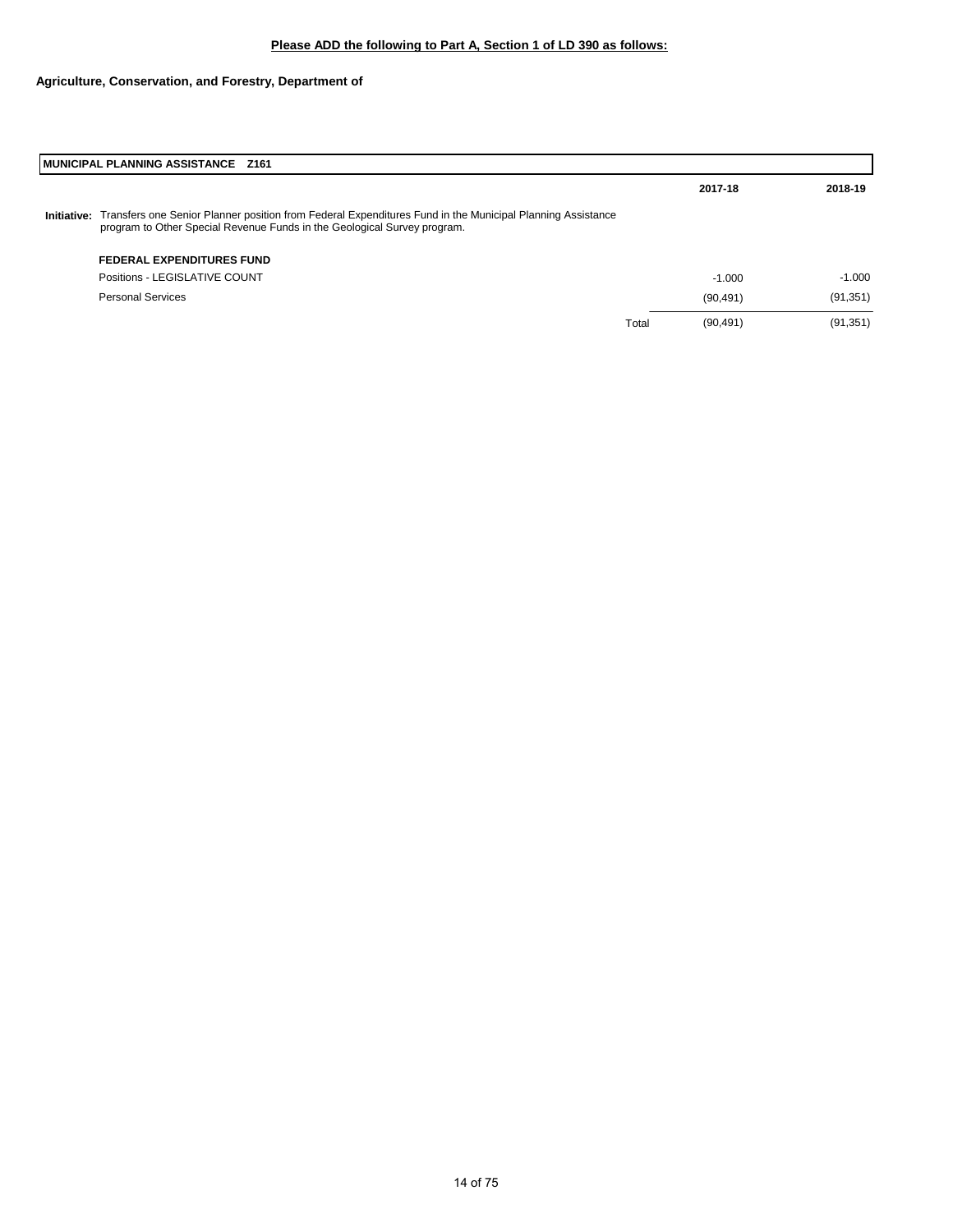## **Agriculture, Conservation, and Forestry, Department of**

Please amend as follows:

| PARKS - GENERAL OPERATIONS Z221                                                                                                                                                                                                                                                       |       |            |            |
|---------------------------------------------------------------------------------------------------------------------------------------------------------------------------------------------------------------------------------------------------------------------------------------|-------|------------|------------|
|                                                                                                                                                                                                                                                                                       |       | 2017-18    | 2018-19    |
| Initiative: Eliminates 14 seasonal full-time Assistant Park Ranger positions, one seasonal part-time Assistant Park Ranger<br>position and 9 seasonal full-time Laborer I positions and transfers funding to All Other to fund contracted<br>services for maintenance at State Parks. |       |            |            |
| <b>GENERAL FUND</b>                                                                                                                                                                                                                                                                   |       |            |            |
| Positions - FTE COUNT                                                                                                                                                                                                                                                                 |       | $-5.938$   | $-5.938$   |
| <b>Personal Services</b>                                                                                                                                                                                                                                                              |       | (204, 053) | (206, 384) |
| All Other                                                                                                                                                                                                                                                                             |       | 204,053    | 206,384    |
|                                                                                                                                                                                                                                                                                       | Total | $\Omega$   | $\Omega$   |
| <b>REVISED</b>                                                                                                                                                                                                                                                                        |       |            |            |
| PARKS - GENERAL OPERATIONS Z221                                                                                                                                                                                                                                                       |       |            |            |
|                                                                                                                                                                                                                                                                                       |       | 2017-18    | 2018-19    |
| Initiative: Eliminates 12 seasonal full-time Assistant Park Ranger positions and 12 seasonal full-time Laborer I positions<br>and transfers funding to All Other to fund contracted services for maintenance at State Parks.                                                          |       |            |            |
| <b>GENERAL FUND</b>                                                                                                                                                                                                                                                                   |       |            |            |
| Positions - FTE COUNT                                                                                                                                                                                                                                                                 |       | $-6.079$   | $-6.079$   |
| <b>Personal Services</b>                                                                                                                                                                                                                                                              |       | (209, 100) | (211, 447) |
| All Other                                                                                                                                                                                                                                                                             |       | 209,100    | 211,447    |
|                                                                                                                                                                                                                                                                                       | Total | 0          | 0          |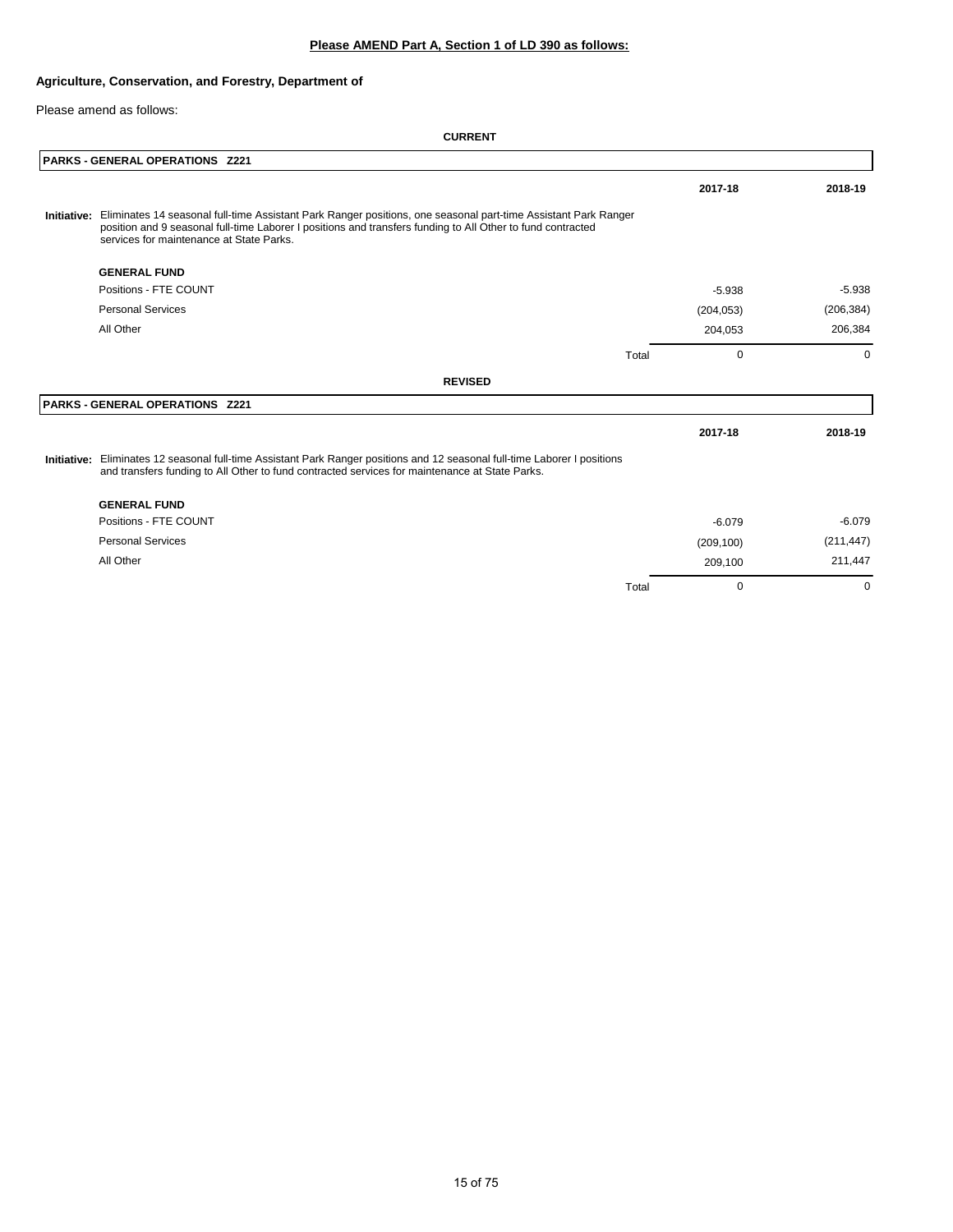## **Attorney General, Department of the**

| <b>CIVIL RIGHTS 0039</b>                                                                  |       |            |            |  |  |
|-------------------------------------------------------------------------------------------|-------|------------|------------|--|--|
|                                                                                           |       | 2017-18    | 2018-19    |  |  |
| Initiative: Eliminates 2 Research Assistant MSEA-B positions and All Other related costs. |       |            |            |  |  |
| <b>GENERAL FUND</b>                                                                       |       |            |            |  |  |
| Positions - LEGISLATIVE COUNT                                                             |       | $-2.000$   | $-2.000$   |  |  |
| <b>Personal Services</b>                                                                  |       | (179, 396) | (184, 748) |  |  |
| All Other                                                                                 |       | (95, 922)  | (95, 922)  |  |  |
|                                                                                           | Total | (275, 318) | (280, 670) |  |  |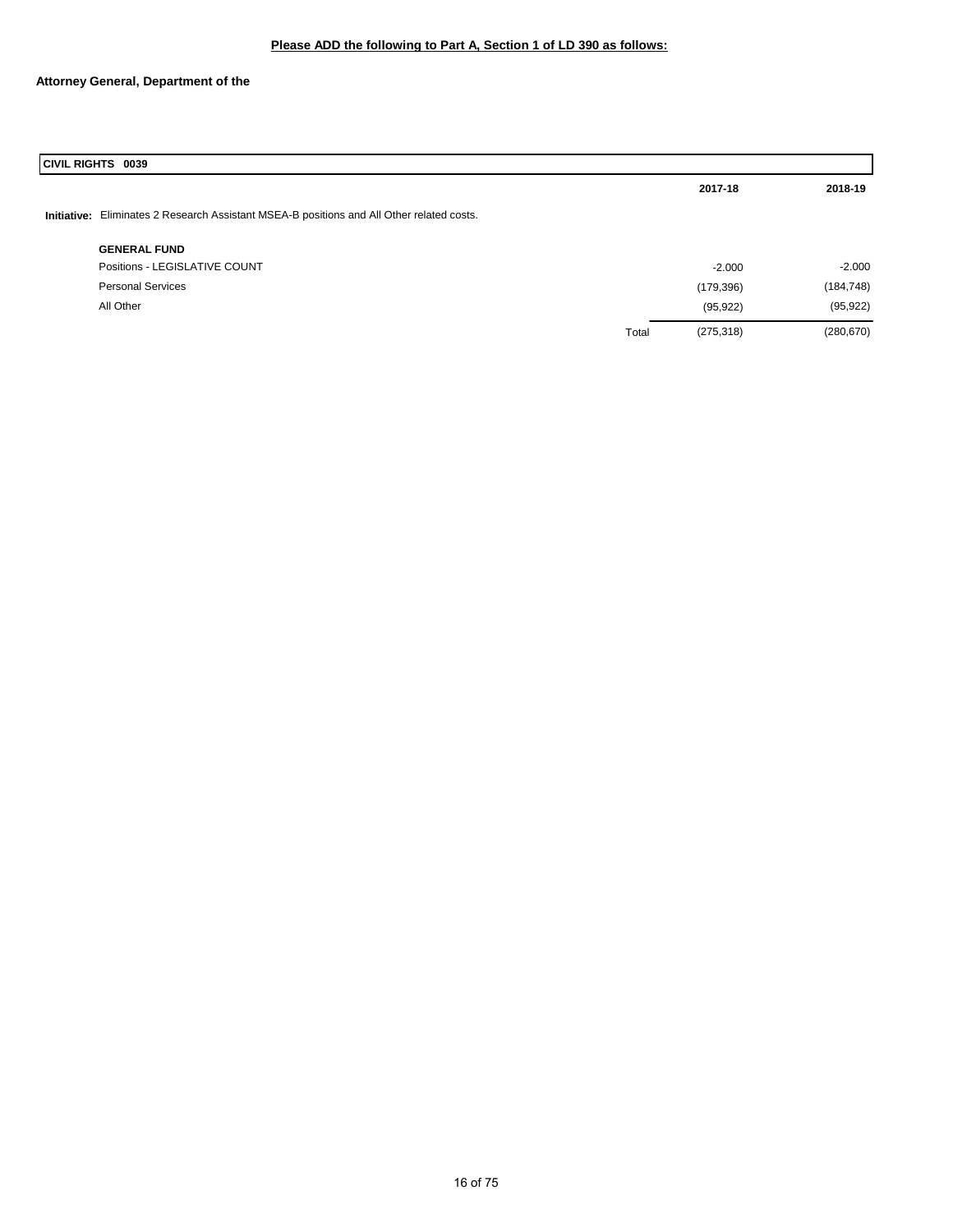## **Baxter State Park Authority**

| <b>BAXTER STATE PARK AUTHORITY 0253</b>                                                                                                                                                                                                                   |       |         |         |
|-----------------------------------------------------------------------------------------------------------------------------------------------------------------------------------------------------------------------------------------------------------|-------|---------|---------|
|                                                                                                                                                                                                                                                           |       | 2017-18 | 2018-19 |
| Initiative: Provides funding for 16% Non-Standard Differential pay for one Baxter Park Maintenance & Transportation<br>Supervisor position as result of a memorandum of agreement between the State of Maine, Bureau of Human<br>Resources and MSEA-SEIU. |       |         |         |
| OTHER SPECIAL REVENUE FUNDS                                                                                                                                                                                                                               |       |         |         |
| <b>Personal Services</b>                                                                                                                                                                                                                                  |       | 9,967   | 10,426  |
|                                                                                                                                                                                                                                                           | Total | 9,967   | 10,426  |
|                                                                                                                                                                                                                                                           |       | 2017-18 | 2018-19 |
| Initiative: Reorganizes one Carpenter position to a Baxter State Park Supervisory Carpenter position and transfers All<br>Other to Personal Services to fund the reorganization.                                                                          |       |         |         |
| <b>OTHER SPECIAL REVENUE FUNDS</b>                                                                                                                                                                                                                        |       |         |         |
| <b>Personal Services</b>                                                                                                                                                                                                                                  |       | 3,307   | 3,395   |
| All Other                                                                                                                                                                                                                                                 |       | (3,307) | (3,395) |
|                                                                                                                                                                                                                                                           | Total | 0       | 0       |
|                                                                                                                                                                                                                                                           |       | 2017-18 | 2018-19 |
| Initiative: Reorganizes one Inventory and Property Associate I position to a Inventory and Property Associate II position<br>and transfers All Other to Personal Services to fund the reorganization.                                                     |       |         |         |
| <b>OTHER SPECIAL REVENUE FUNDS</b>                                                                                                                                                                                                                        |       |         |         |
| <b>Personal Services</b>                                                                                                                                                                                                                                  |       | 4,265   | 4,280   |
| All Other                                                                                                                                                                                                                                                 |       | (4,265) | (4,280) |
|                                                                                                                                                                                                                                                           | Total | 0       | 0       |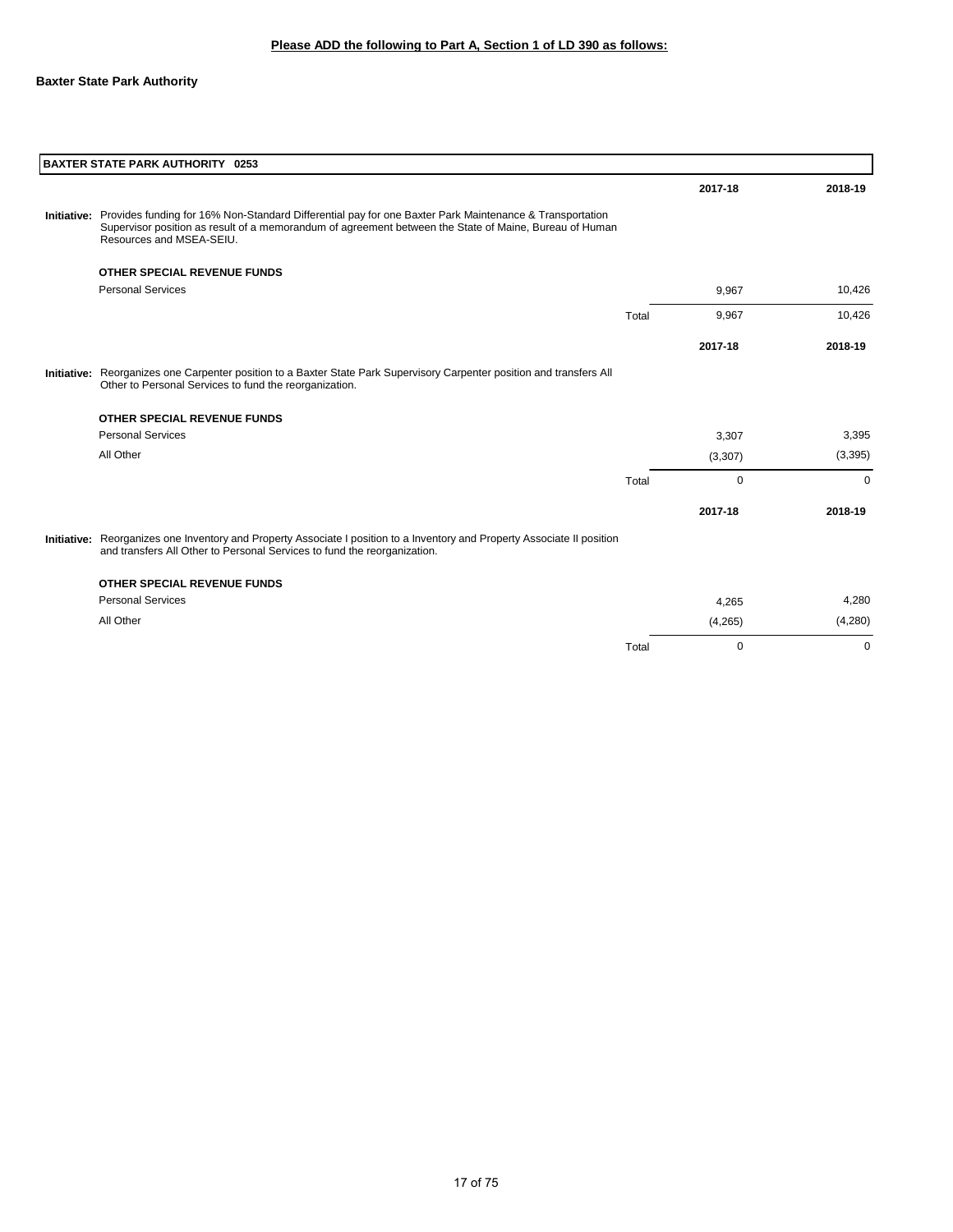## **Corrections, Department of**

| <b>COUNTY JAIL OPERATIONS FUND Z227</b>                                                     |       |             |                |
|---------------------------------------------------------------------------------------------|-------|-------------|----------------|
|                                                                                             |       | 2017-18     | 2018-19        |
| Initiative: Reduces funding in the County Jail Operations Fund program as of March 1, 2018. |       |             |                |
| <b>GENERAL FUND</b>                                                                         |       |             |                |
| All Other                                                                                   |       | (4,067,368) | (12, 202, 104) |
|                                                                                             | Total | (4,067,368) | (12, 202, 104) |
|                                                                                             |       |             |                |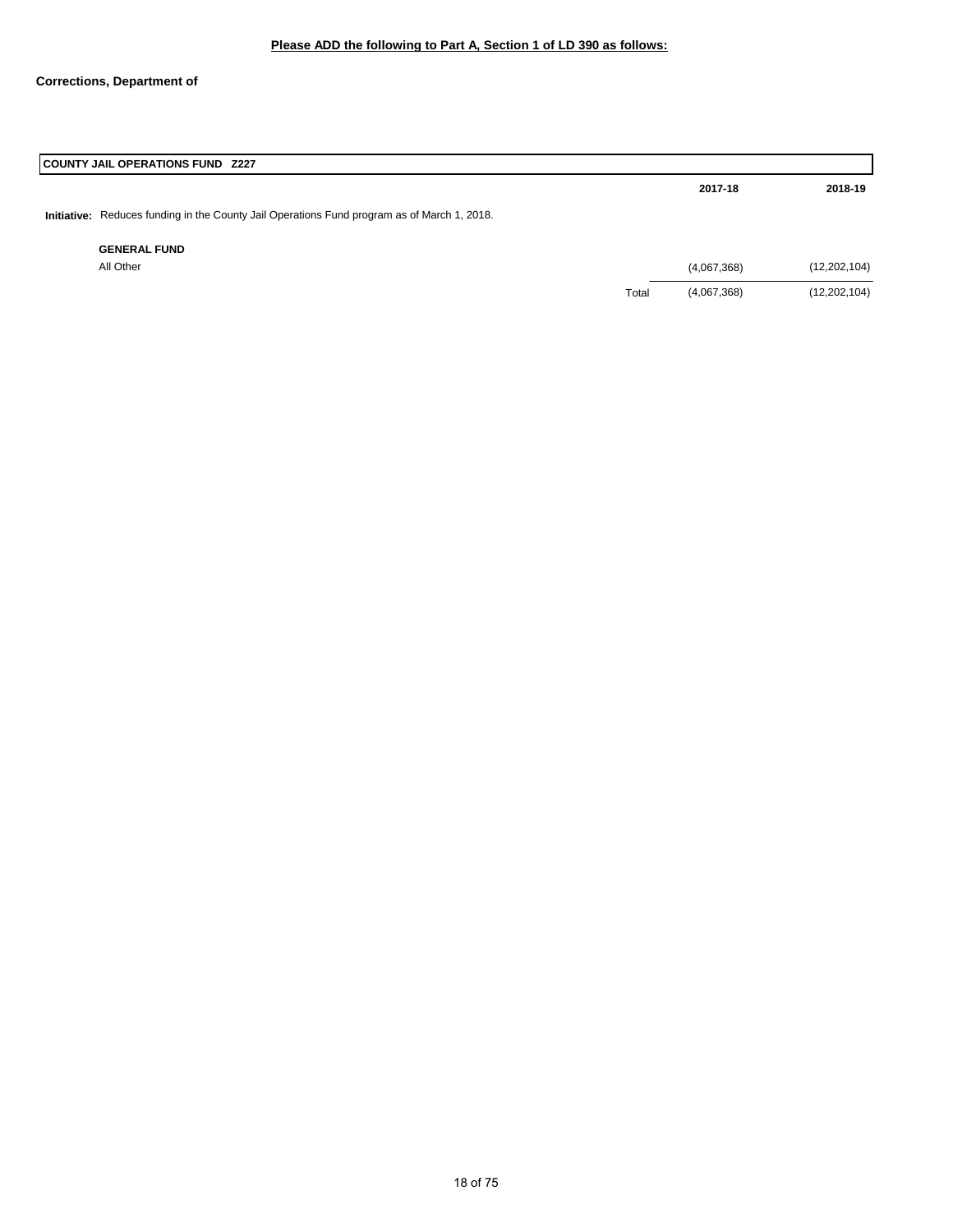| <b>MOUNTAIN VIEW YOUTH DEVELOPMENT CENTER 0857</b>                                                                                                                                                                                                                                                                                                                                                                                                              |                     |          |
|-----------------------------------------------------------------------------------------------------------------------------------------------------------------------------------------------------------------------------------------------------------------------------------------------------------------------------------------------------------------------------------------------------------------------------------------------------------------|---------------------|----------|
|                                                                                                                                                                                                                                                                                                                                                                                                                                                                 | 2017-18             | 2018-19  |
| Eliminates one vacant Office Associate II position, one vacant Education Specialist II position and one vacant<br>Teacher BS Juvenile position as a result of proposed funding decreases from the Department of Education in<br>Part C, Sections 46 and 47. These positions are currently funded by a financial order transfer from the<br>Department of Education authorized in Maine Revised Statutes, Title 20-A, section 15689-A, subsections 17<br>and 18. |                     |          |
|                                                                                                                                                                                                                                                                                                                                                                                                                                                                 |                     |          |
| Positions - LEGISLATIVE COUNT                                                                                                                                                                                                                                                                                                                                                                                                                                   | $-3.000$            | $-3.000$ |
| <b>Initiative:</b>                                                                                                                                                                                                                                                                                                                                                                                                                                              | <b>GENERAL FUND</b> |          |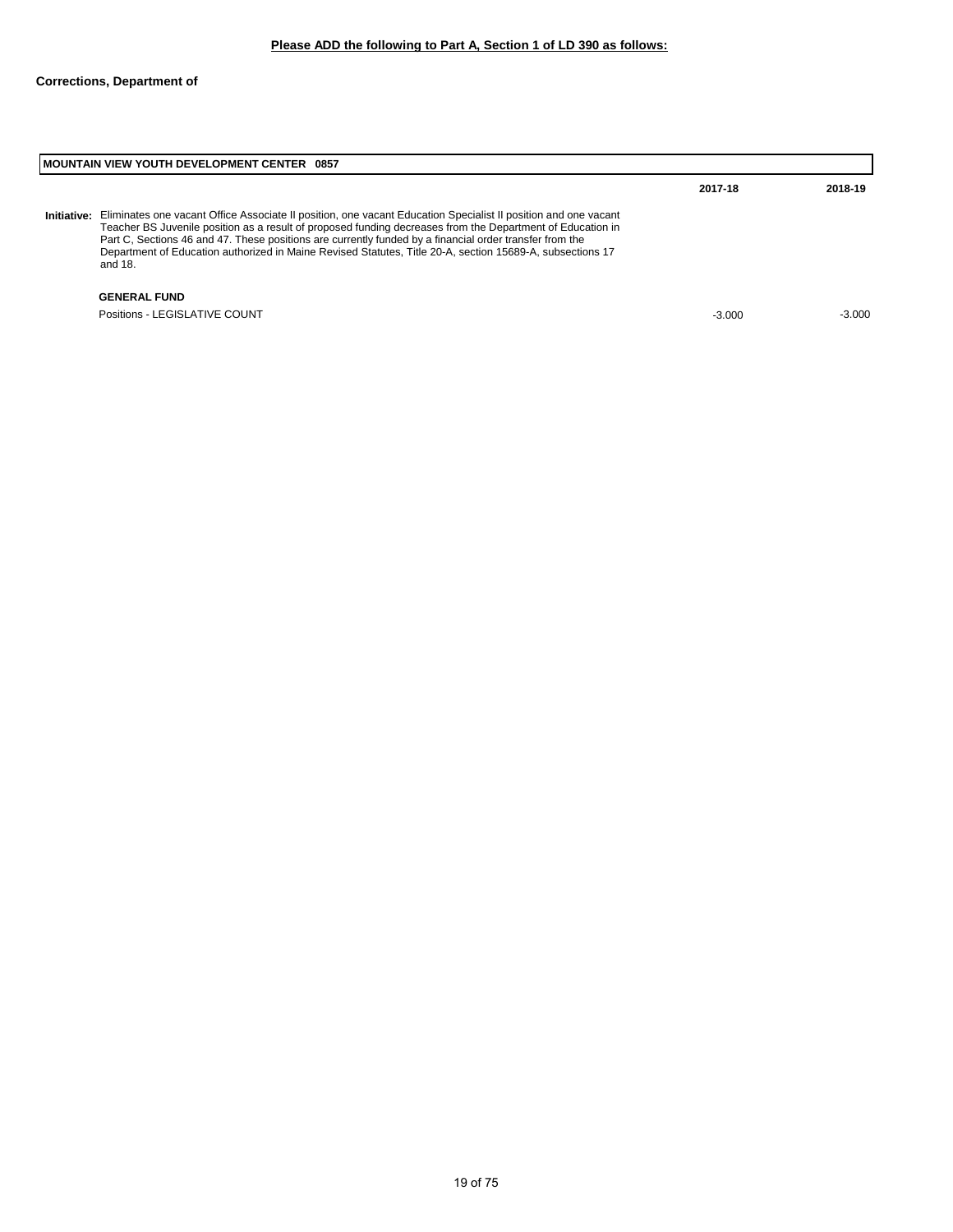# **Economic and Community Development, Department of**

| <b>FUND FOR EFFICIENT DELIVERY OF LOCAL &amp; REGIONAL SVCS Z254</b>                                                                                             |       |           |           |
|------------------------------------------------------------------------------------------------------------------------------------------------------------------|-------|-----------|-----------|
|                                                                                                                                                                  |       | 2017-18   | 2018-19   |
| Initiative: Provides one-time funding to encourage regional planning and reorganization for towns and municipalities to<br>decrease the duplication of services. |       |           |           |
| <b>GENERAL FUND</b>                                                                                                                                              |       |           |           |
| All Other                                                                                                                                                        |       | 5.000.000 | 5,000,000 |
|                                                                                                                                                                  | Total | 5,000,000 | 5,000,000 |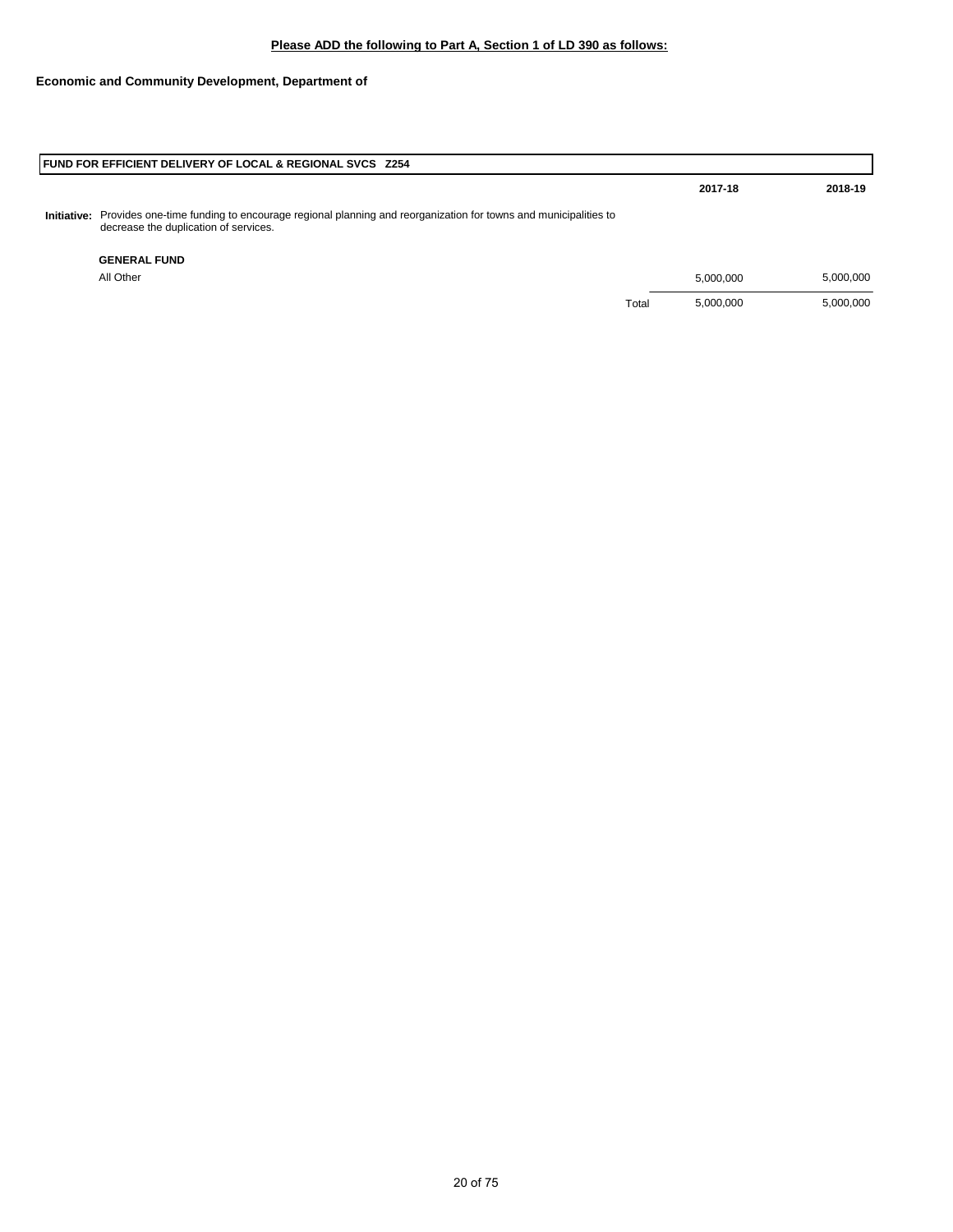## **Please AMEND Part A, Section 1 of LD 390 as follows:**

## **Economic and Community Development, Department of**

Please amend as follows:

| OFFICE OF BROADBAND DEVELOPMENT Z245                                                                                                                                                                                                                  |       |           |           |
|-------------------------------------------------------------------------------------------------------------------------------------------------------------------------------------------------------------------------------------------------------|-------|-----------|-----------|
|                                                                                                                                                                                                                                                       |       | 2017-18   | 2018-19   |
| Initiative: Establishes one Public Service Executive II position and one Development Program Manager position to<br>manage and support expansion of Broadband in Maine and provides funding for related All Other costs.                              |       |           |           |
| OTHER SPECIAL REVENUE FUNDS                                                                                                                                                                                                                           |       |           |           |
| Positions - LEGISLATIVE COUNT                                                                                                                                                                                                                         |       | 2.000     | 2.000     |
| <b>Personal Services</b>                                                                                                                                                                                                                              |       | 215,027   | 225,819   |
| All Other                                                                                                                                                                                                                                             |       | 784,973   | 774,181   |
|                                                                                                                                                                                                                                                       | Total | 1,000,000 | 1,000,000 |
| <b>REVISED</b>                                                                                                                                                                                                                                        |       |           |           |
| OFFICE OF BROADBAND DEVELOPMENT Z245                                                                                                                                                                                                                  |       |           |           |
|                                                                                                                                                                                                                                                       |       | 2017-18   | 2018-19   |
| Initiative: Establishes one Public Service Executive II position and one Development Program Manager position to<br>manage and support expansion of Broadband in Maine and provides funding for related All Other costs effective<br>January 1, 2018. |       |           |           |
| OTHER SPECIAL REVENUE FUNDS                                                                                                                                                                                                                           |       |           |           |
| Positions - LEGISLATIVE COUNT                                                                                                                                                                                                                         |       | 2.000     | 2.000     |
| <b>Personal Services</b>                                                                                                                                                                                                                              |       | 107,514   | 225,819   |
| All Other                                                                                                                                                                                                                                             |       | 773,473   | 774,181   |
|                                                                                                                                                                                                                                                       | Total | 880,987   | 1,000,000 |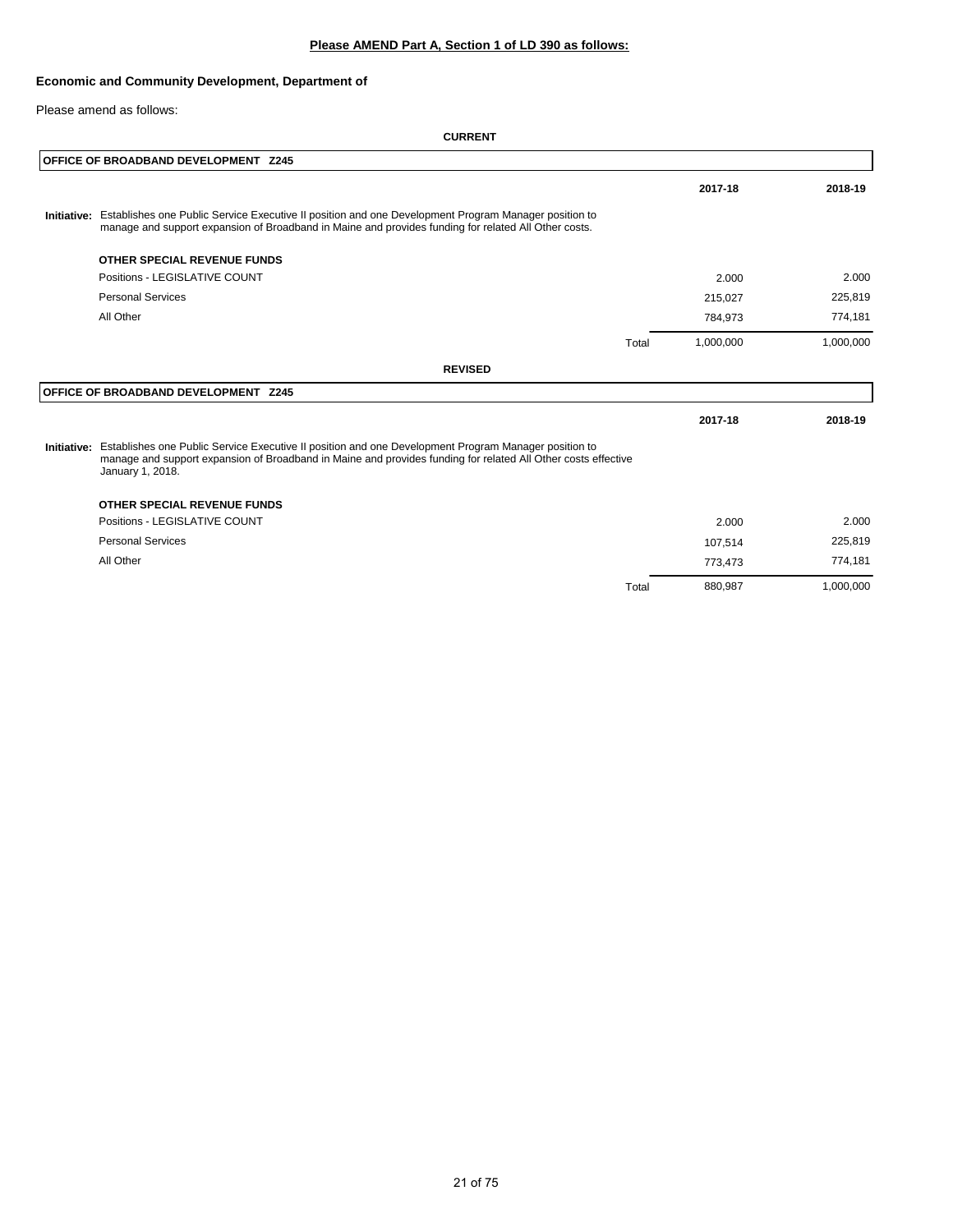Please amend as follows:

|             | <b>CHILD DEVELOPMENT SERVICES</b><br>0449                                                                                                                                            |       |         |         |
|-------------|--------------------------------------------------------------------------------------------------------------------------------------------------------------------------------------|-------|---------|---------|
|             |                                                                                                                                                                                      |       | 2017-18 | 2018-19 |
| Initiative: | Provides funding for Microsoft Office Suite Enterprise Bundle charges from the Department of Administrative<br>and Financial Services, Office of Information Technology.             |       |         |         |
|             | <b>GENERAL FUND</b>                                                                                                                                                                  |       |         |         |
|             | All Other                                                                                                                                                                            |       | 20,987  | 20,987  |
|             |                                                                                                                                                                                      | Total | 20,987  | 20,987  |
|             | <b>REVISED</b>                                                                                                                                                                       |       |         |         |
|             | <b>CHILD DEVELOPMENT SERVICES</b><br>0449                                                                                                                                            |       |         |         |
|             |                                                                                                                                                                                      |       | 2017-18 | 2018-19 |
|             | Initiative: Provides funding for Microsoft Office Suite Enterprise Bundle charges from the Department of Administrative<br>and Financial Services, Office of Information Technology. |       |         |         |
|             | <b>GENERAL FUND</b>                                                                                                                                                                  |       |         |         |
|             | All Other                                                                                                                                                                            |       | 120,186 | 120,186 |
|             |                                                                                                                                                                                      | Total | 120,186 | 120,186 |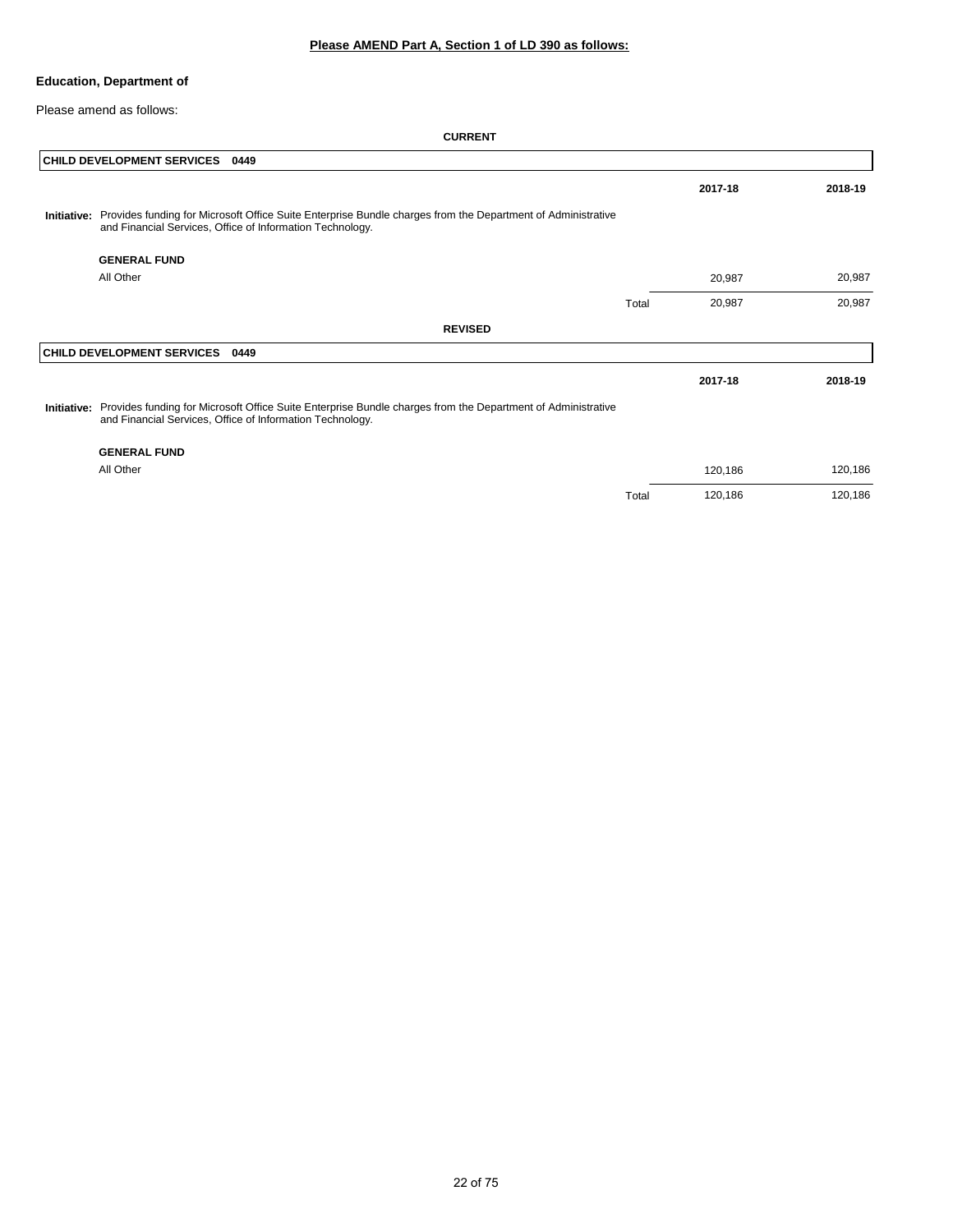|             | <b>CHILD DEVELOPMENT SERVICES</b><br>0449                                                                                                                                                                                                                                                                                                                                                                                                                                              |       |           |           |  |
|-------------|----------------------------------------------------------------------------------------------------------------------------------------------------------------------------------------------------------------------------------------------------------------------------------------------------------------------------------------------------------------------------------------------------------------------------------------------------------------------------------------|-------|-----------|-----------|--|
|             |                                                                                                                                                                                                                                                                                                                                                                                                                                                                                        |       | 2017-18   | 2018-19   |  |
|             | <b>Initiative:</b> Continues one Public Service Manager II position previously established by Financial Order 004200 F7.<br>Transfers and reallocates the position from 100% General Fund to 70% General Fund and 30% Federal<br>Expenditures Fund within the same program. Reduces funding for All Other in the Child Development Services<br>program, General Fund in order to offset the increase in Personal Services costs in the Special Services Team<br>program, General Fund. |       |           |           |  |
|             | <b>GENERAL FUND</b>                                                                                                                                                                                                                                                                                                                                                                                                                                                                    |       |           |           |  |
|             | All Other                                                                                                                                                                                                                                                                                                                                                                                                                                                                              |       | (94, 392) | (95, 247) |  |
|             |                                                                                                                                                                                                                                                                                                                                                                                                                                                                                        | Total | (94, 392) | (95, 247) |  |
|             |                                                                                                                                                                                                                                                                                                                                                                                                                                                                                        |       | 2017-18   | 2018-19   |  |
| Initiative: | Transfers funding from the General Purpose Aid for Local Schools program to the Child Development Services<br>program within the same fund in order to provide training for identification and intervention services for children<br>with autism.                                                                                                                                                                                                                                      |       |           |           |  |
|             | <b>GENERAL FUND</b>                                                                                                                                                                                                                                                                                                                                                                                                                                                                    |       |           |           |  |
|             | All Other                                                                                                                                                                                                                                                                                                                                                                                                                                                                              |       |           | 500,000   |  |

Total 0 500,000

23 of 75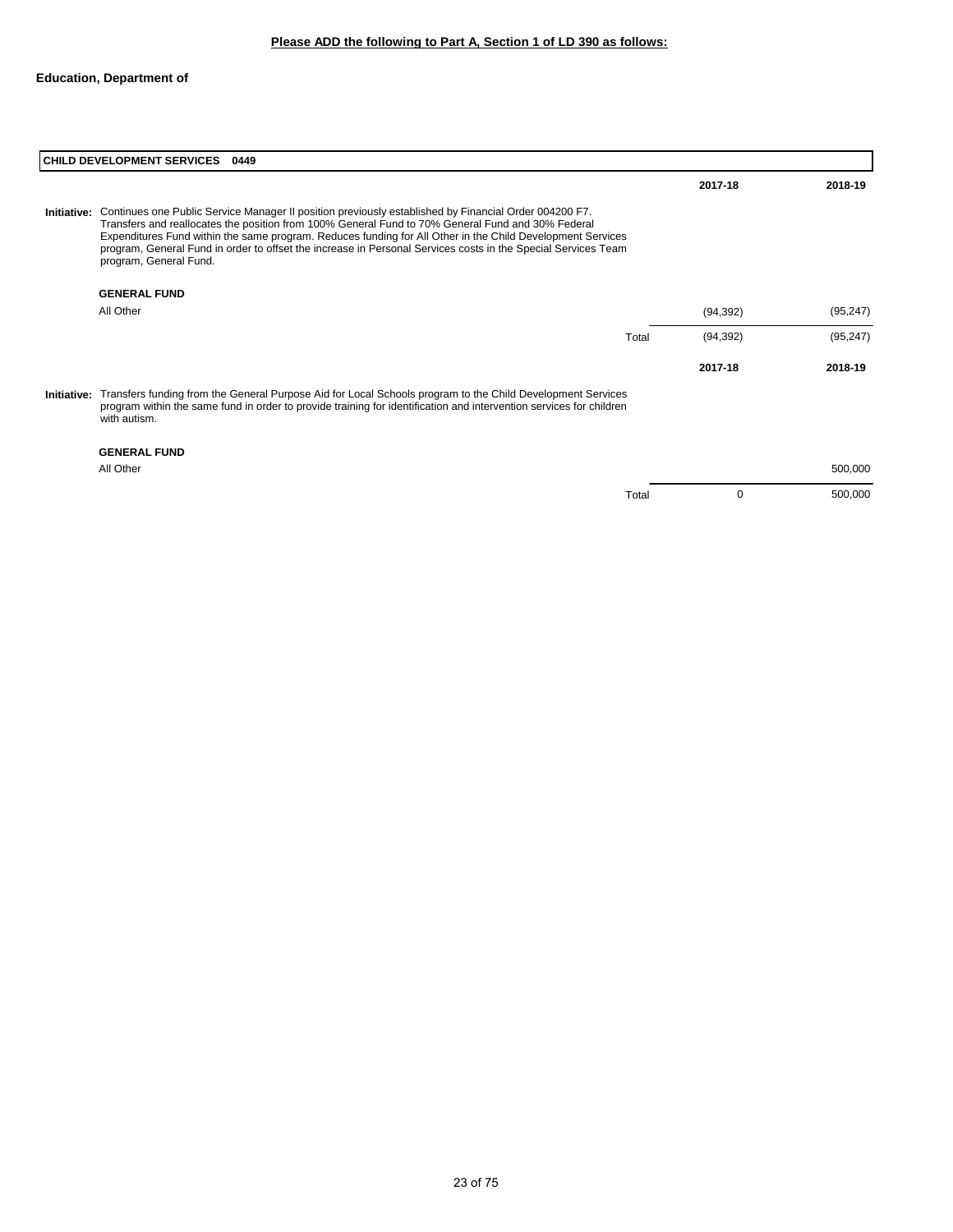|             | <b>EDUCATION IN UNORGANIZED TERRITORY 0220</b>                                                                                                                                                                                                                               |                      |           |  |  |
|-------------|------------------------------------------------------------------------------------------------------------------------------------------------------------------------------------------------------------------------------------------------------------------------------|----------------------|-----------|--|--|
|             |                                                                                                                                                                                                                                                                              | 2017-18              | 2018-19   |  |  |
| Initiative: | Reduces funding by decreasing the number of weeks for one Education Specialist III position from 52 weeks to<br>42 weeks to align funding with the actual work schedule of the position and transfers funding to All Other to be<br>used for general operating expenditures. |                      |           |  |  |
|             | <b>GENERAL FUND</b>                                                                                                                                                                                                                                                          |                      |           |  |  |
|             | Positions - LEGISLATIVE COUNT                                                                                                                                                                                                                                                | $-1.000$             | $-1.000$  |  |  |
|             | Positions - FTE COUNT                                                                                                                                                                                                                                                        | 0.808                | 0.808     |  |  |
|             | <b>Personal Services</b>                                                                                                                                                                                                                                                     | (16, 104)            | (16, 850) |  |  |
|             | All Other                                                                                                                                                                                                                                                                    | 16.104               | 16,850    |  |  |
|             |                                                                                                                                                                                                                                                                              | $\mathbf 0$<br>Total | 0         |  |  |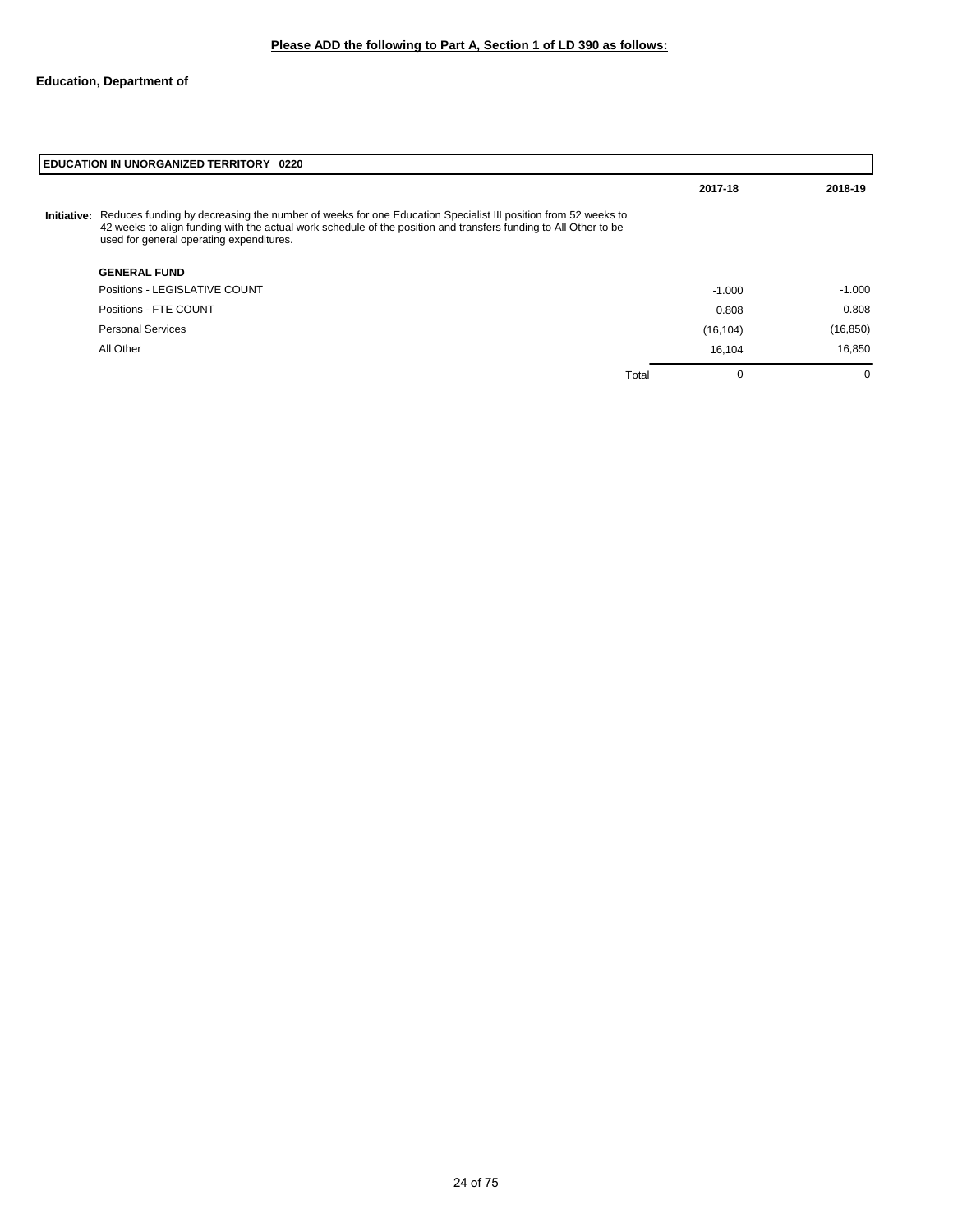Please amend as follows:

| GENERAL PURPOSE AID FOR LOCAL SCHOOLS 0308                                                                                                                                                                                                                                                                                                                                                                                                                                                                                                                                          |       |           |           |
|-------------------------------------------------------------------------------------------------------------------------------------------------------------------------------------------------------------------------------------------------------------------------------------------------------------------------------------------------------------------------------------------------------------------------------------------------------------------------------------------------------------------------------------------------------------------------------------|-------|-----------|-----------|
|                                                                                                                                                                                                                                                                                                                                                                                                                                                                                                                                                                                     |       | 2017-18   | 2018-19   |
| Initiative: Provides funding to cover obligations in support of publicly funded students and teachers in the State.                                                                                                                                                                                                                                                                                                                                                                                                                                                                 |       |           |           |
| OTHER SPECIAL REVENUE FUNDS                                                                                                                                                                                                                                                                                                                                                                                                                                                                                                                                                         |       |           |           |
| All Other                                                                                                                                                                                                                                                                                                                                                                                                                                                                                                                                                                           |       | 1,671,710 | 1,851,926 |
|                                                                                                                                                                                                                                                                                                                                                                                                                                                                                                                                                                                     | Total | 1,671,710 | 1,851,926 |
| <b>REVISED</b>                                                                                                                                                                                                                                                                                                                                                                                                                                                                                                                                                                      |       |           |           |
| GENERAL PURPOSE AID FOR LOCAL SCHOOLS 0308                                                                                                                                                                                                                                                                                                                                                                                                                                                                                                                                          |       |           |           |
|                                                                                                                                                                                                                                                                                                                                                                                                                                                                                                                                                                                     |       |           |           |
|                                                                                                                                                                                                                                                                                                                                                                                                                                                                                                                                                                                     |       | 2017-18   | 2018-19   |
| Initiative: Provides funding to cover obligations in support of publicly funded students and teachers in the State.                                                                                                                                                                                                                                                                                                                                                                                                                                                                 |       |           |           |
| OTHER SPECIAL REVENUE FUNDS                                                                                                                                                                                                                                                                                                                                                                                                                                                                                                                                                         |       |           |           |
| All Other                                                                                                                                                                                                                                                                                                                                                                                                                                                                                                                                                                           |       | 1,466,280 | 1,644,440 |
|                                                                                                                                                                                                                                                                                                                                                                                                                                                                                                                                                                                     | Total | 1,466,280 | 1,644,440 |
| <b>CURRENT</b>                                                                                                                                                                                                                                                                                                                                                                                                                                                                                                                                                                      |       |           |           |
| GENERAL PURPOSE AID FOR LOCAL SCHOOLS 0308                                                                                                                                                                                                                                                                                                                                                                                                                                                                                                                                          |       |           |           |
|                                                                                                                                                                                                                                                                                                                                                                                                                                                                                                                                                                                     |       | 2017-18   | 2018-19   |
|                                                                                                                                                                                                                                                                                                                                                                                                                                                                                                                                                                                     |       |           |           |
| Initiative: Provides funding for increased costs associated with the Department of Administrative and Financial Services,<br>Office of the Chief Information Officer; contracted services; and 4 positions in the Department of Administrative<br>and Financial Services, Office of Information Technology to support applications within the Department of<br>Education. Provides one-time funding for the transition from Infinite Campus to Edupoint.                                                                                                                            |       |           |           |
| <b>GENERAL FUND</b>                                                                                                                                                                                                                                                                                                                                                                                                                                                                                                                                                                 |       |           |           |
| All Other                                                                                                                                                                                                                                                                                                                                                                                                                                                                                                                                                                           |       | 2,658,930 | 1,203,715 |
|                                                                                                                                                                                                                                                                                                                                                                                                                                                                                                                                                                                     | Total | 2,658,930 | 1,203,715 |
| <b>REVISED</b>                                                                                                                                                                                                                                                                                                                                                                                                                                                                                                                                                                      |       |           |           |
| GENERAL PURPOSE AID FOR LOCAL SCHOOLS 0308                                                                                                                                                                                                                                                                                                                                                                                                                                                                                                                                          |       |           |           |
|                                                                                                                                                                                                                                                                                                                                                                                                                                                                                                                                                                                     |       | 2017-18   | 2018-19   |
| Initiative: Provides funding for increased costs associated with the Department of Administrative and Financial Services,<br>Office of the Chief Information Officer; contracted services; Infinite Campus; and 4 positions in the Department<br>of Administrative and Financial Services, Office of Information Technology to support applications within the<br>Department of Education.                                                                                                                                                                                          |       |           |           |
| <b>GENERAL FUND</b>                                                                                                                                                                                                                                                                                                                                                                                                                                                                                                                                                                 |       |           |           |
| All Other                                                                                                                                                                                                                                                                                                                                                                                                                                                                                                                                                                           |       | 1,271,097 | 1,203,715 |
|                                                                                                                                                                                                                                                                                                                                                                                                                                                                                                                                                                                     | Total | 1,271,097 | 1,203,715 |
| <b>CURRENT</b>                                                                                                                                                                                                                                                                                                                                                                                                                                                                                                                                                                      |       |           |           |
| GENERAL PURPOSE AID FOR LOCAL SCHOOLS 0308                                                                                                                                                                                                                                                                                                                                                                                                                                                                                                                                          |       |           |           |
|                                                                                                                                                                                                                                                                                                                                                                                                                                                                                                                                                                                     |       | 2017-18   | 2018-19   |
| Initiative: Transfers, reallocates and reorganizes various positions and adjusts between All Other and Personal Services<br>within the Department of Education as a result of an internal review and reorganization of department structure.<br>Establishes one Management Analyst I position and one Public Service Coordinator I position and eliminates<br>one vacant Regional Education Representative position and one vacant Office Associate II position as part of<br>the reorganization of department structure. Position details are on file in the Bureau of the Budget. |       |           |           |
| <b>GENERAL FUND</b>                                                                                                                                                                                                                                                                                                                                                                                                                                                                                                                                                                 |       |           |           |
| <b>Personal Services</b>                                                                                                                                                                                                                                                                                                                                                                                                                                                                                                                                                            |       | 7,752     | 12,888    |
|                                                                                                                                                                                                                                                                                                                                                                                                                                                                                                                                                                                     | Total | 7,752     | 12,888    |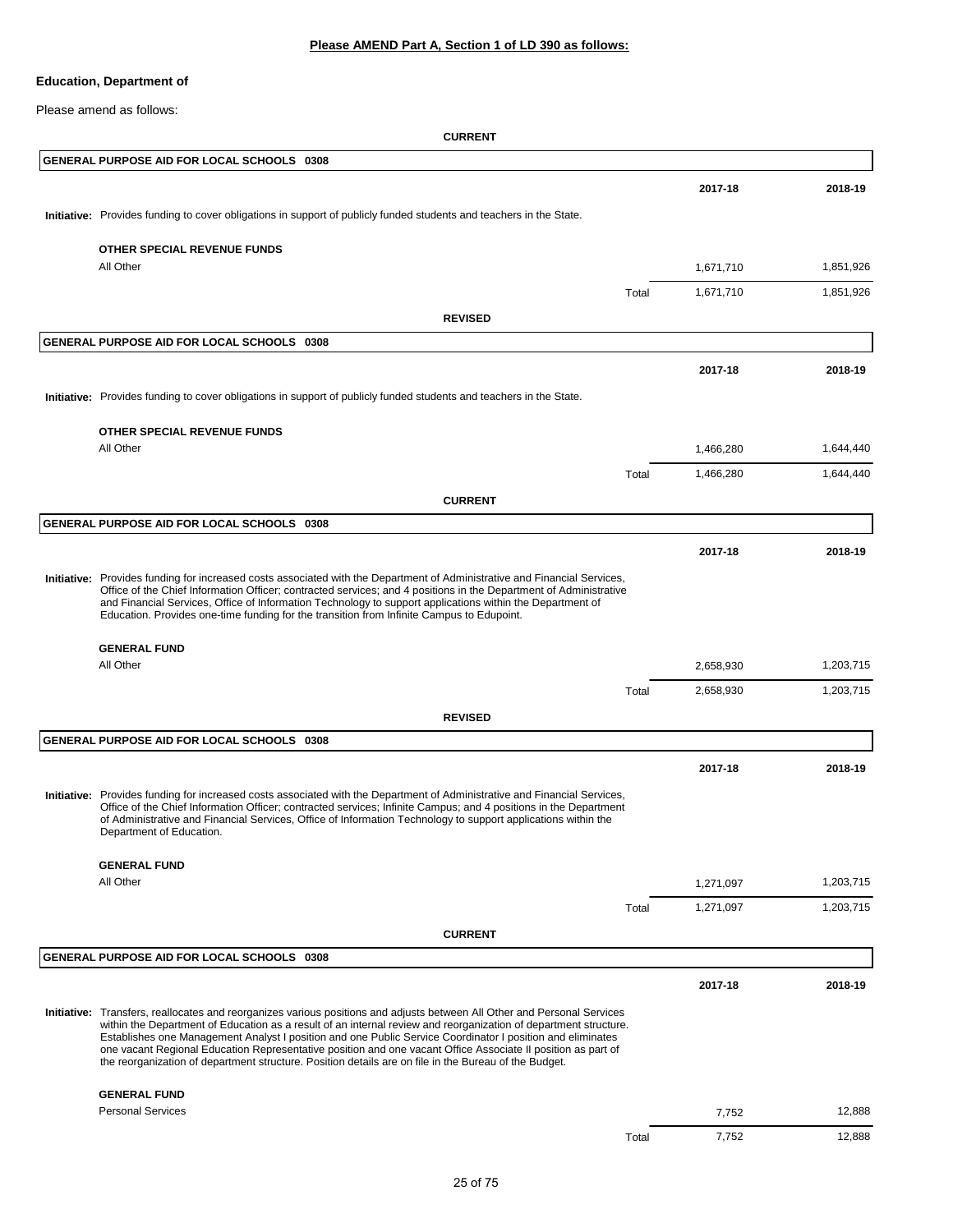|                                                                                                                                                                                                                                                                                                                                                                                                                                                                                                                      |       | 2017-18   | 2018-19    |
|----------------------------------------------------------------------------------------------------------------------------------------------------------------------------------------------------------------------------------------------------------------------------------------------------------------------------------------------------------------------------------------------------------------------------------------------------------------------------------------------------------------------|-------|-----------|------------|
| Initiative: Reallocates and reorganizes various positions within the Department of Education as a result of an internal<br>review and reorganization of department structure. Establishes one Management Analyst I position and one<br>Public Service Coordinator I position and eliminates one vacant Regional Education Representative position<br>and one vacant Office Associate II position as part of the reorganization of department structure. Position details<br>are on file in the Bureau of the Budget. |       |           |            |
| <b>GENERAL FUND</b>                                                                                                                                                                                                                                                                                                                                                                                                                                                                                                  |       |           |            |
| <b>Personal Services</b>                                                                                                                                                                                                                                                                                                                                                                                                                                                                                             |       | (21)      | 10,619     |
|                                                                                                                                                                                                                                                                                                                                                                                                                                                                                                                      | Total | (21)      | 10,619     |
| <b>CURRENT</b>                                                                                                                                                                                                                                                                                                                                                                                                                                                                                                       |       |           |            |
| GENERAL PURPOSE AID FOR LOCAL SCHOOLS 0308                                                                                                                                                                                                                                                                                                                                                                                                                                                                           |       |           |            |
|                                                                                                                                                                                                                                                                                                                                                                                                                                                                                                                      |       | 2017-18   | 2018-19    |
| Initiative: Provides funding to cover Essential Programs and Services obligations in support of publicly funded students<br>and teachers in the State.                                                                                                                                                                                                                                                                                                                                                               |       |           |            |
| <b>GENERAL FUND</b>                                                                                                                                                                                                                                                                                                                                                                                                                                                                                                  |       |           |            |
| All Other                                                                                                                                                                                                                                                                                                                                                                                                                                                                                                            |       | 2,554,379 | 14,902,577 |
|                                                                                                                                                                                                                                                                                                                                                                                                                                                                                                                      | Total | 2,554,379 | 14,902,577 |
| <b>REVISED</b>                                                                                                                                                                                                                                                                                                                                                                                                                                                                                                       |       |           |            |
| GENERAL PURPOSE AID FOR LOCAL SCHOOLS 0308                                                                                                                                                                                                                                                                                                                                                                                                                                                                           |       |           |            |
|                                                                                                                                                                                                                                                                                                                                                                                                                                                                                                                      |       | 2017-18   | 2018-19    |
| Initiative: Provides funding to cover Essential Programs and Services obligations in support of publicly funded students<br>and teachers in the State.                                                                                                                                                                                                                                                                                                                                                               |       |           |            |
| <b>GENERAL FUND</b>                                                                                                                                                                                                                                                                                                                                                                                                                                                                                                  |       |           |            |
| $ -$                                                                                                                                                                                                                                                                                                                                                                                                                                                                                                                 |       |           | $   -$     |

All Other 3,952,402 15,406,887 15,406,887 Total 3,952,402 15,406,887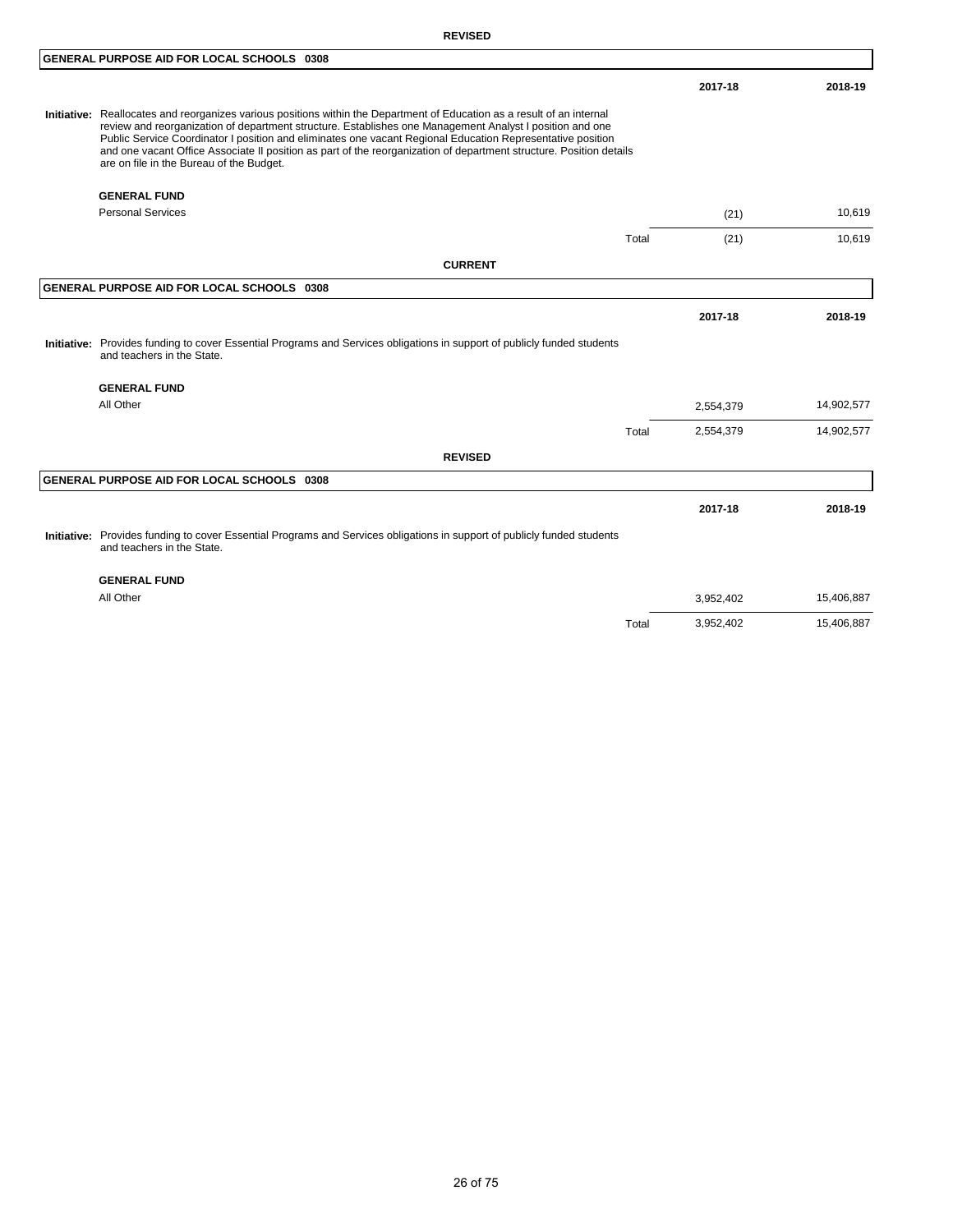# **GENERAL PURPOSE AID FOR LOCAL SCHOOLS 0308 GENERAL FUND** All Other (500,000) Total 0 (500,000) **2017-18 2018-19** Initiative: Transfers funding from the General Purpose Aid for Local Schools program to the Child Development Services<br>program within the same fund in order to provide training for identification and intervention services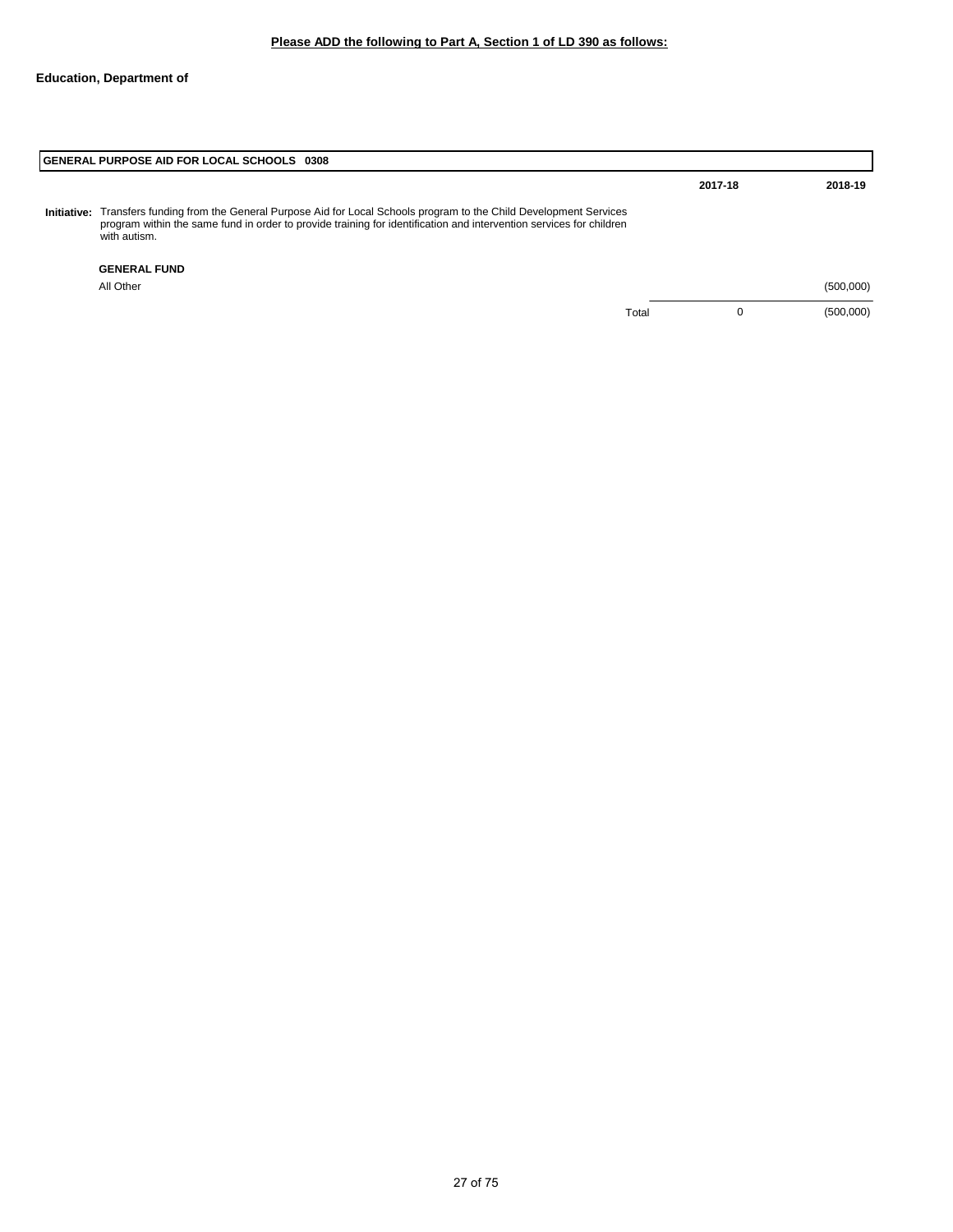## **Please AMEND Part A, Section 1 of LD 390 as follows:**

## **Education, Department of**

Please amend as follows:

| <b>LEARNING SYSTEMS TEAM Z081</b>                                                                                                                                                                                                                                                                                                                                                                                                                                                                                                                                                   |       |           |           |
|-------------------------------------------------------------------------------------------------------------------------------------------------------------------------------------------------------------------------------------------------------------------------------------------------------------------------------------------------------------------------------------------------------------------------------------------------------------------------------------------------------------------------------------------------------------------------------------|-------|-----------|-----------|
|                                                                                                                                                                                                                                                                                                                                                                                                                                                                                                                                                                                     |       | 2017-18   | 2018-19   |
| Initiative: Transfers, reallocates and reorganizes various positions and adjusts between All Other and Personal Services<br>within the Department of Education as a result of an internal review and reorganization of department structure.<br>Establishes one Management Analyst I position and one Public Service Coordinator I position and eliminates<br>one vacant Regional Education Representative position and one vacant Office Associate II position as part of<br>the reorganization of department structure. Position details are on file in the Bureau of the Budget. |       |           |           |
| <b>GENERAL FUND</b>                                                                                                                                                                                                                                                                                                                                                                                                                                                                                                                                                                 |       |           |           |
| Positions - LEGISLATIVE COUNT                                                                                                                                                                                                                                                                                                                                                                                                                                                                                                                                                       |       | $-1.000$  | $-1.000$  |
| <b>Personal Services</b>                                                                                                                                                                                                                                                                                                                                                                                                                                                                                                                                                            |       | (8,257)   | (3, 254)  |
|                                                                                                                                                                                                                                                                                                                                                                                                                                                                                                                                                                                     | Total | (8,257)   | (3,254)   |
| <b>FEDERAL EXPENDITURES FUND</b>                                                                                                                                                                                                                                                                                                                                                                                                                                                                                                                                                    |       |           |           |
| <b>Personal Services</b>                                                                                                                                                                                                                                                                                                                                                                                                                                                                                                                                                            |       | (50,073)  | (50, 678) |
|                                                                                                                                                                                                                                                                                                                                                                                                                                                                                                                                                                                     | Total | (50,073)  | (50, 678) |
| <b>OTHER SPECIAL REVENUE FUNDS</b>                                                                                                                                                                                                                                                                                                                                                                                                                                                                                                                                                  |       |           |           |
| <b>Personal Services</b>                                                                                                                                                                                                                                                                                                                                                                                                                                                                                                                                                            |       | (6,709)   | (5,506)   |
|                                                                                                                                                                                                                                                                                                                                                                                                                                                                                                                                                                                     | Total | (6,709)   | (5,506)   |
| <b>REVISED</b>                                                                                                                                                                                                                                                                                                                                                                                                                                                                                                                                                                      |       |           |           |
| <b>LEARNING SYSTEMS TEAM Z081</b>                                                                                                                                                                                                                                                                                                                                                                                                                                                                                                                                                   |       |           |           |
|                                                                                                                                                                                                                                                                                                                                                                                                                                                                                                                                                                                     |       | 2017-18   | 2018-19   |
| Initiative: Reallocates and reorganizes various positions within the Department of Education as a result of an internal<br>review and reorganization of department structure. Establishes one Management Analyst I position and one<br>Public Service Coordinator I position and eliminates one vacant Regional Education Representative position<br>and one vacant Office Associate II position as part of the reorganization of department structure. Position details<br>are on file in the Bureau of the Budget.                                                                |       |           |           |
| <b>GENERAL FUND</b>                                                                                                                                                                                                                                                                                                                                                                                                                                                                                                                                                                 |       |           |           |
| Positions - LEGISLATIVE COUNT                                                                                                                                                                                                                                                                                                                                                                                                                                                                                                                                                       |       | $-1.000$  | $-1.000$  |
| <b>Personal Services</b>                                                                                                                                                                                                                                                                                                                                                                                                                                                                                                                                                            |       | 18,268    | 24,417    |
|                                                                                                                                                                                                                                                                                                                                                                                                                                                                                                                                                                                     | Total | 18,268    | 24,417    |
| FEDERAL EXPENDITURES FUND                                                                                                                                                                                                                                                                                                                                                                                                                                                                                                                                                           |       |           |           |
| Positions - LEGISLATIVE COUNT                                                                                                                                                                                                                                                                                                                                                                                                                                                                                                                                                       |       | $-1.000$  | $-1.000$  |
| <b>Personal Services</b>                                                                                                                                                                                                                                                                                                                                                                                                                                                                                                                                                            |       | (57, 368) | (57, 299) |
|                                                                                                                                                                                                                                                                                                                                                                                                                                                                                                                                                                                     | Total | (57, 368) | (57, 299) |
| OTHER SPECIAL REVENUE FUNDS                                                                                                                                                                                                                                                                                                                                                                                                                                                                                                                                                         |       |           |           |
| Positions - LEGISLATIVE COUNT                                                                                                                                                                                                                                                                                                                                                                                                                                                                                                                                                       |       | 1.000     | 1.000     |
| <b>Personal Services</b>                                                                                                                                                                                                                                                                                                                                                                                                                                                                                                                                                            |       | 4,718     | 7,043     |
|                                                                                                                                                                                                                                                                                                                                                                                                                                                                                                                                                                                     | Total | 4,718     | 7,043     |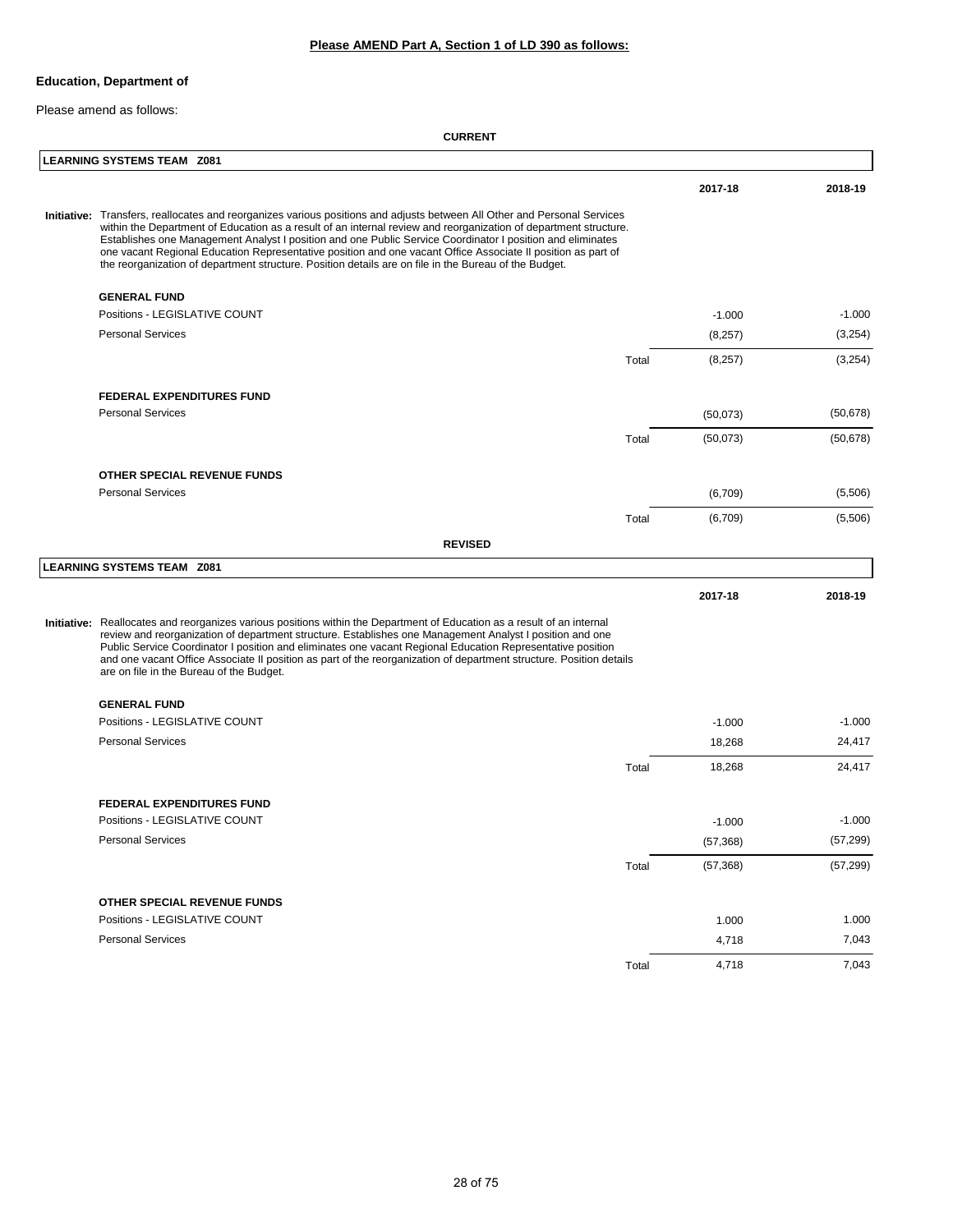| LEARNING SYSTEMS TEAM Z081                                                                                                                                  |       |         |         |  |  |
|-------------------------------------------------------------------------------------------------------------------------------------------------------------|-------|---------|---------|--|--|
|                                                                                                                                                             |       | 2017-18 | 2018-19 |  |  |
| Initiative: Establishes one Public Service Coordinator I position to meet data collection and reporting needs related to the<br>Every Student Succeeds Act. |       |         |         |  |  |
| <b>FEDERAL EXPENDITURES FUND</b>                                                                                                                            |       |         |         |  |  |
| Positions - LEGISLATIVE COUNT                                                                                                                               |       | 1.000   | 1.000   |  |  |
| <b>Personal Services</b>                                                                                                                                    |       | 97,375  | 102,170 |  |  |
|                                                                                                                                                             | Total | 97,375  | 102,170 |  |  |
|                                                                                                                                                             |       | 2017-18 | 2018-19 |  |  |
| Initiative: Reorganizes one Education Specialist II position to an Education Specialist III position.                                                       |       |         |         |  |  |
| <b>FEDERAL EXPENDITURES FUND</b>                                                                                                                            |       |         |         |  |  |
| <b>Personal Services</b>                                                                                                                                    |       | 3,550   | 3,555   |  |  |
|                                                                                                                                                             | Total | 3,550   | 3,555   |  |  |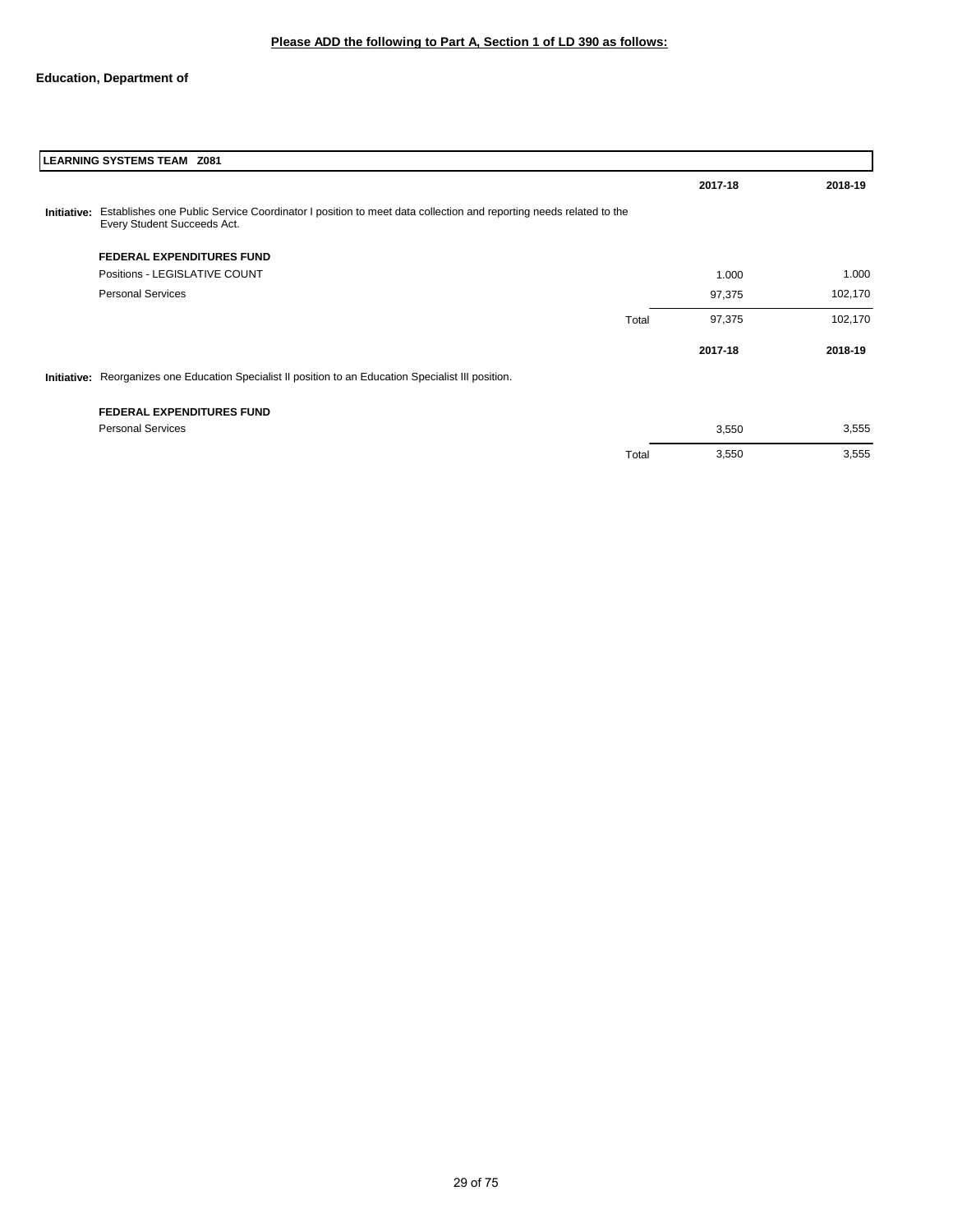|             | NATIONAL BOARD CERTIFICATION SALARY SUPPLEMENTAL FUND 2147                                                                                                                                                           |       |           |           |  |  |
|-------------|----------------------------------------------------------------------------------------------------------------------------------------------------------------------------------------------------------------------|-------|-----------|-----------|--|--|
|             |                                                                                                                                                                                                                      |       | 2017-18   | 2018-19   |  |  |
| Initiative: | Eliminates funding for the National Board Certification Salary Supplemental Fund program. This request will<br>generate \$335,000 in General Fund undedicated revenue in each fiscal year of the 2018-2019 biennium. |       |           |           |  |  |
|             | OTHER SPECIAL REVENUE FUNDS                                                                                                                                                                                          |       |           |           |  |  |
|             | All Other                                                                                                                                                                                                            |       | (335,000) | (335,000) |  |  |
|             |                                                                                                                                                                                                                      | Total | (335,000) | (335,000) |  |  |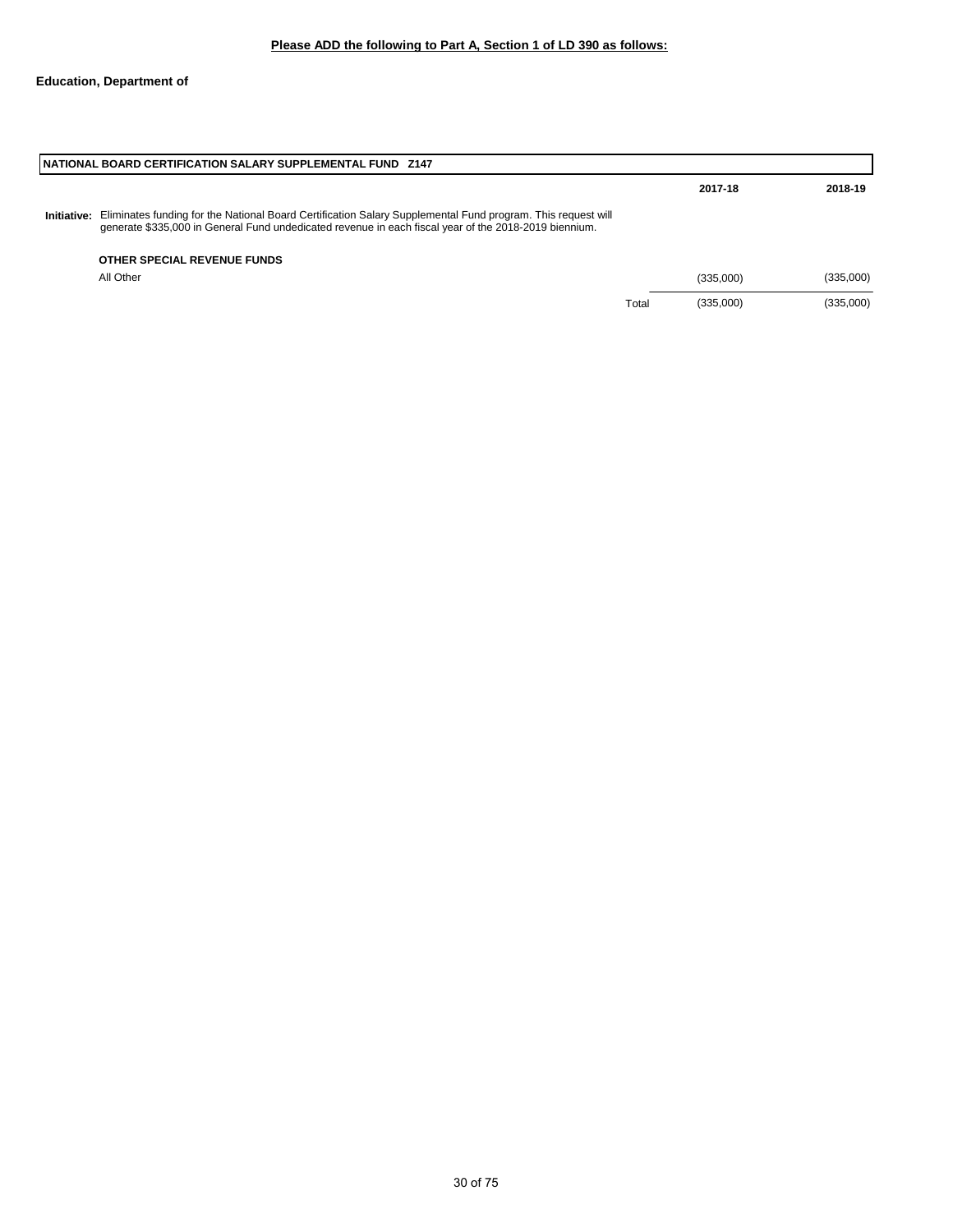| SCHOOL FINANCE AND OPERATIONS Z078                                                                         |       |         |         |  |
|------------------------------------------------------------------------------------------------------------|-------|---------|---------|--|
|                                                                                                            |       | 2017-18 | 2018-19 |  |
| Initiative: Establishes one Education Specialist I position to administer the Summer Food Service Program. |       |         |         |  |
| <b>FEDERAL EXPENDITURES FUND</b>                                                                           |       |         |         |  |
| Positions - LEGISLATIVE COUNT                                                                              |       | 1.000   | 1.000   |  |
| <b>Personal Services</b>                                                                                   |       | 75.494  | 79,263  |  |
|                                                                                                            | Total | 75.494  | 79,263  |  |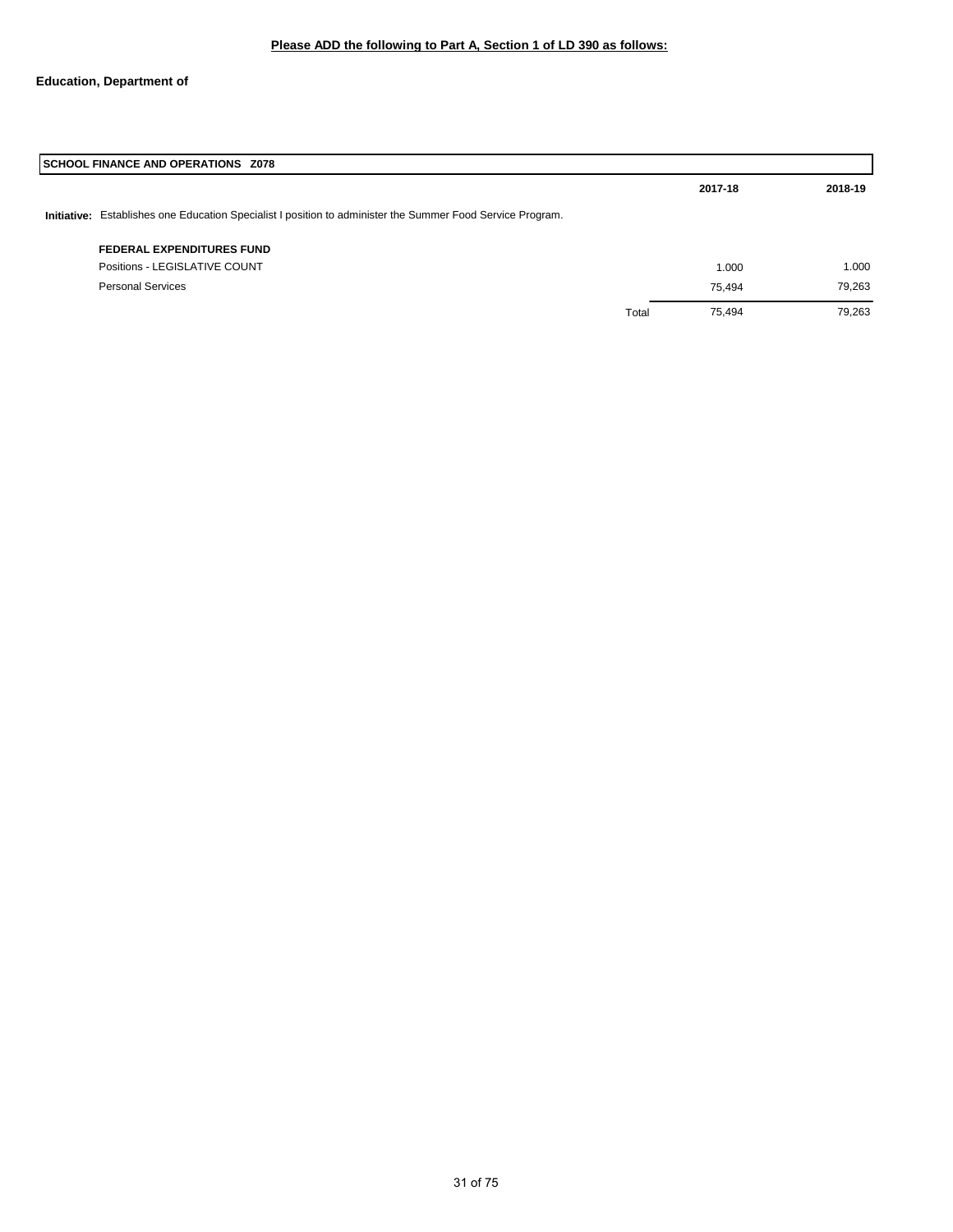| SPECIAL SERVICES TEAM Z080                                                                                                                                                                                                                                                                                                                                                                                                                                                      |       |         |         |
|---------------------------------------------------------------------------------------------------------------------------------------------------------------------------------------------------------------------------------------------------------------------------------------------------------------------------------------------------------------------------------------------------------------------------------------------------------------------------------|-------|---------|---------|
|                                                                                                                                                                                                                                                                                                                                                                                                                                                                                 |       | 2017-18 | 2018-19 |
| Initiative: Reorganizes one Public Service Executive II from range 36 to range 38.                                                                                                                                                                                                                                                                                                                                                                                              |       |         |         |
| <b>FEDERAL EXPENDITURES FUND</b>                                                                                                                                                                                                                                                                                                                                                                                                                                                |       |         |         |
| <b>Personal Services</b>                                                                                                                                                                                                                                                                                                                                                                                                                                                        |       | 7,177   | 12,488  |
|                                                                                                                                                                                                                                                                                                                                                                                                                                                                                 | Total | 7,177   | 12,488  |
|                                                                                                                                                                                                                                                                                                                                                                                                                                                                                 |       | 2017-18 | 2018-19 |
| Initiative: Continues one Public Service Manager II position previously established by Financial Order 004200 F7.<br>Transfers and reallocates the position from 100% General Fund to 70% General Fund and 30% Federal<br>Expenditures Fund within the same program. Reduces funding for All Other in the Child Development Services<br>program, General Fund in order to offset the increase in Personal Services costs in the Special Services Team<br>program, General Fund. |       |         |         |
| <b>GENERAL FUND</b>                                                                                                                                                                                                                                                                                                                                                                                                                                                             |       |         |         |
| <b>Personal Services</b>                                                                                                                                                                                                                                                                                                                                                                                                                                                        |       | 94,392  | 95,247  |
|                                                                                                                                                                                                                                                                                                                                                                                                                                                                                 | Total | 94,392  | 95,247  |
| <b>FEDERAL EXPENDITURES FUND</b>                                                                                                                                                                                                                                                                                                                                                                                                                                                |       |         |         |
| Positions - LEGISLATIVE COUNT                                                                                                                                                                                                                                                                                                                                                                                                                                                   |       | 1.000   | 1.000   |
| <b>Personal Services</b>                                                                                                                                                                                                                                                                                                                                                                                                                                                        |       | 40,455  | 40,821  |
|                                                                                                                                                                                                                                                                                                                                                                                                                                                                                 | Total | 40,455  | 40,821  |
|                                                                                                                                                                                                                                                                                                                                                                                                                                                                                 |       | 2017-18 | 2018-19 |
| Initiative: Reorganizes one Education Specialist II position to an Education Specialist III position.                                                                                                                                                                                                                                                                                                                                                                           |       |         |         |

**FEDERAL EXPENDITURES FUND**

| <b>I CDCIVAL CAI CNDITURES I OND</b> |       |       |       |
|--------------------------------------|-------|-------|-------|
| <b>Personal Services</b>             |       | 3,550 | 3,555 |
|                                      | Total | 3,550 | 3,555 |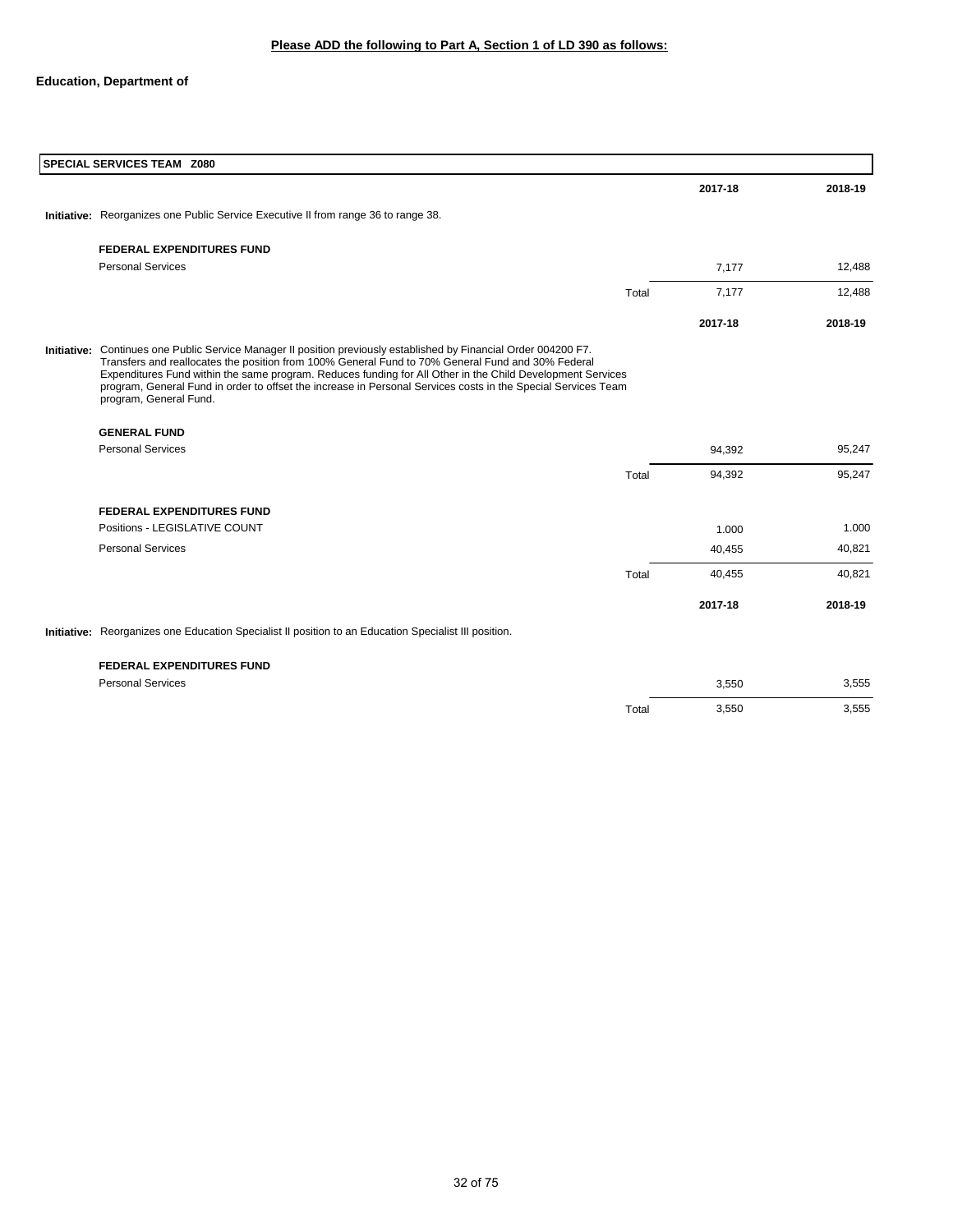## **Executive Department**

| ADMINISTRATION - EXECUTIVE - GOVERNOR'S OFFICE 0165                                                                  |       |           |           |  |  |
|----------------------------------------------------------------------------------------------------------------------|-------|-----------|-----------|--|--|
|                                                                                                                      |       | 2017-18   | 2018-19   |  |  |
| Initiative: Provides funding for legal contingencies for which the Attorney General declines to represent the state. |       |           |           |  |  |
| <b>GENERAL FUND</b>                                                                                                  |       |           |           |  |  |
| All Other                                                                                                            |       | 1,000,000 | 1,000,000 |  |  |
|                                                                                                                      | Total | 1,000,000 | 1,000,000 |  |  |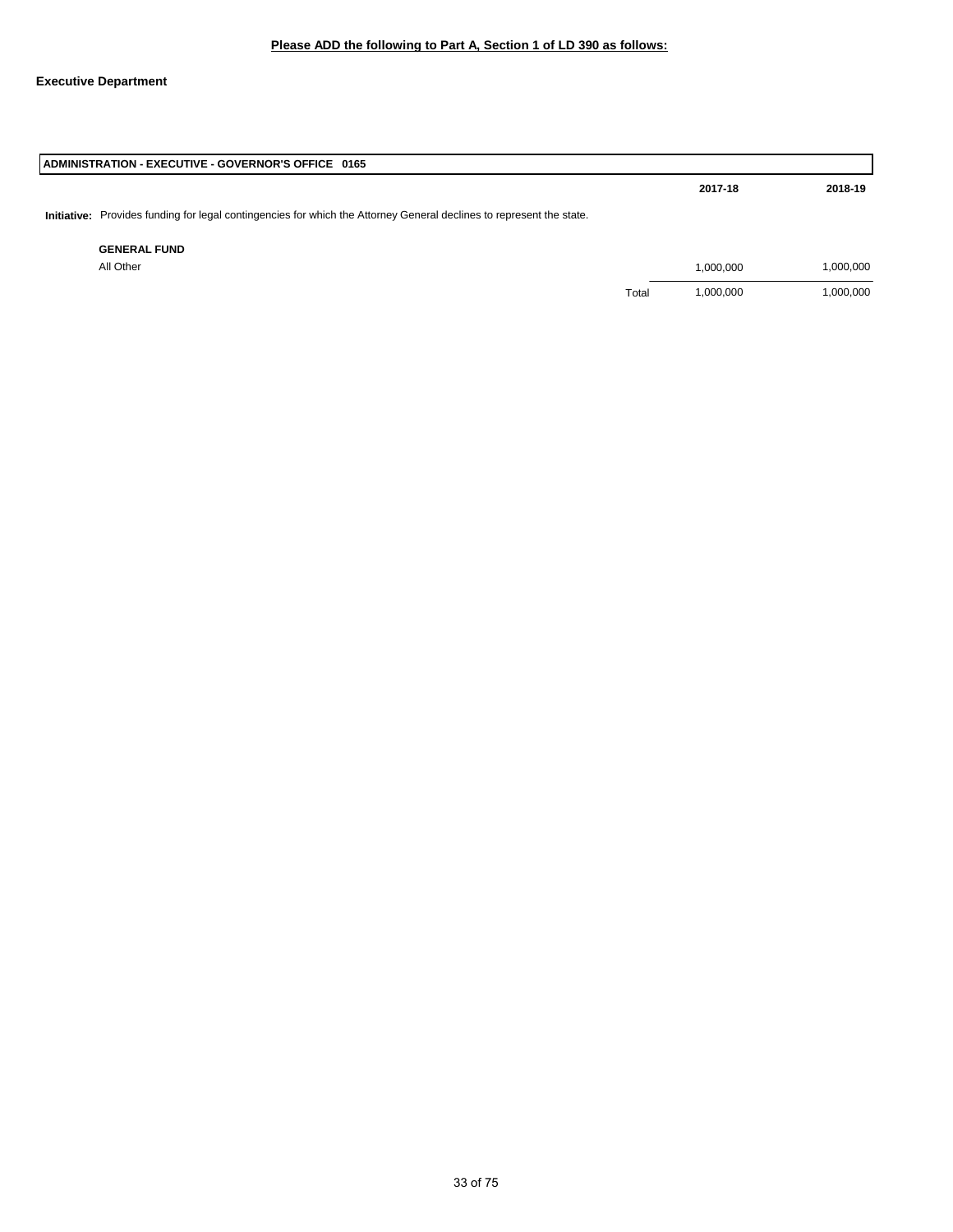**Historic Preservation Commission, Maine**

| HISTORIC PRESERVATION COMMISSION 0036                                                                                                                                                                                                                                                                          |       |             |             |
|----------------------------------------------------------------------------------------------------------------------------------------------------------------------------------------------------------------------------------------------------------------------------------------------------------------|-------|-------------|-------------|
|                                                                                                                                                                                                                                                                                                                |       | 2017-18     | 2018-19     |
| Initiative: Provides funding in All Other to support 3 positions for travel, office supplies, insurance, general operations, and<br>rent.                                                                                                                                                                      |       |             |             |
| <b>GENERAL FUND</b>                                                                                                                                                                                                                                                                                            |       |             |             |
| All Other                                                                                                                                                                                                                                                                                                      |       | 13,584      | 13,584      |
|                                                                                                                                                                                                                                                                                                                | Total | 13,584      | 13,584      |
|                                                                                                                                                                                                                                                                                                                |       | 2017-18     | 2018-19     |
| Initiative: Provides funding for increased costs for desktop support and data storage.                                                                                                                                                                                                                         |       |             |             |
| <b>GENERAL FUND</b>                                                                                                                                                                                                                                                                                            |       |             |             |
| All Other                                                                                                                                                                                                                                                                                                      |       | 3,097       | 3,087       |
|                                                                                                                                                                                                                                                                                                                | Total | 3,097       | 3,087       |
|                                                                                                                                                                                                                                                                                                                |       | 2017-18     | 2018-19     |
| Initiative: Provides funding for the approved reorganization of one Museum Technician III position to a Historic<br>Preservation Technician position and 4 Historic Preservationist positions to Historic Preservationist Coordinator<br>positions and reduces All Other in order to fund the reorganizations. |       |             |             |
| <b>FEDERAL EXPENDITURES FUND</b>                                                                                                                                                                                                                                                                               |       |             |             |
| <b>Personal Services</b>                                                                                                                                                                                                                                                                                       |       | 16,460      | 19,728      |
| All Other                                                                                                                                                                                                                                                                                                      |       | (16, 460)   | (19, 728)   |
|                                                                                                                                                                                                                                                                                                                | Total | 0           | $\mathbf 0$ |
| <b>OTHER SPECIAL REVENUE FUNDS</b>                                                                                                                                                                                                                                                                             |       |             |             |
| <b>Personal Services</b>                                                                                                                                                                                                                                                                                       |       | 5,800       | 6,068       |
| All Other                                                                                                                                                                                                                                                                                                      |       | (5,800)     | (6,068)     |
|                                                                                                                                                                                                                                                                                                                | Total | $\mathbf 0$ | $\mathbf 0$ |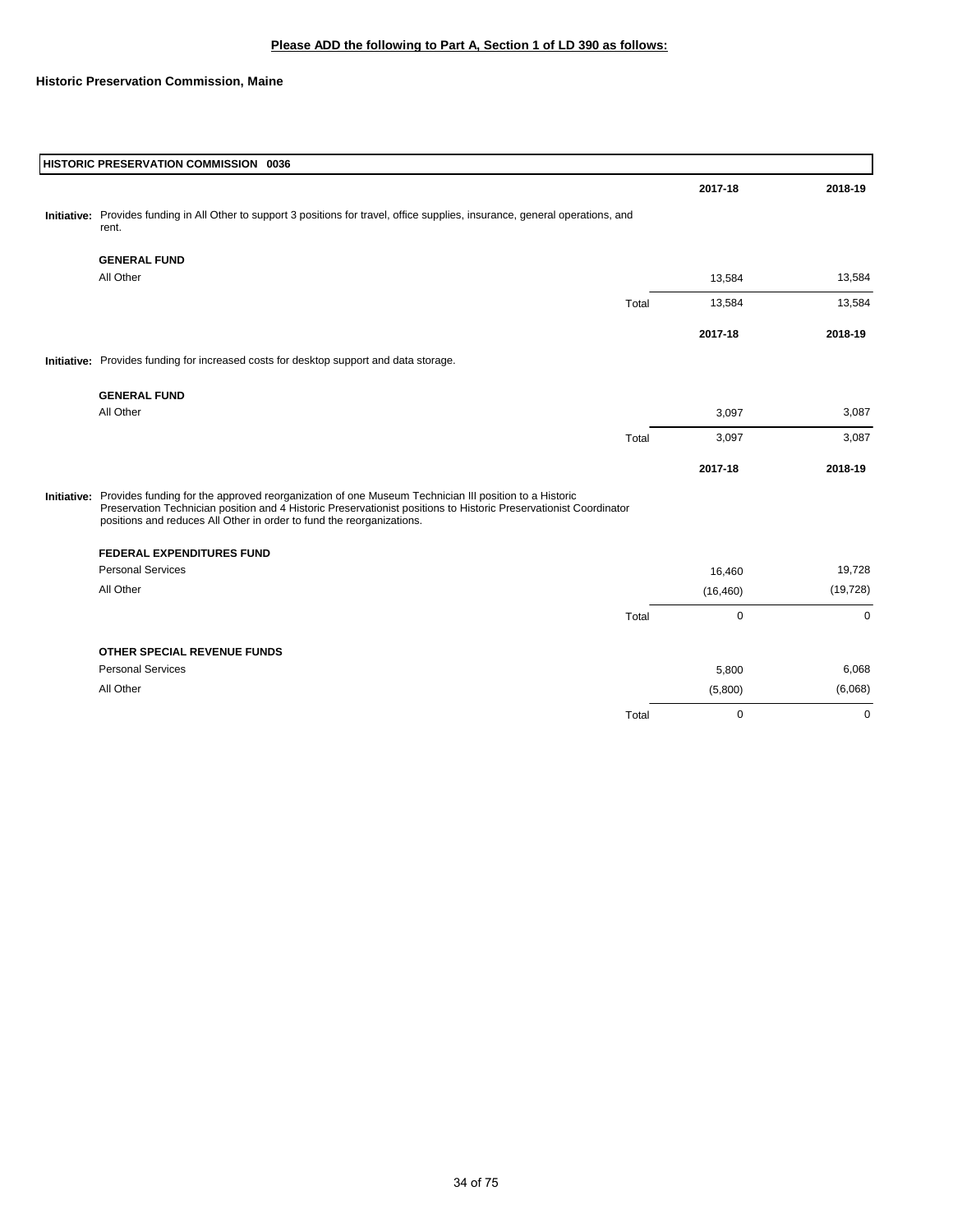# **Please AMEND Part A, Section 1 of LD 390 as follows:**

## **Health and Human Services, Department of (Formerly DHS)**

Please amend as follows:

| DIVISION OF AUDIT Z157                                                                                                                                                                                                                                                                                                                                                                                                                                                                 |       |             |             |
|----------------------------------------------------------------------------------------------------------------------------------------------------------------------------------------------------------------------------------------------------------------------------------------------------------------------------------------------------------------------------------------------------------------------------------------------------------------------------------------|-------|-------------|-------------|
|                                                                                                                                                                                                                                                                                                                                                                                                                                                                                        |       | 2017-18     | 2018-19     |
| Initiative: Transfers all positions and All Other from the General Fund and Other Special Revenue Funds in the Division of<br>Contract Management, Division of Audit, Division of Administrative Hearings and the Office of the<br>Commissioner District Operations programs to the General Fund and Other Special Revenue Funds in the<br>Office of the Commissioner program and closes accounts under the respective programs. Position Detail on file<br>with the Bureau of Budget. |       |             |             |
| <b>GENERAL FUND</b>                                                                                                                                                                                                                                                                                                                                                                                                                                                                    |       |             |             |
| Positions - LEGISLATIVE COUNT                                                                                                                                                                                                                                                                                                                                                                                                                                                          |       | $-17.500$   | $-17.500$   |
| <b>Personal Services</b>                                                                                                                                                                                                                                                                                                                                                                                                                                                               |       | (2,813,468) | (2,892,484) |
| All Other                                                                                                                                                                                                                                                                                                                                                                                                                                                                              |       | (183, 581)  | (183, 581)  |
|                                                                                                                                                                                                                                                                                                                                                                                                                                                                                        | Total | (2,997,049) | (3,076,065) |
| OTHER SPECIAL REVENUE FUNDS                                                                                                                                                                                                                                                                                                                                                                                                                                                            |       |             |             |
| Positions - LEGISLATIVE COUNT                                                                                                                                                                                                                                                                                                                                                                                                                                                          |       | $-50.000$   | $-50.000$   |
| <b>Personal Services</b>                                                                                                                                                                                                                                                                                                                                                                                                                                                               |       | (2,624,589) | (2,699,231) |
| All Other                                                                                                                                                                                                                                                                                                                                                                                                                                                                              |       | (137, 783)  | (137, 783)  |
|                                                                                                                                                                                                                                                                                                                                                                                                                                                                                        | Total | (2,762,372) | (2,837,014) |
| <b>REVISED</b>                                                                                                                                                                                                                                                                                                                                                                                                                                                                         |       |             |             |
| DIVISION OF AUDIT Z157                                                                                                                                                                                                                                                                                                                                                                                                                                                                 |       |             |             |
|                                                                                                                                                                                                                                                                                                                                                                                                                                                                                        |       | 2017-18     | 2018-19     |
| Initiative: Transfers all positions and All Other from the General Fund and Other Special Revenue Funds in the Division of<br>Contract Management, Division of Audit, Division of Administrative Hearings and the Office of the<br>Commissioner District Operations programs to the General Fund and Other Special Revenue Funds in the<br>Office of the Commissioner program and closes accounts under the respective programs. Position detail on file<br>with the Bureau of Budget. |       |             |             |
| <b>GENERAL FUND</b>                                                                                                                                                                                                                                                                                                                                                                                                                                                                    |       |             |             |
| Positions - LEGISLATIVE COUNT                                                                                                                                                                                                                                                                                                                                                                                                                                                          |       | $-17.500$   | $-17.500$   |
| <b>Personal Services</b>                                                                                                                                                                                                                                                                                                                                                                                                                                                               |       | (2,840,276) | (2,910,769) |
| All Other                                                                                                                                                                                                                                                                                                                                                                                                                                                                              |       | (183, 581)  | (183, 581)  |
|                                                                                                                                                                                                                                                                                                                                                                                                                                                                                        | Total | (3,023,857) | (3,094,350) |
| OTHER SPECIAL REVENUE FUNDS                                                                                                                                                                                                                                                                                                                                                                                                                                                            |       |             |             |
| Positions - LEGISLATIVE COUNT                                                                                                                                                                                                                                                                                                                                                                                                                                                          |       | $-50.000$   | $-50.000$   |
| <b>Personal Services</b>                                                                                                                                                                                                                                                                                                                                                                                                                                                               |       | (2,651,397) | (2,717,503) |
| All Other                                                                                                                                                                                                                                                                                                                                                                                                                                                                              |       | (137, 783)  | (137, 783)  |
|                                                                                                                                                                                                                                                                                                                                                                                                                                                                                        | Total | (2,789,180) | (2,855,286) |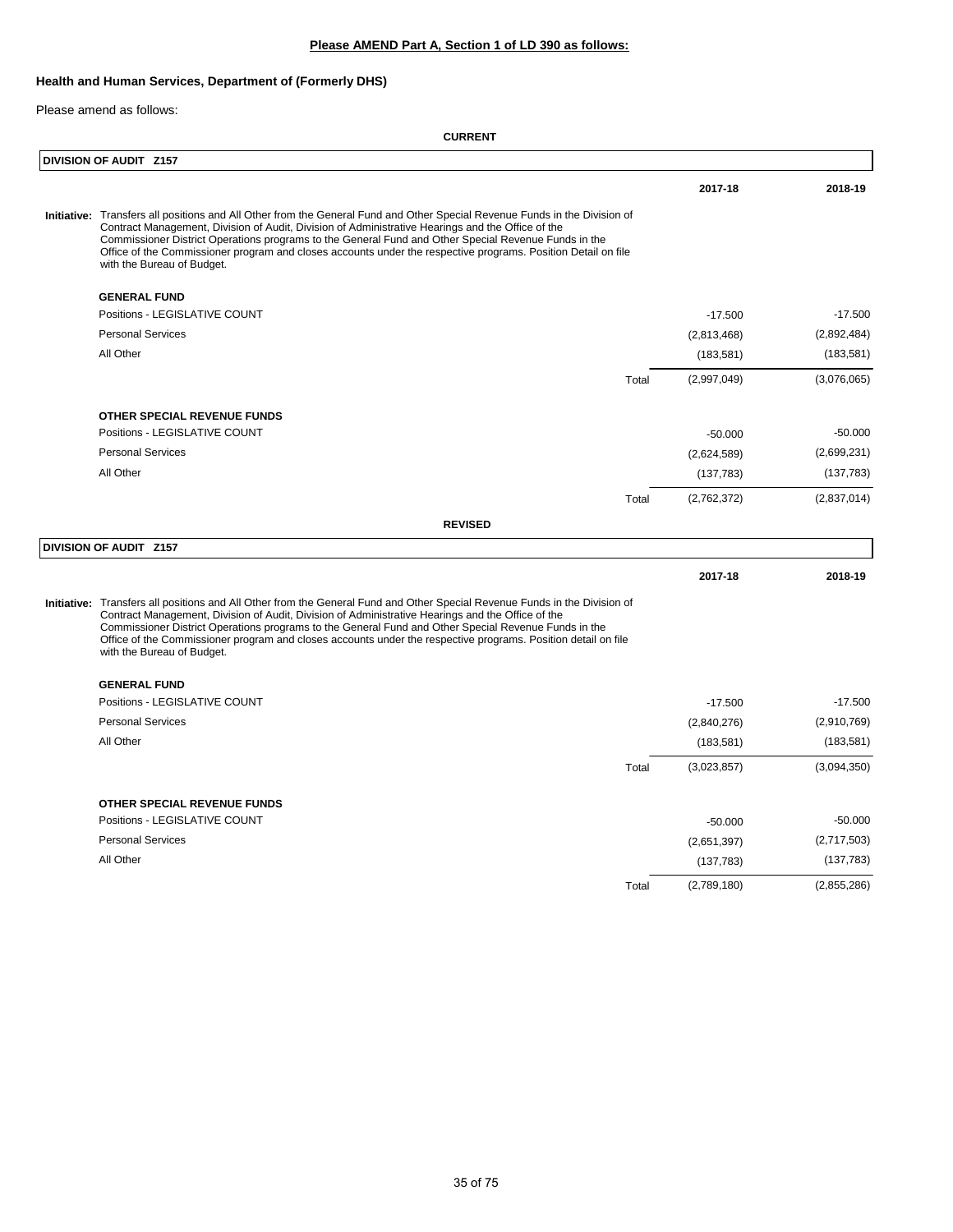## **Please ADD the following to Part A, Section 1 of LD 390 as follows:**

# **Health and Human Services, Department of (Formerly DHS)**

| DIVISION OF AUDIT Z157                                                                           |       |         |         |  |  |
|--------------------------------------------------------------------------------------------------|-------|---------|---------|--|--|
|                                                                                                  |       | 2017-18 | 2018-19 |  |  |
| Initiative: Provides funding for the approved step increases for 8 Fraud Investigator positions. |       |         |         |  |  |
| <b>GENERAL FUND</b>                                                                              |       |         |         |  |  |
| <b>Personal Services</b>                                                                         |       | 26,808  | 18,285  |  |  |
|                                                                                                  | Total | 26,808  | 18,285  |  |  |
| OTHER SPECIAL REVENUE FUNDS                                                                      |       |         |         |  |  |
| <b>Personal Services</b>                                                                         |       | 26,808  | 18,272  |  |  |
|                                                                                                  | Total | 26,808  | 18,272  |  |  |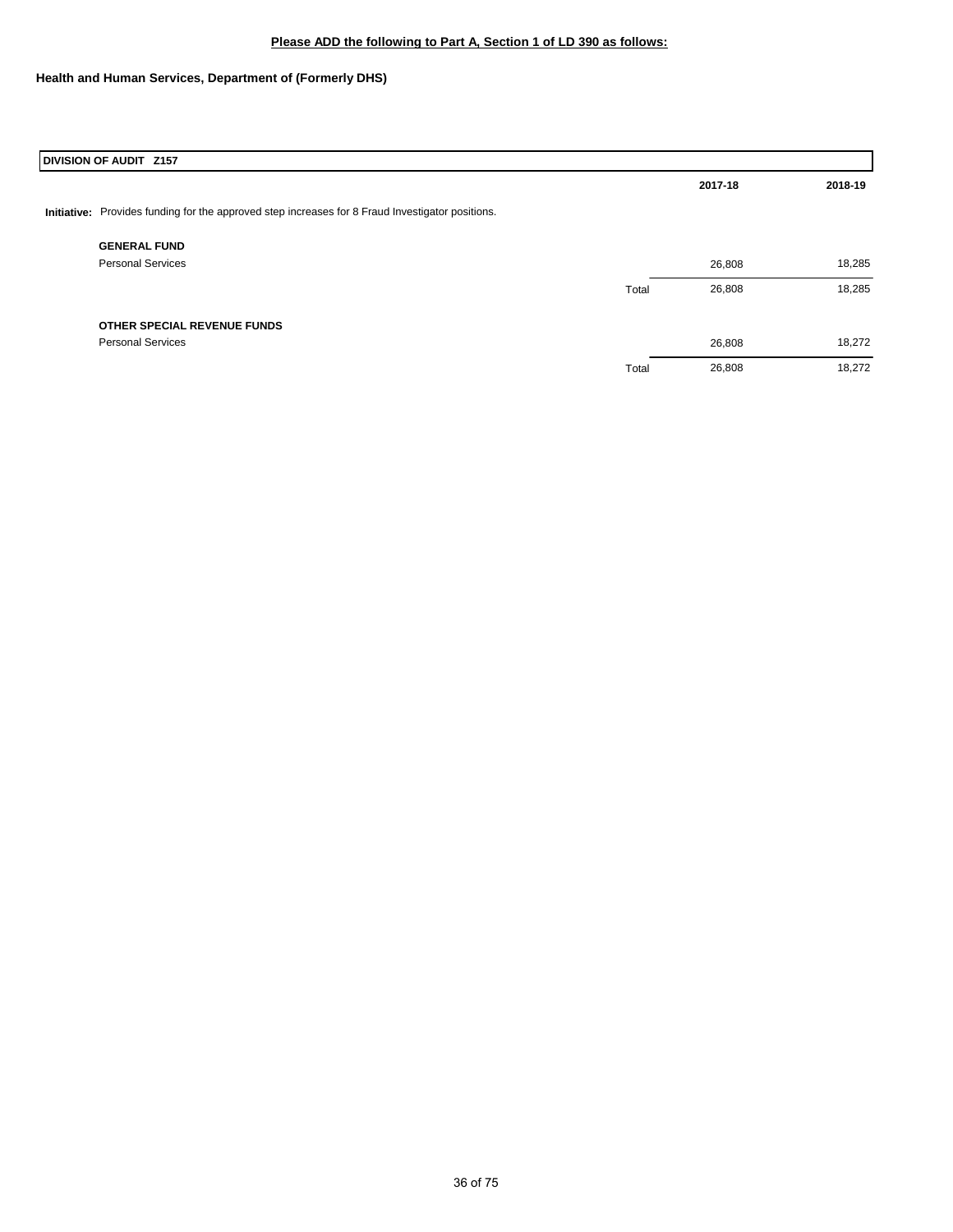## **Health and Human Services, Department of (Formerly DHS)**

Please amend as follows:

|             | <b>FOOD SUPPLEMENT ADMINISTRATION Z019</b>                                                                                                                                |       |            |               |
|-------------|---------------------------------------------------------------------------------------------------------------------------------------------------------------------------|-------|------------|---------------|
|             |                                                                                                                                                                           |       | 2017-18    | 2018-19       |
| Initiative: | Reduces appropriation by eliminating state-funded Supplemental Nutrition Assistance Program benefits for<br>noncitizens who do not meet federal eligibility requirements. |       |            |               |
|             | <b>GENERAL FUND</b>                                                                                                                                                       |       |            |               |
|             | All Other                                                                                                                                                                 |       | (885, 392) | (1, 180, 523) |
|             |                                                                                                                                                                           | Total | (885, 392) | (1, 180, 523) |
|             | <b>REVISED</b>                                                                                                                                                            |       |            |               |
|             | FOOD SUPPLEMENT ADMINISTRATION Z019                                                                                                                                       |       |            |               |
|             |                                                                                                                                                                           |       | 2017-18    | 2018-19       |
| Initiative: | Reduces appropriation by eliminating state-funded Supplemental Nutrition Assistance Program benefits for<br>noncitizens who do not meet federal eligibility requirements. |       |            |               |
|             | <b>GENERAL FUND</b>                                                                                                                                                       |       |            |               |
|             | All Other                                                                                                                                                                 |       | (904, 593) | (1, 206, 124) |
|             |                                                                                                                                                                           | Total | (904, 593) | (1,206,124)   |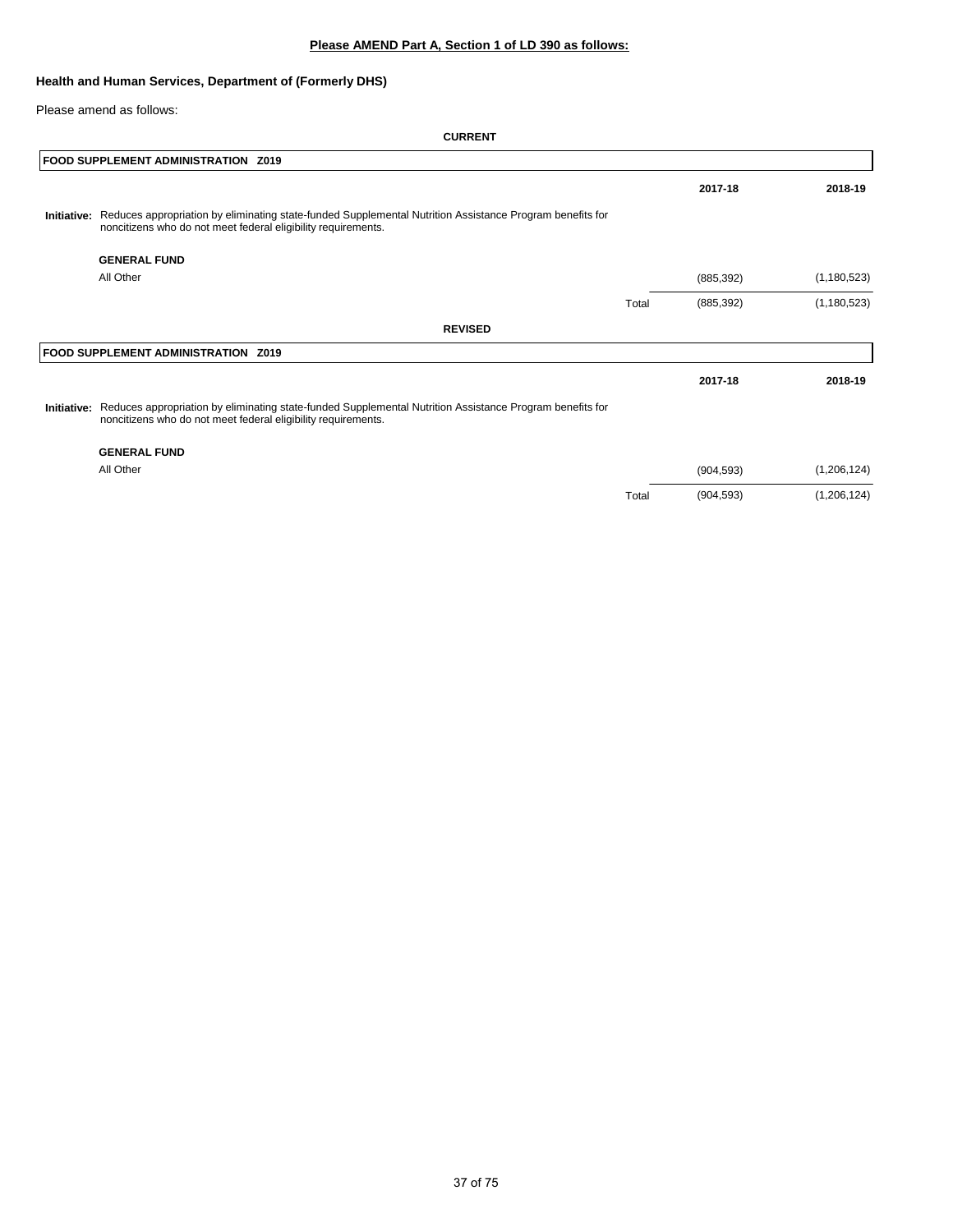### **Health and Human Services, Department of (Formerly DHS)**

Please amend as follows:

|  | <b>MAINE CENTER FOR DISEASE CONTROL AND PREVENTION 0143</b>                                                                                                                                                                                                                         |       |             |             |
|--|-------------------------------------------------------------------------------------------------------------------------------------------------------------------------------------------------------------------------------------------------------------------------------------|-------|-------------|-------------|
|  |                                                                                                                                                                                                                                                                                     |       | 2017-18     | 2018-19     |
|  | Initiative: Continues 5 limited-period Environmental Specialist III positions established in Public Law 2015, chapter 267<br>funded 100% in the Fund for Healthy Maine Public Health Infrastructure program through April 28, 2018. Also<br>provides funding for related All Other. |       |             |             |
|  | <b>FUND FOR A HEALTHY MAINE</b>                                                                                                                                                                                                                                                     |       |             |             |
|  | <b>Personal Services</b>                                                                                                                                                                                                                                                            |       | 348,020     |             |
|  | All Other                                                                                                                                                                                                                                                                           |       | 26,968      |             |
|  |                                                                                                                                                                                                                                                                                     | Total | 374,988     | 0           |
|  | <b>REVISED</b>                                                                                                                                                                                                                                                                      |       |             |             |
|  | <b>MAINE CENTER FOR DISEASE CONTROL AND PREVENTION 0143</b>                                                                                                                                                                                                                         |       |             |             |
|  |                                                                                                                                                                                                                                                                                     |       | 2017-18     | 2018-19     |
|  | Initiative: Continues 5 limited-period Environmental Specialist III positions established in Public Law 2015, chapter 267<br>funded 100% in the Fund for Healthy Maine Public Health Infrastructure program through June 8, 2019. Also<br>provides funding for related All Other.   |       |             |             |
|  | <b>FUND FOR A HEALTHY MAINE</b>                                                                                                                                                                                                                                                     |       |             |             |
|  | <b>Personal Services</b>                                                                                                                                                                                                                                                            |       | 409,700     | 429,335     |
|  | All Other                                                                                                                                                                                                                                                                           |       | 505,307     | 461,847     |
|  |                                                                                                                                                                                                                                                                                     | Total | 915,007     | 891,182     |
|  | <b>CURRENT</b>                                                                                                                                                                                                                                                                      |       |             |             |
|  | <b>MAINE CENTER FOR DISEASE CONTROL AND PREVENTION 0143</b>                                                                                                                                                                                                                         |       |             |             |
|  |                                                                                                                                                                                                                                                                                     |       | 2017-18     | 2018-19     |
|  | Initiative: Adjusts funding between the Maine Center for Disease Control and Prevention program and the Medical Care -<br>Payments to Providers program in the Fund for a Healthy Maine to shift the focus of tobacco prevention to<br>MaineCare recipients.                        |       |             |             |
|  | <b>FUND FOR A HEALTHY MAINE</b>                                                                                                                                                                                                                                                     |       |             |             |
|  | All Other                                                                                                                                                                                                                                                                           |       | (5,698,647) | (5,698,647) |
|  |                                                                                                                                                                                                                                                                                     | Total | (5,698,647) | (5,698,647) |
|  | <b>REVISED</b>                                                                                                                                                                                                                                                                      |       |             |             |
|  | <b>MAINE CENTER FOR DISEASE CONTROL AND PREVENTION 0143</b>                                                                                                                                                                                                                         |       |             |             |
|  |                                                                                                                                                                                                                                                                                     |       | 2017-18     | 2018-19     |
|  | Initiative: Adjusts funding between the Maine Center for Disease Control and Prevention program and the Medical Care -<br>Payments to Providers program in the Fund for a Healthy Maine to shift the focus of tobacco prevention to<br>MaineCare recipients.                        |       |             |             |
|  | <b>FUND FOR A HEALTHY MAINE</b>                                                                                                                                                                                                                                                     |       |             |             |
|  | All Other                                                                                                                                                                                                                                                                           |       | (3,098,647) | (3,098,647) |
|  |                                                                                                                                                                                                                                                                                     | Total | (3,098,647) | (3,098,647) |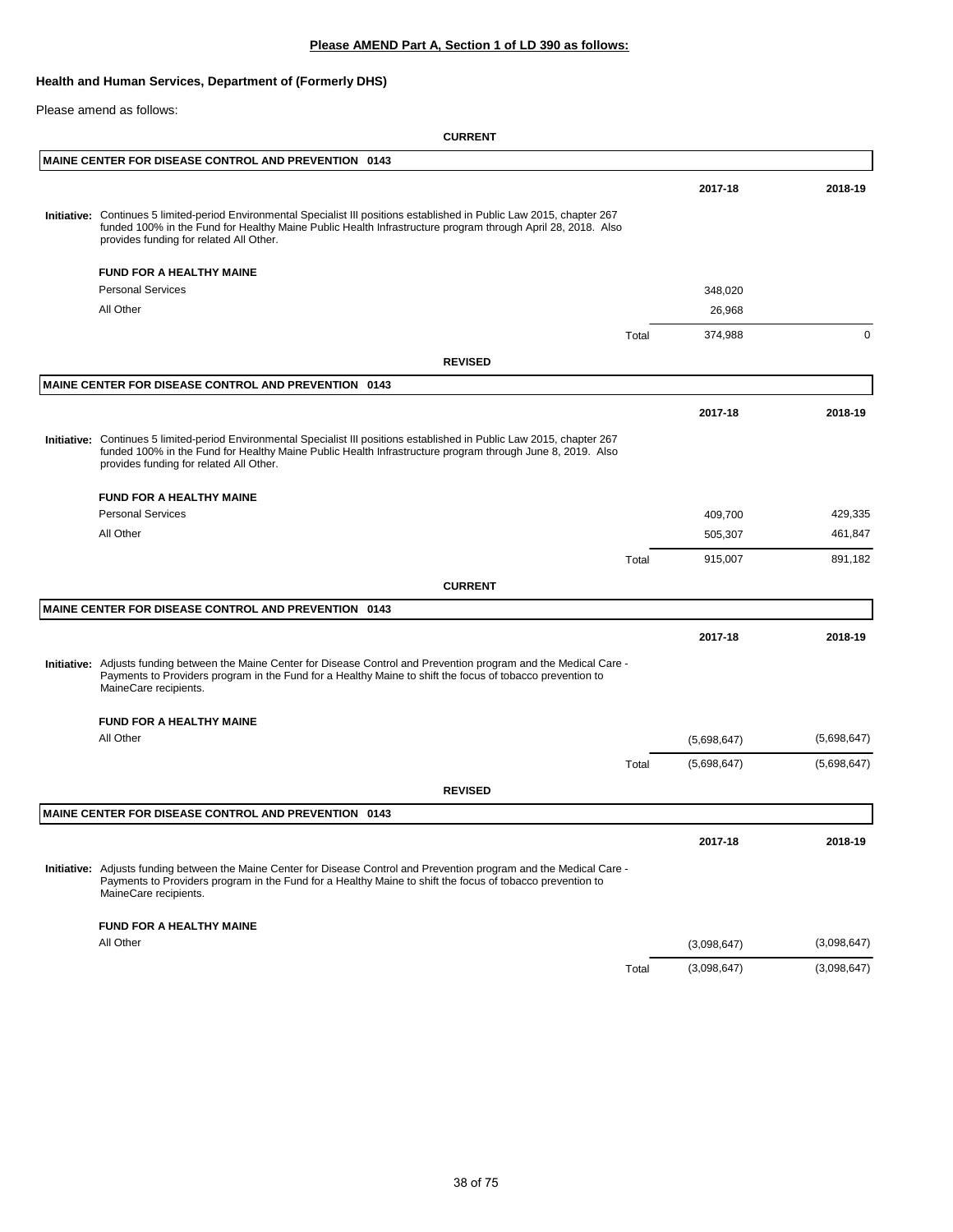## **Health and Human Services, Department of (Formerly DHS)**

| MAINE CENTER FOR DISEASE CONTROL AND PREVENTION 0143                       |       |          |          |
|----------------------------------------------------------------------------|-------|----------|----------|
|                                                                            |       | 2017-18  | 2018-19  |
| Initiative: Reduces funding to align allocations with available resources. |       |          |          |
| OTHER SPECIAL REVENUE FUNDS                                                |       |          |          |
| All Other                                                                  |       | (19,000) | (19,000) |
|                                                                            | Total | (19,000) | (19,000) |
|                                                                            |       |          |          |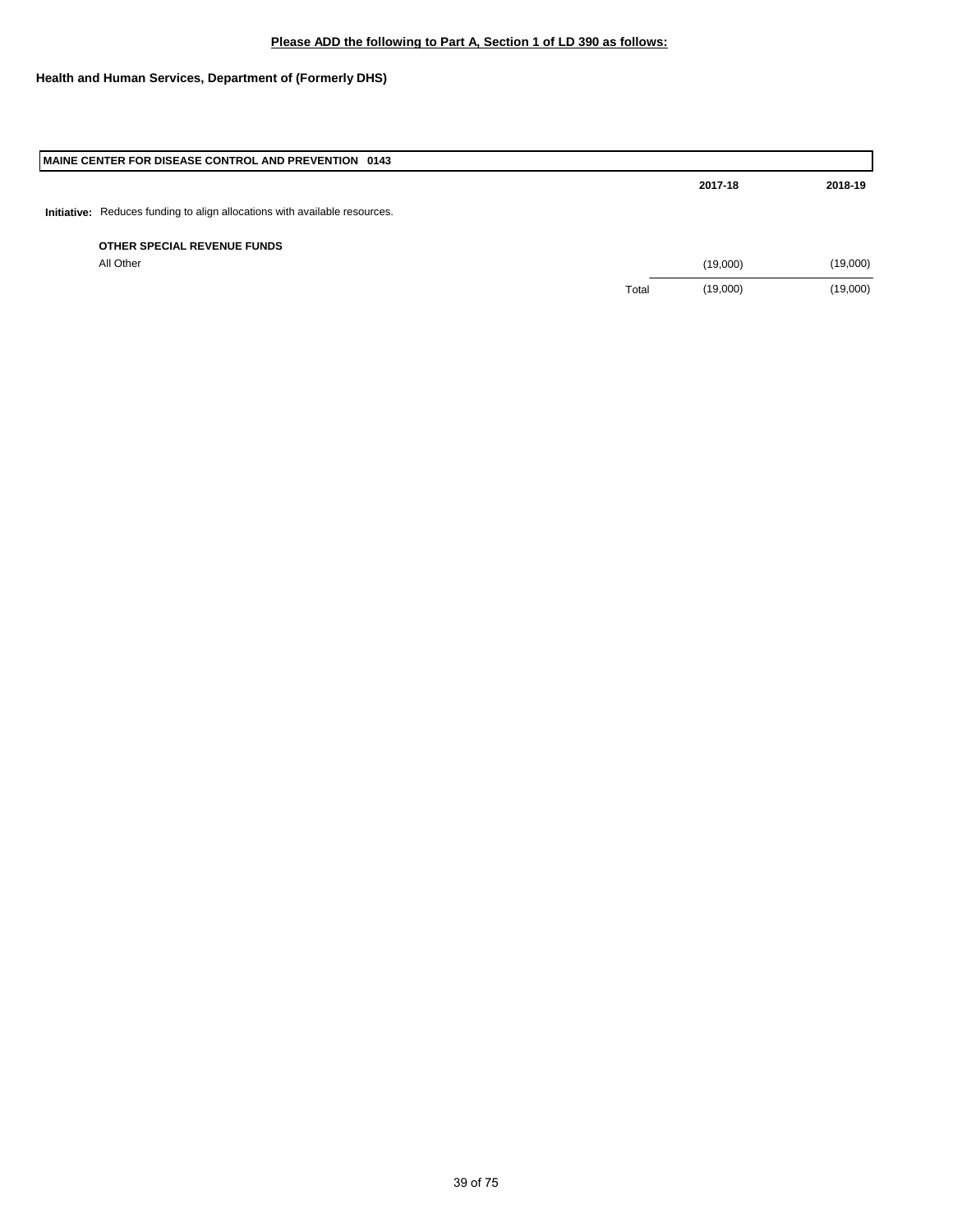## **Health and Human Services, Department of (Formerly DHS)**

Please delete the following as follows:

# **MAINE RX PLUS PROGRAM 0927**

|                                                                   |       | 2017-18    | 2018-19    |
|-------------------------------------------------------------------|-------|------------|------------|
| Initiative: Reduces allocation to align with available resources. |       |            |            |
| OTHER SPECIAL REVENUE FUNDS                                       |       |            |            |
| All Other                                                         |       | (134, 786) | (134, 786) |
|                                                                   | Total | (134, 786) | (134, 786) |
|                                                                   |       |            |            |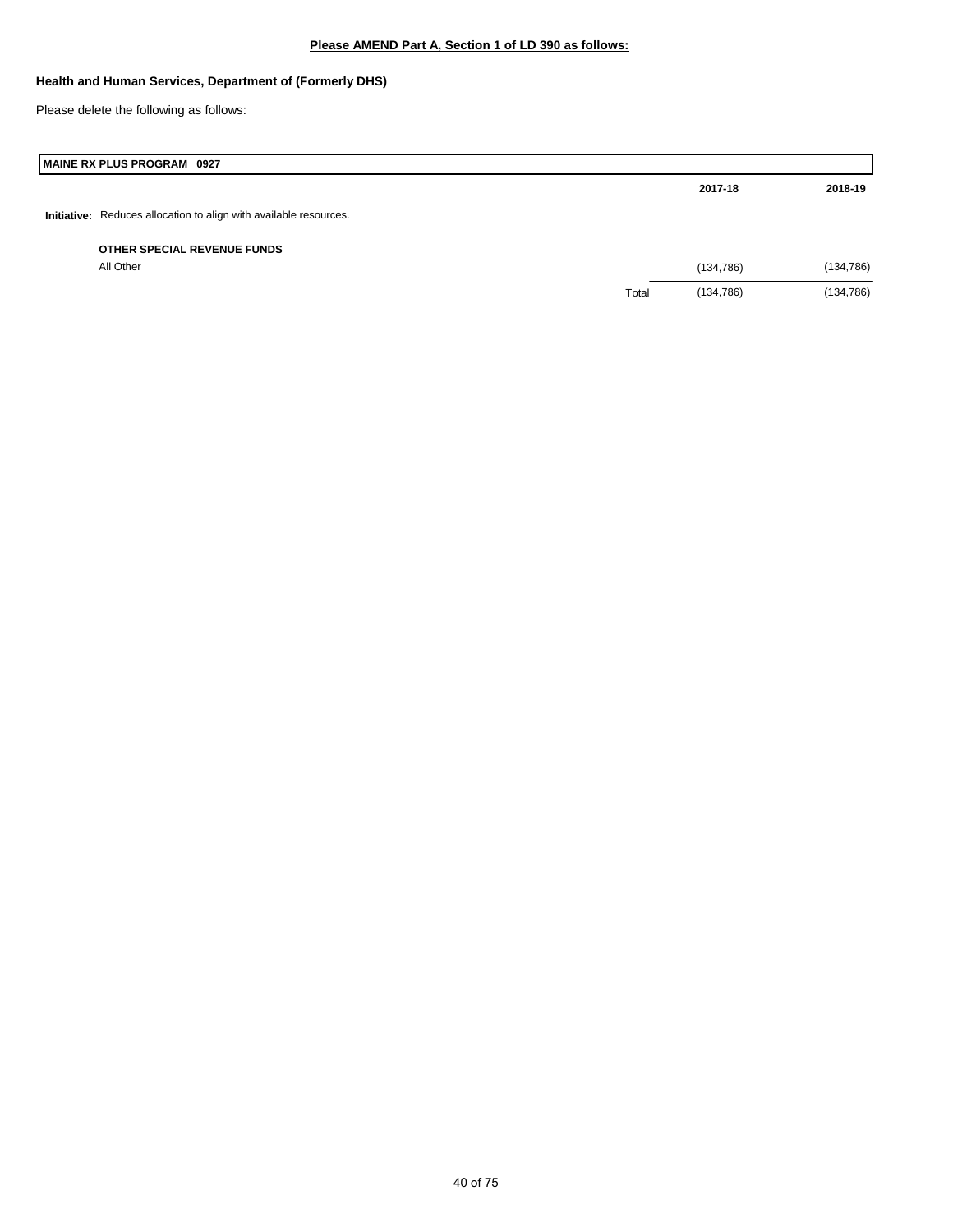## **Health and Human Services, Department of (Formerly DHS)**

Please amend as follows:

| <b>MEDICAL CARE - PAYMENTS TO PROVIDERS 0147</b>                                                                                                                                                                                                             |       |             |             |
|--------------------------------------------------------------------------------------------------------------------------------------------------------------------------------------------------------------------------------------------------------------|-------|-------------|-------------|
|                                                                                                                                                                                                                                                              |       | 2017-18     | 2018-19     |
| Initiative: Adjusts funding between the Maine Center for Disease Control and Prevention program and the Medical Care -<br>Payments to Providers program in the Fund for a Healthy Maine to shift the focus of tobacco prevention to<br>MaineCare recipients. |       |             |             |
| <b>GENERAL FUND</b>                                                                                                                                                                                                                                          |       |             |             |
| All Other                                                                                                                                                                                                                                                    |       | (5,698,647) | (5,698,647) |
|                                                                                                                                                                                                                                                              | Total | (5,698,647) | (5,698,647) |
| <b>FUND FOR A HEALTHY MAINE</b>                                                                                                                                                                                                                              |       |             |             |
| All Other                                                                                                                                                                                                                                                    |       | 5,698,647   | 5,698,647   |
|                                                                                                                                                                                                                                                              | Total | 5,698,647   | 5,698,647   |
| <b>REVISED</b>                                                                                                                                                                                                                                               |       |             |             |
| <b>MEDICAL CARE - PAYMENTS TO PROVIDERS 0147</b>                                                                                                                                                                                                             |       |             |             |
|                                                                                                                                                                                                                                                              |       | 2017-18     | 2018-19     |
| Initiative: Adjusts funding between the Maine Center for Disease Control and Prevention program and the Medical Care -<br>Payments to Providers program in the Fund for a Healthy Maine to shift the focus of tobacco prevention to<br>MaineCare recipients. |       |             |             |
| <b>GENERAL FUND</b>                                                                                                                                                                                                                                          |       |             |             |
| All Other                                                                                                                                                                                                                                                    |       | (3,598,647) | (3,598,647) |
|                                                                                                                                                                                                                                                              | Total | (3,598,647) | (3,598,647) |
| <b>FUND FOR A HEALTHY MAINE</b>                                                                                                                                                                                                                              |       |             |             |
| All Other                                                                                                                                                                                                                                                    |       | 3,598,647   | 3,598,647   |
|                                                                                                                                                                                                                                                              | Total | 3,598,647   | 3,598,647   |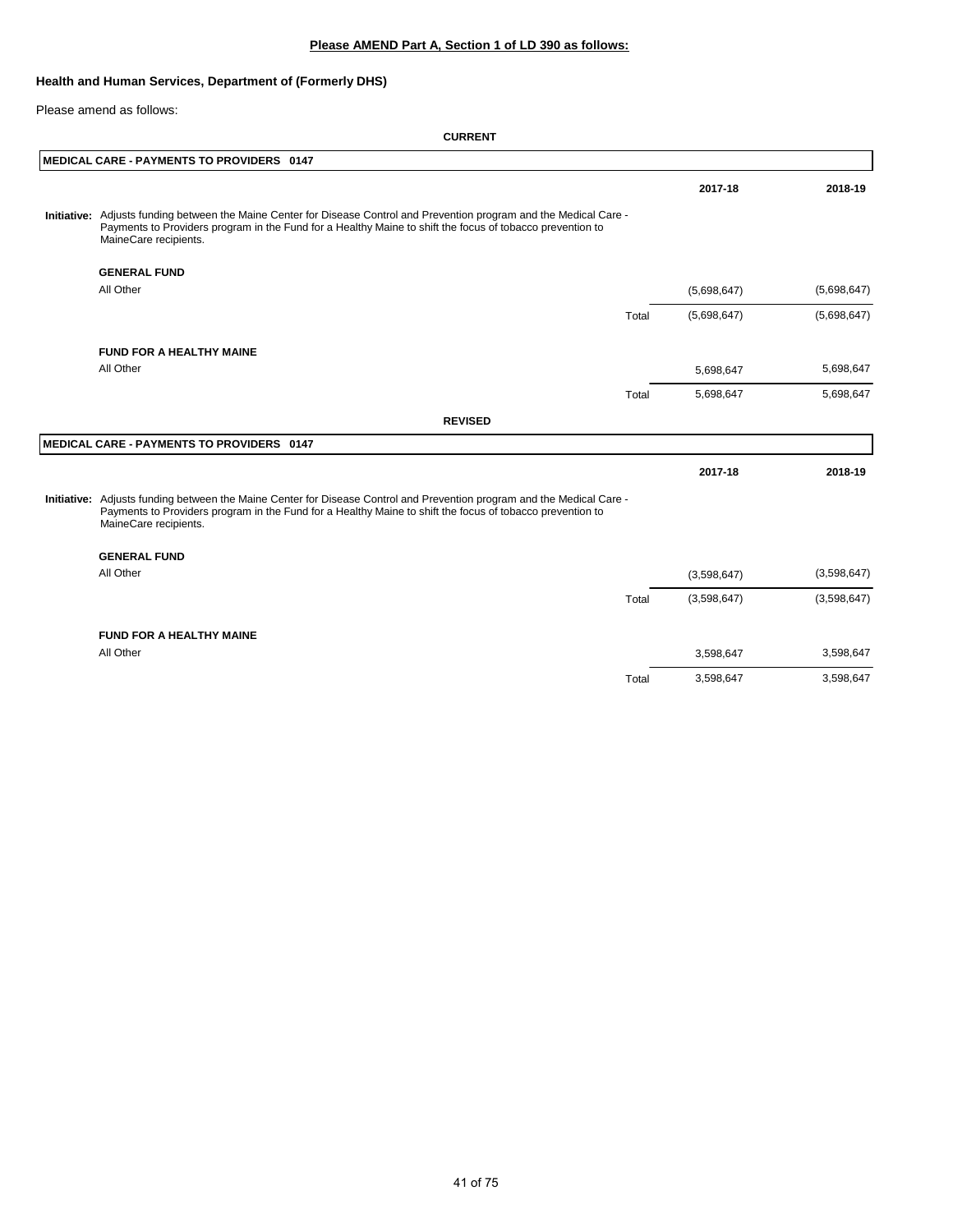### **Health and Human Services, Department of (Formerly DHS)**

#### Please amend as follows:

| MENTAL HEALTH SERVICES - COMMUNITY Z198                                                                                                                                                                           |       |            |            |
|-------------------------------------------------------------------------------------------------------------------------------------------------------------------------------------------------------------------|-------|------------|------------|
|                                                                                                                                                                                                                   |       | 2017-18    | 2018-19    |
| Initiative: Eliminates 192 positions from various programs within the Department of Health and Human Services and<br>reduces funding for related All Other. Position detail is on file with the Bureau of Budget. |       |            |            |
| <b>GENERAL FUND</b>                                                                                                                                                                                               |       |            |            |
| Positions - LEGISLATIVE COUNT                                                                                                                                                                                     |       | $-4.000$   | $-4.000$   |
| <b>Personal Services</b>                                                                                                                                                                                          |       | (249, 129) | (261, 372) |
| All Other                                                                                                                                                                                                         |       | (24, 388)  | (24, 388)  |
|                                                                                                                                                                                                                   | Total | (273, 517) | (285, 760) |
| <b>REVISED</b>                                                                                                                                                                                                    |       |            |            |
| MENTAL HEALTH SERVICES - COMMUNITY Z198                                                                                                                                                                           |       |            |            |
|                                                                                                                                                                                                                   |       | 2017-18    | 2018-19    |
| Initiative: Eliminates 189 positions from various programs within the Department of Health and Human Services and<br>reduces funding for related All Other. Position detail is on file with the Bureau of Budget. |       |            |            |
| <b>GENERAL FUND</b>                                                                                                                                                                                               |       |            |            |
| Positions - LEGISLATIVE COUNT                                                                                                                                                                                     |       | $-2.000$   | $-2.000$   |
| <b>Personal Services</b>                                                                                                                                                                                          |       | (122, 154) | (128, 084) |
| All Other                                                                                                                                                                                                         |       | (12, 194)  | (12, 194)  |
|                                                                                                                                                                                                                   | Total | (134, 348) | (140, 278) |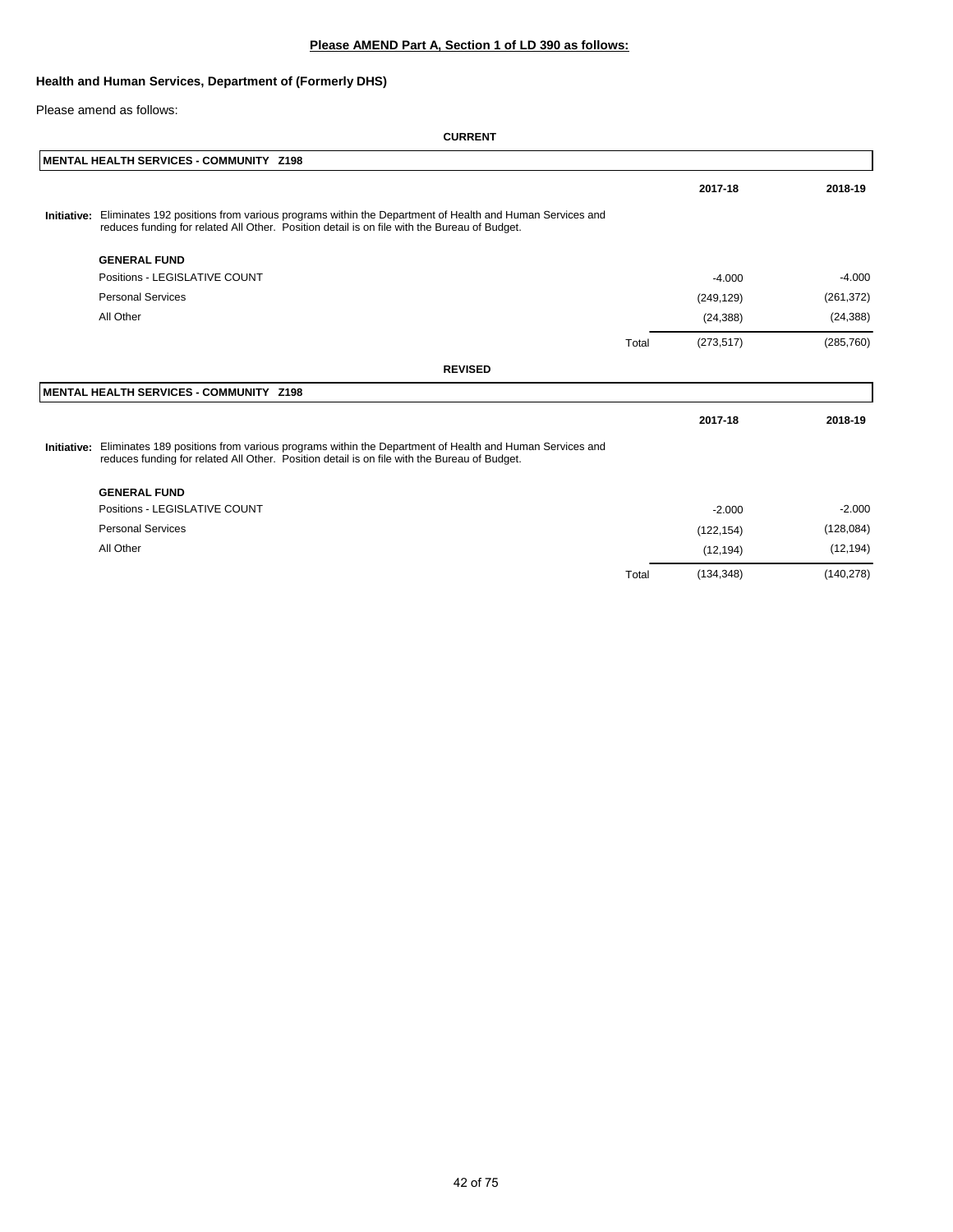| <b>MENTAL HEALTH SERVICES - COMMUNITY Z198</b>                                                                                                                                                                                                                                                                                                                                                                                                                                                                                                                                                                                                                                                                                                                                               |       |            |            |
|----------------------------------------------------------------------------------------------------------------------------------------------------------------------------------------------------------------------------------------------------------------------------------------------------------------------------------------------------------------------------------------------------------------------------------------------------------------------------------------------------------------------------------------------------------------------------------------------------------------------------------------------------------------------------------------------------------------------------------------------------------------------------------------------|-------|------------|------------|
|                                                                                                                                                                                                                                                                                                                                                                                                                                                                                                                                                                                                                                                                                                                                                                                              |       | 2017-18    | 2018-19    |
| Initiative: Continues one Social Services Manager I position previously established by Financial Order 003397 F6 and<br>continued by Financial Order 003831 F7. Also provides funding for related All Other costs.                                                                                                                                                                                                                                                                                                                                                                                                                                                                                                                                                                           |       |            |            |
| <b>FEDERAL BLOCK GRANT FUND</b>                                                                                                                                                                                                                                                                                                                                                                                                                                                                                                                                                                                                                                                                                                                                                              |       |            |            |
| Positions - LEGISLATIVE COUNT                                                                                                                                                                                                                                                                                                                                                                                                                                                                                                                                                                                                                                                                                                                                                                |       | 1.000      | 1.000      |
| <b>Personal Services</b>                                                                                                                                                                                                                                                                                                                                                                                                                                                                                                                                                                                                                                                                                                                                                                     |       | 107,385    | 108,540    |
| All Other                                                                                                                                                                                                                                                                                                                                                                                                                                                                                                                                                                                                                                                                                                                                                                                    |       | 10,073     | 10,110     |
|                                                                                                                                                                                                                                                                                                                                                                                                                                                                                                                                                                                                                                                                                                                                                                                              | Total | 117.458    | 118,650    |
|                                                                                                                                                                                                                                                                                                                                                                                                                                                                                                                                                                                                                                                                                                                                                                                              |       | 2017-18    | 2018-19    |
| Initiative: Reorganizes one vacant Behavioral Health Program Coordinator position to a Comprehensive Health Planner II<br>and transfers the position from Mental Health Services - Community program to the Office of Substance Abuse<br>and Mental Health Services program within the same fund. Reorganizes one vacant Social Services Program<br>Specialist I to a Comprehensive Health Planner II, increases the hours of the position from 54 hours biweekly to<br>80 hours biweekly and transfers the position from Mental Health Services - Community program to the Office of<br>Substance Abuse and Mental Health Services program within the same fund. Also, eliminates one vacant<br>Librarian I position from the Office of Substance Abuse and Mental Health Services program. |       |            |            |
| <b>GENERAL FUND</b>                                                                                                                                                                                                                                                                                                                                                                                                                                                                                                                                                                                                                                                                                                                                                                          |       |            |            |
| Positions - LEGISLATIVE COUNT                                                                                                                                                                                                                                                                                                                                                                                                                                                                                                                                                                                                                                                                                                                                                                |       | $-2.000$   | $-2.000$   |
| <b>Personal Services</b>                                                                                                                                                                                                                                                                                                                                                                                                                                                                                                                                                                                                                                                                                                                                                                     |       | (126, 975) | (133, 288) |
| All Other                                                                                                                                                                                                                                                                                                                                                                                                                                                                                                                                                                                                                                                                                                                                                                                    |       | (12, 194)  | (12, 194)  |
|                                                                                                                                                                                                                                                                                                                                                                                                                                                                                                                                                                                                                                                                                                                                                                                              | Total | (139, 169) | (145, 482) |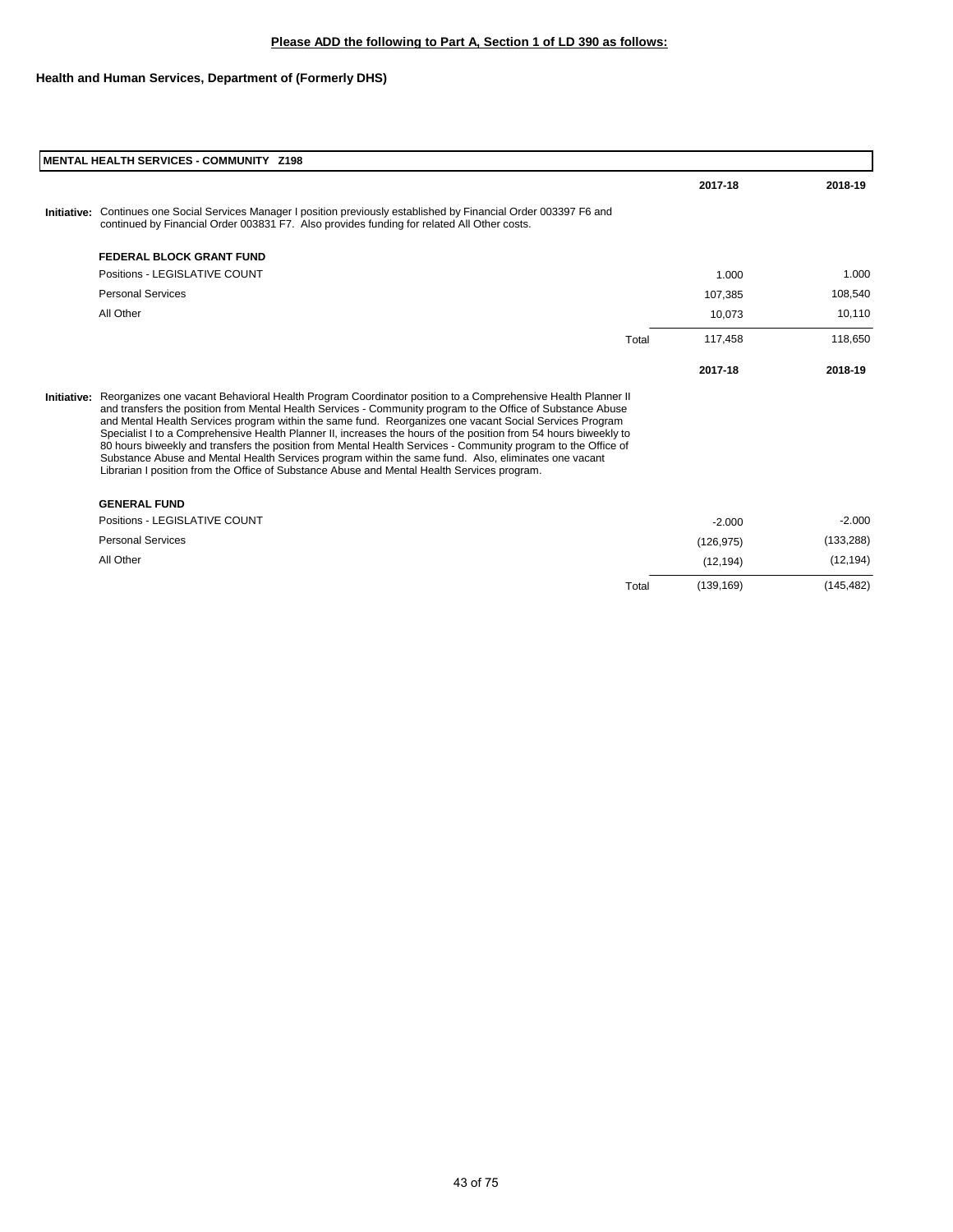### **Health and Human Services, Department of (Formerly DHS)**

Please amend as follows:

#### **CURRENT**

| OFFICE OF SUBSTANCE ABUSE AND MENTAL HEALTH SERVICES Z199                                                                                                                                                         |       |           |           |
|-------------------------------------------------------------------------------------------------------------------------------------------------------------------------------------------------------------------|-------|-----------|-----------|
|                                                                                                                                                                                                                   |       | 2017-18   | 2018-19   |
| Initiative: Eliminates 192 positions from various programs within the Department of Health and Human Services and<br>reduces funding for related All Other. Position detail is on file with the Bureau of Budget. |       |           |           |
| <b>GENERAL FUND</b>                                                                                                                                                                                               |       |           |           |
| Positions - LEGISLATIVE COUNT                                                                                                                                                                                     |       | $-1.000$  | $-1.000$  |
| <b>Personal Services</b>                                                                                                                                                                                          |       | (49, 213) | (51,308)  |
| All Other                                                                                                                                                                                                         |       | (6,097)   | (6,097)   |
|                                                                                                                                                                                                                   | Total | (55, 310) | (57, 405) |
| <b>FEDERAL BLOCK GRANT FUND</b>                                                                                                                                                                                   |       |           |           |
| Positions - LEGISLATIVE COUNT                                                                                                                                                                                     |       | $-1.000$  | $-1.000$  |
| <b>Personal Services</b>                                                                                                                                                                                          |       | (59, 795) | (62, 534) |
| All Other                                                                                                                                                                                                         |       | (8, 296)  | (8,388)   |
|                                                                                                                                                                                                                   | Total | (68,091)  | (70, 922) |
| <b>REVISED</b>                                                                                                                                                                                                    |       |           |           |
| OFFICE OF SUBSTANCE ABUSE AND MENTAL HEALTH SERVICES Z199                                                                                                                                                         |       |           |           |
|                                                                                                                                                                                                                   |       | 2017-18   | 2018-19   |
| Initiative: Eliminates 189 positions from various programs within the Department of Health and Human Services and<br>reduces funding for related All Other. Position detail is on file with the Bureau of Budget. |       |           |           |
| <b>FEDERAL BLOCK GRANT FUND</b>                                                                                                                                                                                   |       |           |           |
| Positions - LEGISLATIVE COUNT                                                                                                                                                                                     |       | $-1.000$  | $-1.000$  |
| <b>Personal Services</b>                                                                                                                                                                                          |       | (59, 795) | (62, 534) |
| All Other                                                                                                                                                                                                         |       | (8, 296)  | (8,388)   |

Total (68,091) (70,922)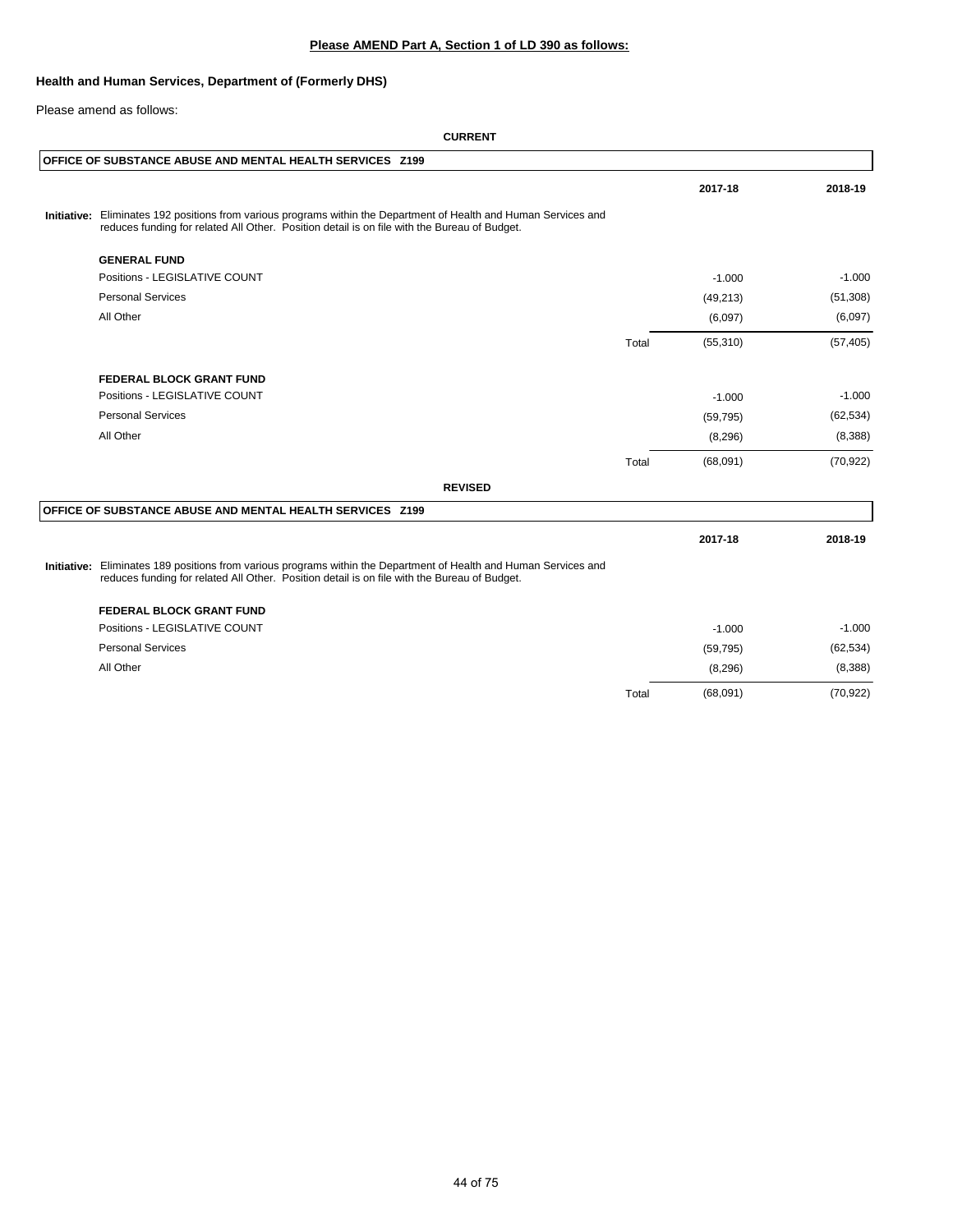## **Health and Human Services, Department of (Formerly DHS)**

| <b>OFFICE OF SUBSTANCE ABUSE AND MENTAL HEALTH SERVICES 2199</b>                                                                                                                                                                                                                                                                                                                                                                                                                                                                                                                                                                                                                                                                                                                             |         |         |
|----------------------------------------------------------------------------------------------------------------------------------------------------------------------------------------------------------------------------------------------------------------------------------------------------------------------------------------------------------------------------------------------------------------------------------------------------------------------------------------------------------------------------------------------------------------------------------------------------------------------------------------------------------------------------------------------------------------------------------------------------------------------------------------------|---------|---------|
|                                                                                                                                                                                                                                                                                                                                                                                                                                                                                                                                                                                                                                                                                                                                                                                              | 2017-18 | 2018-19 |
| Initiative: Continues one Planning and Research Associate I position and one Management Analyst I position previously<br>established by Financial Order 003896 F7. Also provides funding for related All Other costs.                                                                                                                                                                                                                                                                                                                                                                                                                                                                                                                                                                        |         |         |
| <b>FEDERAL EXPENDITURES FUND</b>                                                                                                                                                                                                                                                                                                                                                                                                                                                                                                                                                                                                                                                                                                                                                             |         |         |
| Positions - LEGISLATIVE COUNT                                                                                                                                                                                                                                                                                                                                                                                                                                                                                                                                                                                                                                                                                                                                                                | 2.000   | 2.000   |
| <b>Personal Services</b>                                                                                                                                                                                                                                                                                                                                                                                                                                                                                                                                                                                                                                                                                                                                                                     | 141,960 | 148,614 |
| All Other                                                                                                                                                                                                                                                                                                                                                                                                                                                                                                                                                                                                                                                                                                                                                                                    | 17,714  | 17,936  |
| Total                                                                                                                                                                                                                                                                                                                                                                                                                                                                                                                                                                                                                                                                                                                                                                                        | 159,674 | 166,550 |
|                                                                                                                                                                                                                                                                                                                                                                                                                                                                                                                                                                                                                                                                                                                                                                                              | 2017-18 | 2018-19 |
| Initiative: Reorganizes one vacant Behavioral Health Program Coordinator position to a Comprehensive Health Planner II<br>and transfers the position from Mental Health Services - Community program to the Office of Substance Abuse<br>and Mental Health Services program within the same fund. Reorganizes one vacant Social Services Program<br>Specialist I to a Comprehensive Health Planner II, increases the hours of the position from 54 hours biweekly to<br>80 hours biweekly and transfers the position from Mental Health Services - Community program to the Office of<br>Substance Abuse and Mental Health Services program within the same fund. Also, eliminates one vacant<br>Librarian I position from the Office of Substance Abuse and Mental Health Services program. |         |         |
| <b>GENERAL FUND</b>                                                                                                                                                                                                                                                                                                                                                                                                                                                                                                                                                                                                                                                                                                                                                                          |         |         |
| Positions - LEGISLATIVE COUNT                                                                                                                                                                                                                                                                                                                                                                                                                                                                                                                                                                                                                                                                                                                                                                | 1.000   | 1.000   |
| <b>Personal Services</b>                                                                                                                                                                                                                                                                                                                                                                                                                                                                                                                                                                                                                                                                                                                                                                     | 125,506 | 131,098 |
| All Other                                                                                                                                                                                                                                                                                                                                                                                                                                                                                                                                                                                                                                                                                                                                                                                    | 6,097   | 6,097   |

Total 131,603 137,195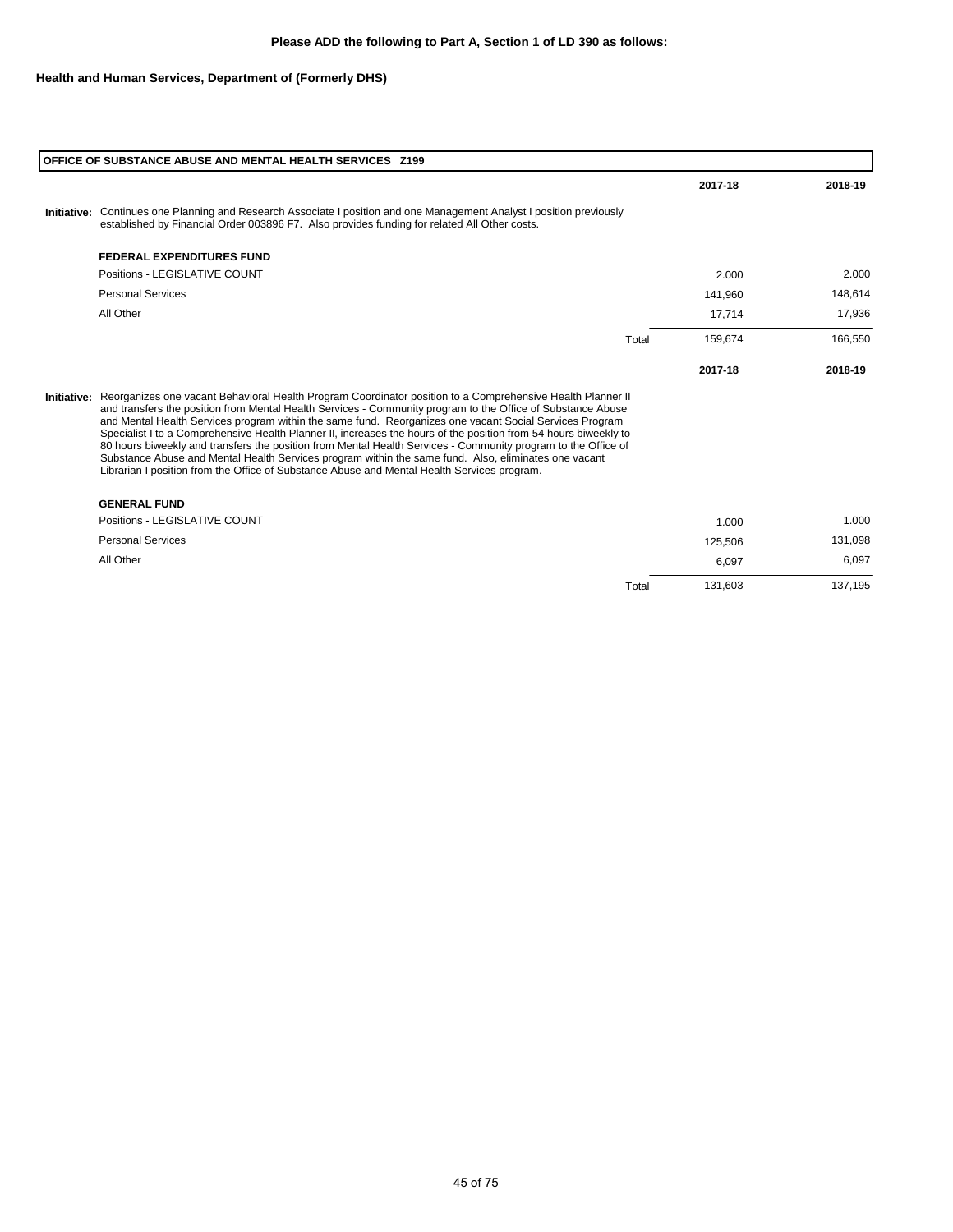## **Health and Human Services, Department of (Formerly DHS)**

#### Please amend as follows:

|  | OFFICE OF THE COMMISSIONER 0142                                                                                                                                                                                                                                                                                                                                                                                                                                                        |       |            |            |
|--|----------------------------------------------------------------------------------------------------------------------------------------------------------------------------------------------------------------------------------------------------------------------------------------------------------------------------------------------------------------------------------------------------------------------------------------------------------------------------------------|-------|------------|------------|
|  |                                                                                                                                                                                                                                                                                                                                                                                                                                                                                        |       | 2017-18    | 2018-19    |
|  | Initiative: Transfers all positions and All Other from the General Fund and Other Special Revenue Funds in the Division of<br>Contract Management, Division of Audit, Division of Administrative Hearings and the Office of the<br>Commissioner District Operations programs to the General Fund and Other Special Revenue Funds in the<br>Office of the Commissioner program and closes accounts under the respective programs. Position Detail on file<br>with the Bureau of Budget. |       |            |            |
|  | <b>GENERAL FUND</b>                                                                                                                                                                                                                                                                                                                                                                                                                                                                    |       |            |            |
|  | Positions - LEGISLATIVE COUNT                                                                                                                                                                                                                                                                                                                                                                                                                                                          |       | 177.000    | 177.000    |
|  | <b>Personal Services</b>                                                                                                                                                                                                                                                                                                                                                                                                                                                               |       | 7,586,610  | 7,806,950  |
|  | All Other                                                                                                                                                                                                                                                                                                                                                                                                                                                                              |       | 6,654,057  | 6,654,057  |
|  |                                                                                                                                                                                                                                                                                                                                                                                                                                                                                        | Total | 14,240,667 | 14,461,007 |
|  | OTHER SPECIAL REVENUE FUNDS                                                                                                                                                                                                                                                                                                                                                                                                                                                            |       |            |            |
|  | <b>Personal Services</b>                                                                                                                                                                                                                                                                                                                                                                                                                                                               |       | 5,585,232  | 5,743,492  |
|  | All Other                                                                                                                                                                                                                                                                                                                                                                                                                                                                              |       | 4,669,628  | 4,669,589  |
|  |                                                                                                                                                                                                                                                                                                                                                                                                                                                                                        | Total | 10,254,860 | 10,413,081 |
|  | <b>REVISED</b>                                                                                                                                                                                                                                                                                                                                                                                                                                                                         |       |            |            |
|  | OFFICE OF THE COMMISSIONER 0142                                                                                                                                                                                                                                                                                                                                                                                                                                                        |       |            |            |
|  |                                                                                                                                                                                                                                                                                                                                                                                                                                                                                        |       | 2017-18    | 2018-19    |
|  | Initiative: Transfers all positions and All Other from the General Fund and Other Special Revenue Funds in the Division of<br>Contract Management, Division of Audit, Division of Administrative Hearings and the Office of the<br>Commissioner District Operations programs to the General Fund and Other Special Revenue Funds in the<br>Office of the Commissioner program and closes accounts under the respective programs. Position detail on file<br>with the Bureau of Budget. |       |            |            |
|  | <b>GENERAL FUND</b>                                                                                                                                                                                                                                                                                                                                                                                                                                                                    |       |            |            |
|  | Positions - LEGISLATIVE COUNT                                                                                                                                                                                                                                                                                                                                                                                                                                                          |       | 177.000    | 177.000    |
|  | <b>Personal Services</b>                                                                                                                                                                                                                                                                                                                                                                                                                                                               |       | 7,613,418  | 7,825,222  |
|  | All Other                                                                                                                                                                                                                                                                                                                                                                                                                                                                              |       | 6,654,057  | 6,654,057  |
|  |                                                                                                                                                                                                                                                                                                                                                                                                                                                                                        | Total | 14,267,475 | 14,479,279 |
|  | OTHER SPECIAL REVENUE FUNDS                                                                                                                                                                                                                                                                                                                                                                                                                                                            |       |            |            |
|  | <b>Personal Services</b>                                                                                                                                                                                                                                                                                                                                                                                                                                                               |       | 5,612,040  | 5,761,777  |
|  | All Other                                                                                                                                                                                                                                                                                                                                                                                                                                                                              |       | 4,669,628  | 4,669,589  |
|  |                                                                                                                                                                                                                                                                                                                                                                                                                                                                                        | Total | 10,281,668 | 10,431,366 |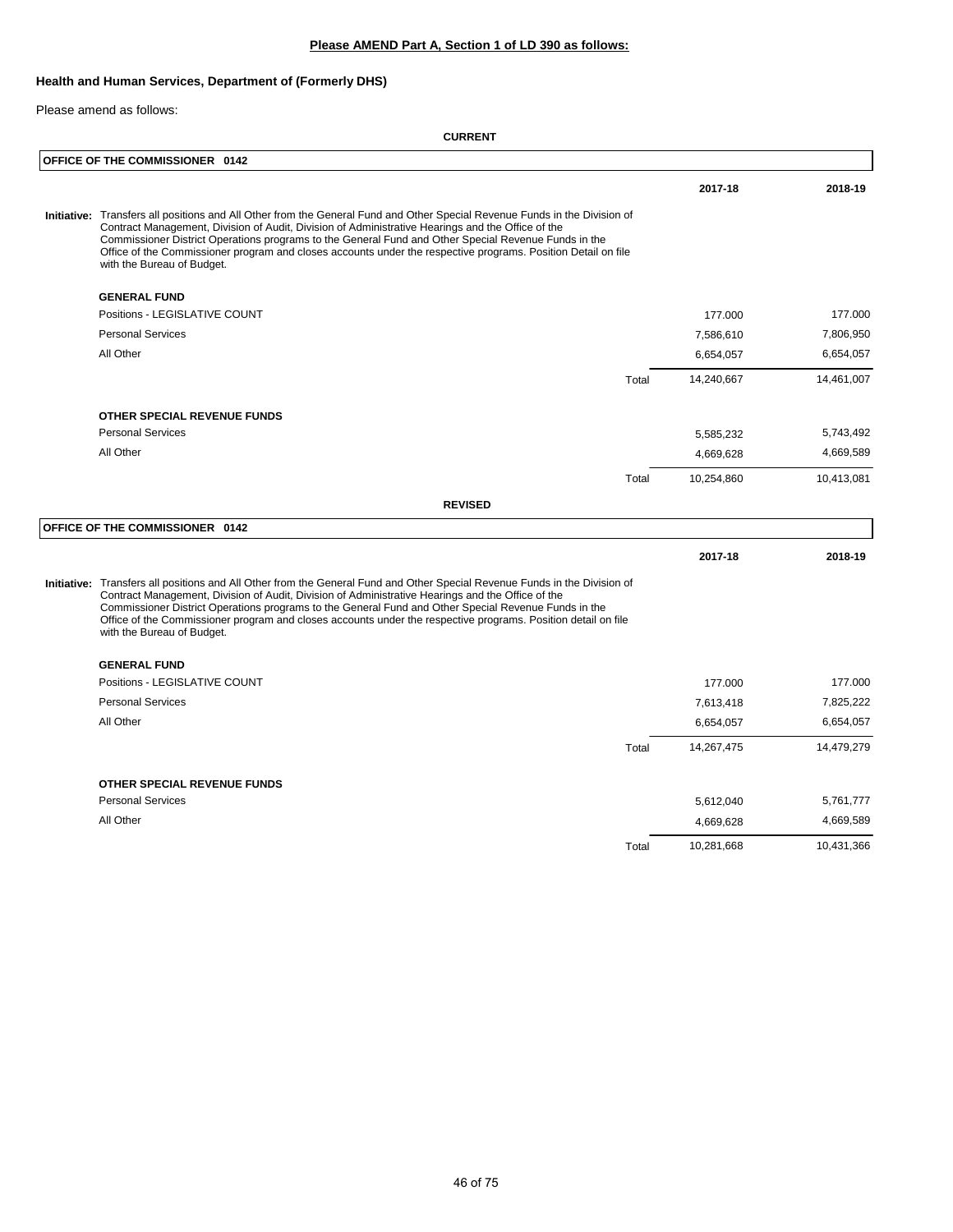**Health and Human Services, Department of (Formerly DHS)**

| OFFICE OF THE COMMISSIONER 0142                                                            |       |         |         |
|--------------------------------------------------------------------------------------------|-------|---------|---------|
|                                                                                            |       | 2017-18 | 2018-19 |
| Initiative: Provides one-time funds for the establishment of a diversion prevention grant. |       |         |         |
| <b>GENERAL FUND</b>                                                                        |       |         |         |
| All Other                                                                                  |       | 75,000  | 75,000  |
|                                                                                            | Total | 75,000  | 75,000  |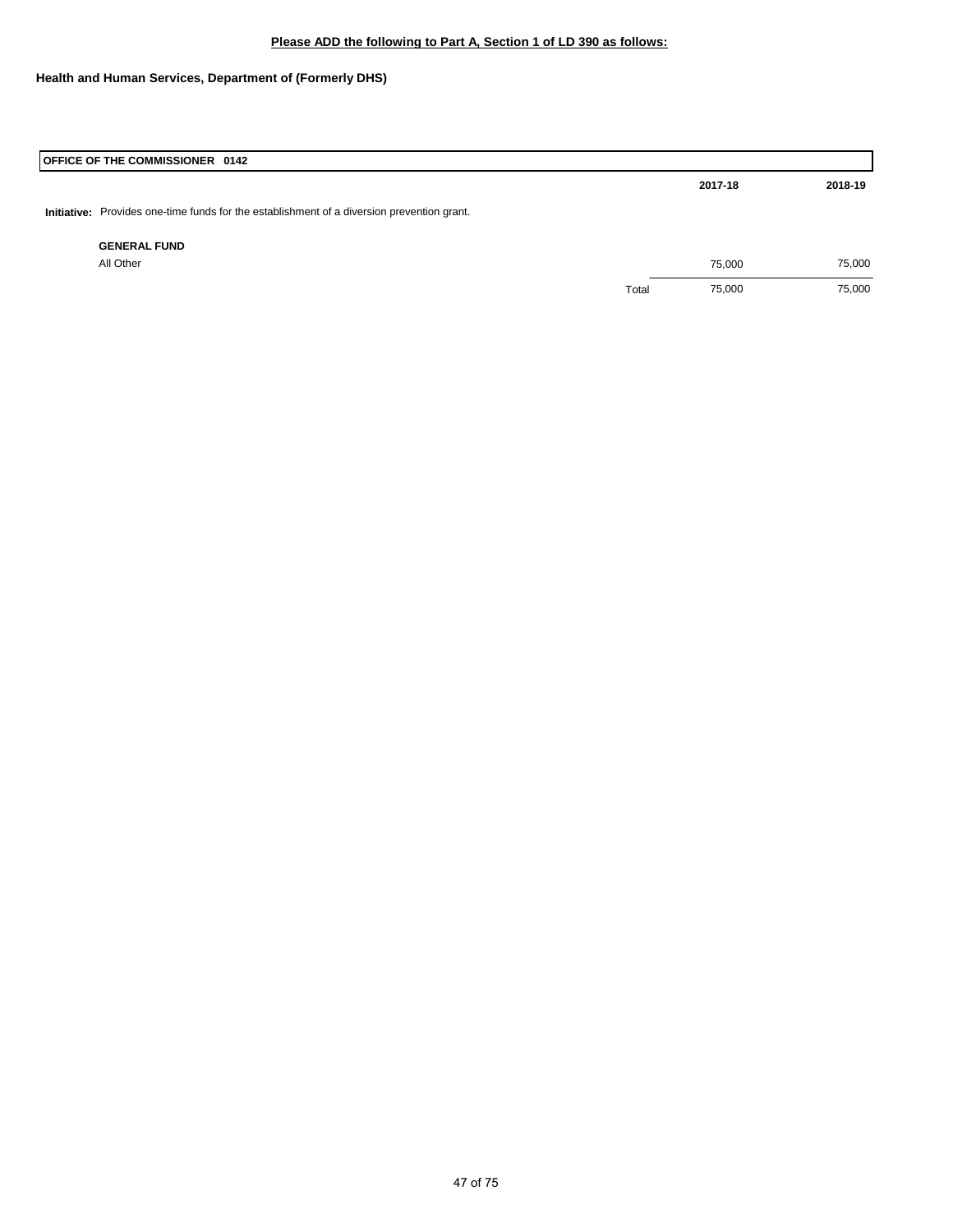### **Health and Human Services, Department of (Formerly DHS)**

Please amend as follows:

#### **CURRENT**

| STATE SUPPLEMENT TO FEDERAL SUPPLEMENTAL SECURITY INCOME 0131                                                                                   |       |            |               |
|-------------------------------------------------------------------------------------------------------------------------------------------------|-------|------------|---------------|
|                                                                                                                                                 |       | 2017-18    | 2018-19       |
| Initiative: Reduces appropriation by eliminating state-funded cash benefits to noncitizens who do not meet federal<br>eligibility requirements. |       |            |               |
| <b>GENERAL FUND</b>                                                                                                                             |       |            |               |
| All Other                                                                                                                                       |       | (745, 281) | (993, 708)    |
|                                                                                                                                                 | Total | (745, 281) | (993, 708)    |
| <b>REVISED</b>                                                                                                                                  |       |            |               |
| STATE SUPPLEMENT TO FEDERAL SUPPLEMENTAL SECURITY INCOME 0131                                                                                   |       |            |               |
|                                                                                                                                                 |       | 2017-18    | 2018-19       |
| Initiative: Reduces appropriation by eliminating state-funded cash benefits to noncitizens who do not meet federal<br>eligibility requirements. |       |            |               |
| <b>GENERAL FUND</b>                                                                                                                             |       |            |               |
| All Other                                                                                                                                       |       | (885, 209) | (1, 180, 279) |

Total (885,209) (1,180,279)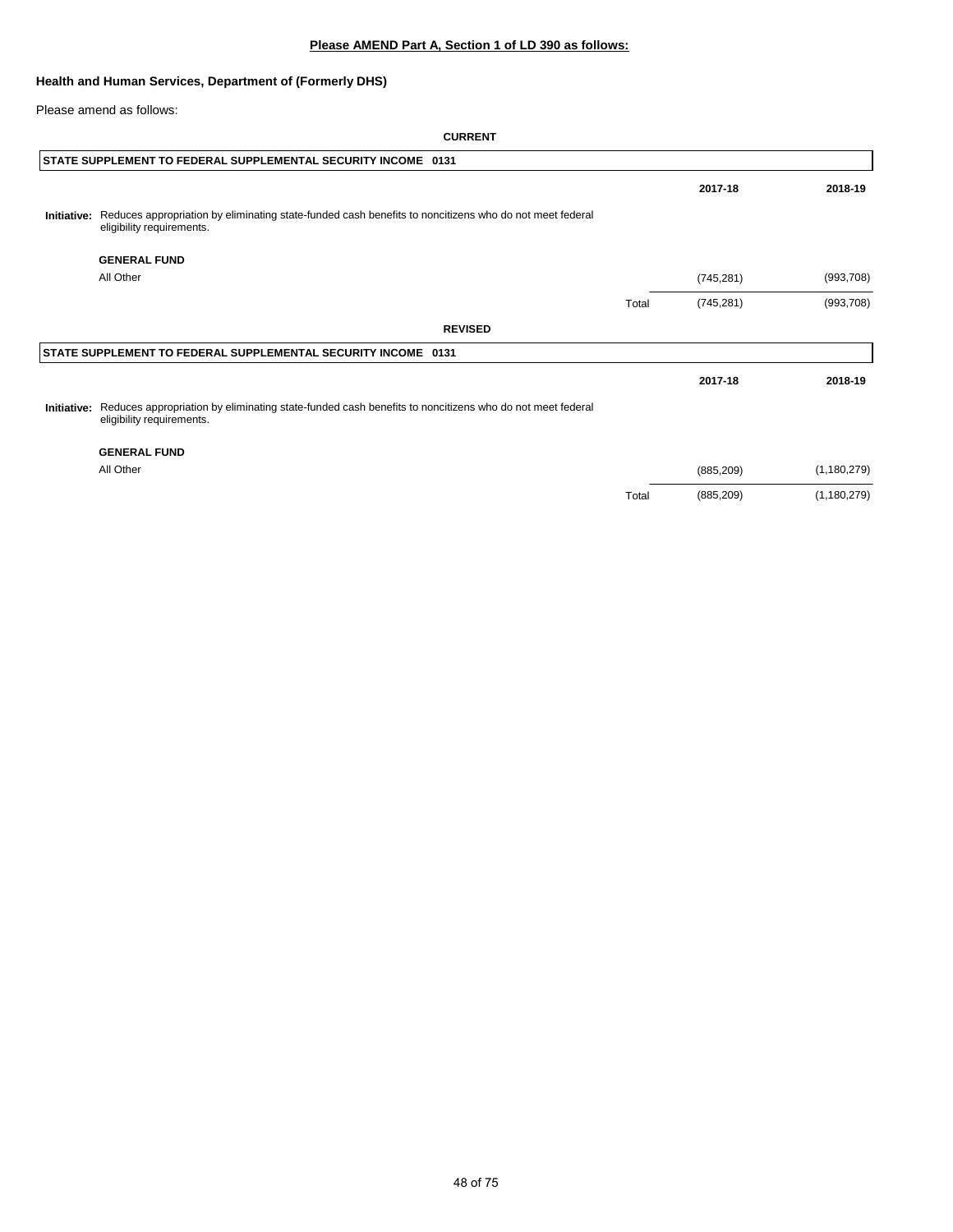### **Health and Human Services, Department of (Formerly DHS)**

Please amend as follows:

#### **CURRENT**

|             | TEMPORARY ASSISTANCE FOR NEEDY FAMILIES 0138                                                                                                                           |            |            |
|-------------|------------------------------------------------------------------------------------------------------------------------------------------------------------------------|------------|------------|
|             |                                                                                                                                                                        | 2017-18    | 2018-19    |
| Initiative: | Reduces appropriation by eliminating Temporary Assistance for Needy Families benefits for noncitizens who do<br>not meet federal eligibility requirements.             |            |            |
|             | <b>GENERAL FUND</b>                                                                                                                                                    |            |            |
|             | All Other                                                                                                                                                              | (214, 380) | (285, 840) |
|             | Total                                                                                                                                                                  | (214, 380) | (285, 840) |
|             | <b>REVISED</b>                                                                                                                                                         |            |            |
|             | TEMPORARY ASSISTANCE FOR NEEDY FAMILIES 0138                                                                                                                           |            |            |
|             |                                                                                                                                                                        | 2017-18    | 2018-19    |
|             | Initiative: Reduces appropriation by eliminating Temporary Assistance for Needy Families benefits for noncitizens who do<br>not meet federal eligibility requirements. |            |            |
|             | <b>GENERAL FUND</b>                                                                                                                                                    |            |            |
|             | All Other                                                                                                                                                              | (436, 810) | (582, 414) |

Total (436,810) (582,414)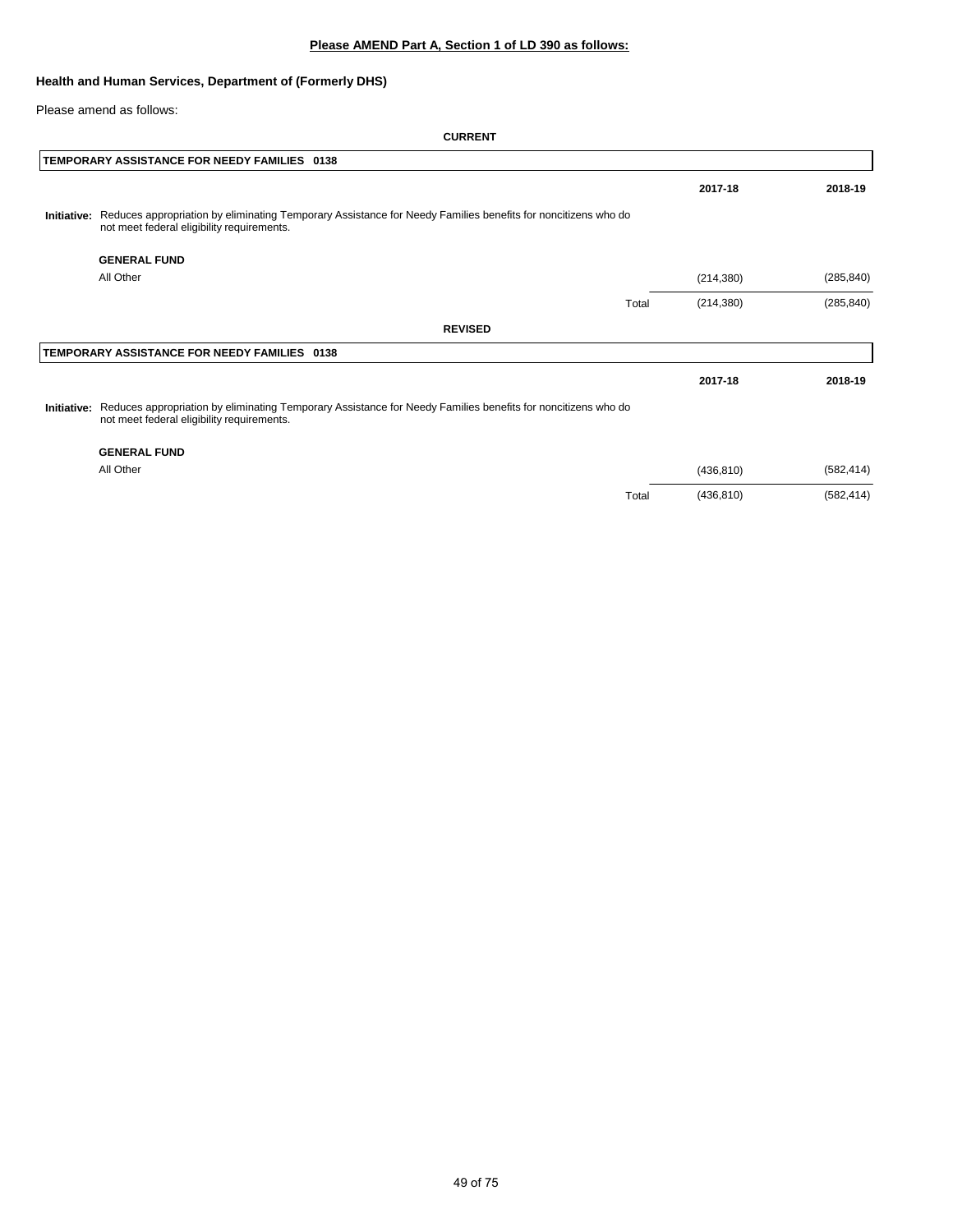### **Indigent Legal Services, Maine Commission on**

Please amend as follows:

|                                                                                                                                                                                                                                                                                                                                                                                        |       | 2017-18        | 2018-19        |
|----------------------------------------------------------------------------------------------------------------------------------------------------------------------------------------------------------------------------------------------------------------------------------------------------------------------------------------------------------------------------------------|-------|----------------|----------------|
| Initiative: Reduces funding for services provided by the Office of Indigent Legal Services by eliminating one Executive<br>Director of Maine Indigent Legal Service position, one Public Service Manager II position, one Accountant<br>Technician position, one Office Associate I position and 9 Financial Screener positions and related All Other<br>costs.                        |       |                |                |
| <b>GENERAL FUND</b>                                                                                                                                                                                                                                                                                                                                                                    |       |                |                |
| Positions - LEGISLATIVE COUNT                                                                                                                                                                                                                                                                                                                                                          |       | $-11.500$      | $-11.500$      |
| <b>Personal Services</b>                                                                                                                                                                                                                                                                                                                                                               |       | (806, 606)     | (832, 565)     |
| All Other                                                                                                                                                                                                                                                                                                                                                                              |       | (15, 567, 725) | (15, 567, 725) |
|                                                                                                                                                                                                                                                                                                                                                                                        | Total | (16, 374, 331) | (16, 400, 290) |
| <b>OTHER SPECIAL REVENUE FUNDS</b>                                                                                                                                                                                                                                                                                                                                                     |       |                |                |
| All Other                                                                                                                                                                                                                                                                                                                                                                              |       | (793, 497)     | (793, 497)     |
|                                                                                                                                                                                                                                                                                                                                                                                        | Total | (793, 497)     | (793, 497)     |
| <b>REVISED</b>                                                                                                                                                                                                                                                                                                                                                                         |       |                |                |
| MAINE COMMISSION ON INDIGENT LEGAL SERVICES Z112                                                                                                                                                                                                                                                                                                                                       |       |                |                |
|                                                                                                                                                                                                                                                                                                                                                                                        |       | 2017-18        | 2018-19        |
| Initiative: Reduces funding for services provided by the Office of Indigent Legal Services by eliminating one Executive<br>Director of Maine Indigent Legal Service position, one Public Service Manager II position, one Accountant<br>Technician position, one Office Associate I position and 9 Financial Screener positions and related All Other<br>costs as of January 31, 2018. |       |                |                |
| <b>GENERAL FUND</b>                                                                                                                                                                                                                                                                                                                                                                    |       |                |                |
| Positions - LEGISLATIVE COUNT                                                                                                                                                                                                                                                                                                                                                          |       | $-11.500$      | $-11.500$      |
| <b>Personal Services</b>                                                                                                                                                                                                                                                                                                                                                               |       | (286, 246)     | (832, 565)     |
| All Other                                                                                                                                                                                                                                                                                                                                                                              |       | (6,486,552)    | (15, 567, 725) |
|                                                                                                                                                                                                                                                                                                                                                                                        | Total | (6,772,798)    | (16, 400, 290) |
| OTHER SPECIAL REVENUE FUNDS                                                                                                                                                                                                                                                                                                                                                            |       |                |                |
| All Other                                                                                                                                                                                                                                                                                                                                                                              |       | (330, 623)     | (793, 497)     |
|                                                                                                                                                                                                                                                                                                                                                                                        | Total | (330, 623)     | (793, 497)     |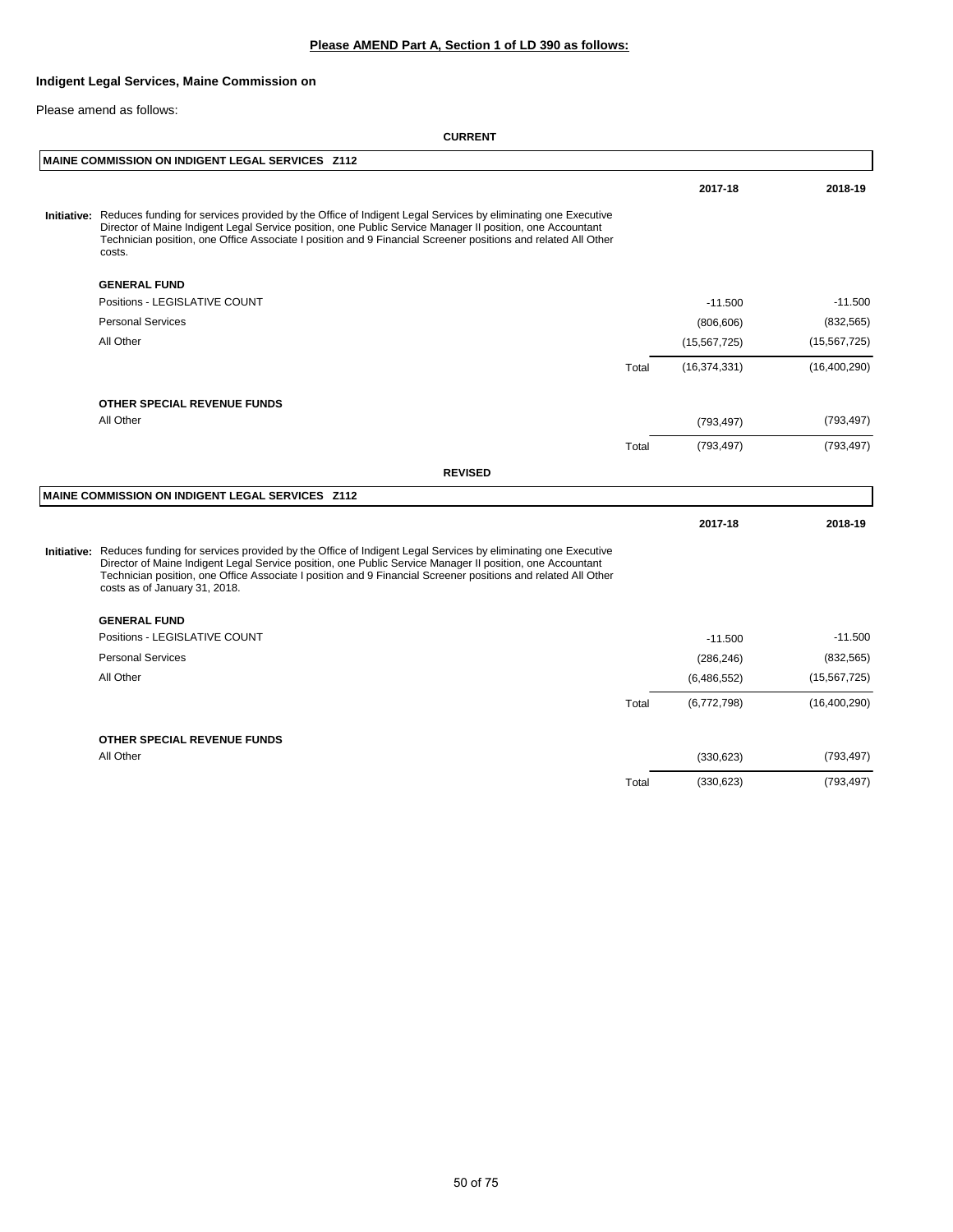### **Technology Services, Department of**

Please amend as follows:

| <b>TECHNOLOGY SERVICES Z242</b>                                                                                                                                                                                                                                                                                                                                                                                                                                                                                   |       |            |            |
|-------------------------------------------------------------------------------------------------------------------------------------------------------------------------------------------------------------------------------------------------------------------------------------------------------------------------------------------------------------------------------------------------------------------------------------------------------------------------------------------------------------------|-------|------------|------------|
|                                                                                                                                                                                                                                                                                                                                                                                                                                                                                                                   |       | 2017-18    | 2018-19    |
| Initiative: Transfers positions and All Other funding from the Federal Expenditures Fund, Other Special Revenue Funds<br>and the Office of Information Services Fund in the Department of Administrative and Financial Services,<br>Information Services program to the Federal Expenditures Fund, Other Special Revenue Funds and the Office<br>of Information Services Fund in the new Department of Technology Services, Technology Services program.<br>Position detail is on file with the Bureau of Budget. |       |            |            |
| <b>FEDERAL EXPENDITURES FUND</b>                                                                                                                                                                                                                                                                                                                                                                                                                                                                                  |       |            |            |
| All Other                                                                                                                                                                                                                                                                                                                                                                                                                                                                                                         |       | 500        | 500        |
|                                                                                                                                                                                                                                                                                                                                                                                                                                                                                                                   | Total | 500        | 500        |
| OTHER SPECIAL REVENUE FUNDS                                                                                                                                                                                                                                                                                                                                                                                                                                                                                       |       |            |            |
| All Other                                                                                                                                                                                                                                                                                                                                                                                                                                                                                                         |       | 500        | 500        |
|                                                                                                                                                                                                                                                                                                                                                                                                                                                                                                                   | Total | 500        | 500        |
| OFFICE OF INFORMATION SERVICES FUND                                                                                                                                                                                                                                                                                                                                                                                                                                                                               |       |            |            |
| Positions - LEGISLATIVE COUNT                                                                                                                                                                                                                                                                                                                                                                                                                                                                                     |       | 473.500    | 473.500    |
| <b>Personal Services</b>                                                                                                                                                                                                                                                                                                                                                                                                                                                                                          |       | 47,447,382 | 48,510,359 |
| All Other                                                                                                                                                                                                                                                                                                                                                                                                                                                                                                         |       | 7,535,440  | 7,535,440  |
|                                                                                                                                                                                                                                                                                                                                                                                                                                                                                                                   | Total | 54,982,822 | 56,045,799 |
| <b>REVISED</b>                                                                                                                                                                                                                                                                                                                                                                                                                                                                                                    |       |            |            |
| <b>TECHNOLOGY SERVICES Z242</b>                                                                                                                                                                                                                                                                                                                                                                                                                                                                                   |       |            |            |
|                                                                                                                                                                                                                                                                                                                                                                                                                                                                                                                   |       | 2017-18    | 2018-19    |
| Initiative: Transfers positions and All Other funding from the Federal Expenditures Fund, Other Special Revenue Funds<br>and the Office of Information Services Fund in the Department of Administrative and Financial Services,<br>Information Services program to the Federal Expenditures Fund, Other Special Revenue Funds and the Office<br>of Information Services Fund in the new Department of Technology Services, Technology Services program.<br>Position detail is on file with the Bureau of Budget. |       |            |            |
| <b>FEDERAL EXPENDITURES FUND</b>                                                                                                                                                                                                                                                                                                                                                                                                                                                                                  |       |            |            |
| All Other                                                                                                                                                                                                                                                                                                                                                                                                                                                                                                         |       | 500        | 500        |
|                                                                                                                                                                                                                                                                                                                                                                                                                                                                                                                   | Total | 500        | 500        |
| OTHER SPECIAL REVENUE FUNDS                                                                                                                                                                                                                                                                                                                                                                                                                                                                                       |       |            |            |
| All Other                                                                                                                                                                                                                                                                                                                                                                                                                                                                                                         |       | 500        | 500        |
|                                                                                                                                                                                                                                                                                                                                                                                                                                                                                                                   | Total | 500        | 500        |
| OFFICE OF INFORMATION SERVICES FUND                                                                                                                                                                                                                                                                                                                                                                                                                                                                               |       |            |            |
| Positions - LEGISLATIVE COUNT                                                                                                                                                                                                                                                                                                                                                                                                                                                                                     |       | 475.500    | 475.500    |
| <b>Personal Services</b>                                                                                                                                                                                                                                                                                                                                                                                                                                                                                          |       | 47,736,567 | 48,801,411 |
| All Other                                                                                                                                                                                                                                                                                                                                                                                                                                                                                                         |       | 7,535,440  | 7,535,440  |
|                                                                                                                                                                                                                                                                                                                                                                                                                                                                                                                   | Total | 55,272,007 | 56,336,851 |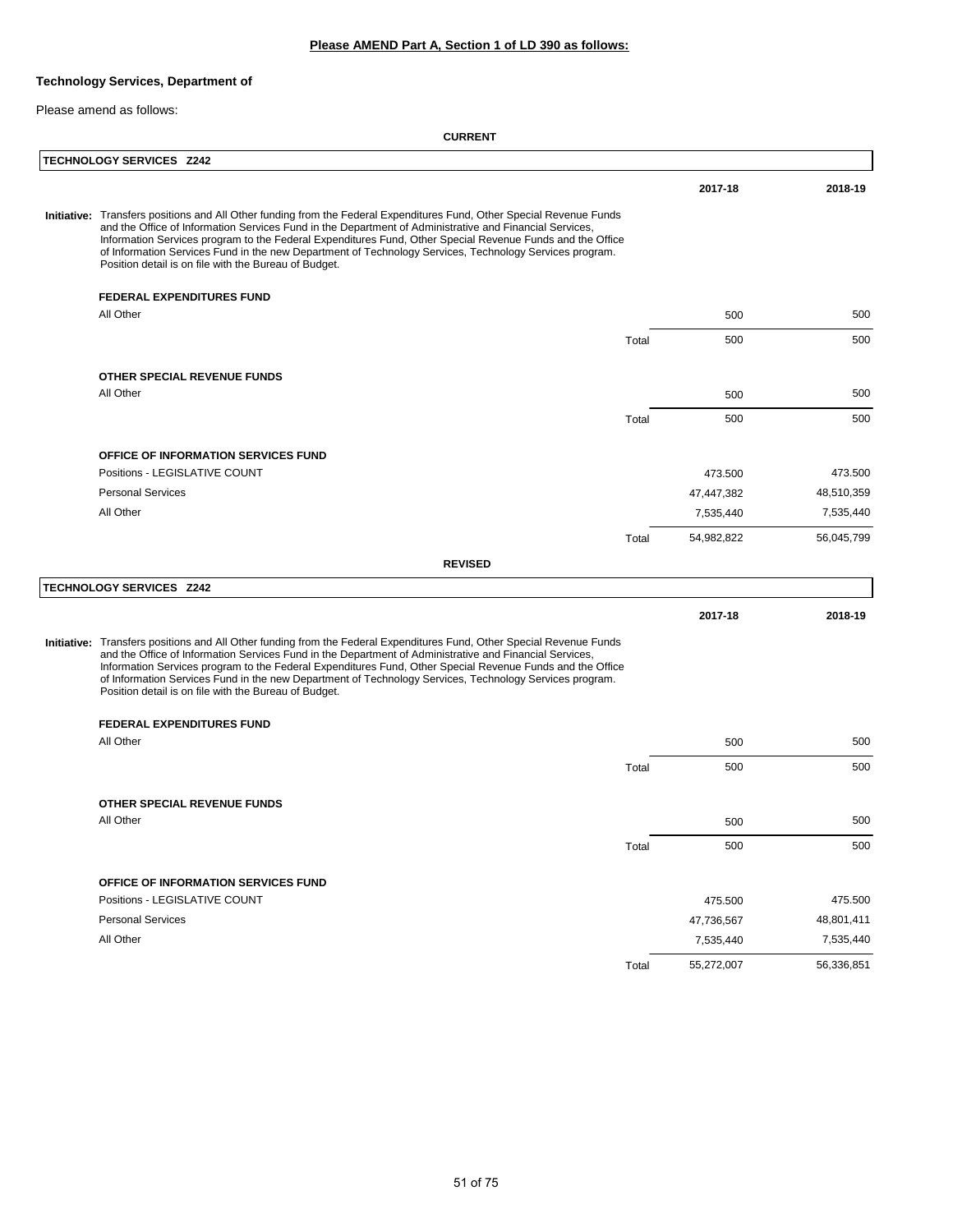## **Technology Services, Department of**

Please delete the following as follows:

| <b>TECHNOLOGY SERVICES Z242</b>                                                                                                                                                                                                                                                                                                                                                                                                                                                                                                                                |       |            |            |  |  |
|----------------------------------------------------------------------------------------------------------------------------------------------------------------------------------------------------------------------------------------------------------------------------------------------------------------------------------------------------------------------------------------------------------------------------------------------------------------------------------------------------------------------------------------------------------------|-------|------------|------------|--|--|
|                                                                                                                                                                                                                                                                                                                                                                                                                                                                                                                                                                |       | 2017-18    | 2018-19    |  |  |
| Initiative: Transfers and reallocates the cost of one Public Service Manager II position, one GIS Coordinator position and<br>2 Senior Programmer Analyst positions and associated All Other costs from 100% Office of Information<br>Services Fund to 100% General Fund and reallocates the cost of one Public Service Manager II position from<br>100% Office of Information Services Fund to 85% Other Special Revenue Funds and 15% General Fund within<br>the same program to provide funding for Maine's Geographic Information Services and GeoLibrary. |       |            |            |  |  |
| <b>GENERAL FUND</b>                                                                                                                                                                                                                                                                                                                                                                                                                                                                                                                                            |       |            |            |  |  |
| Positions - LEGISLATIVE COUNT                                                                                                                                                                                                                                                                                                                                                                                                                                                                                                                                  |       | 4.000      | 4.000      |  |  |
| <b>Personal Services</b>                                                                                                                                                                                                                                                                                                                                                                                                                                                                                                                                       |       | 442,039    | 447,750    |  |  |
| All Other                                                                                                                                                                                                                                                                                                                                                                                                                                                                                                                                                      |       | 631,403    | 631,403    |  |  |
|                                                                                                                                                                                                                                                                                                                                                                                                                                                                                                                                                                | Total | 1,073,442  | 1,079,153  |  |  |
| <b>OFFICE OF INFORMATION SERVICES FUND</b>                                                                                                                                                                                                                                                                                                                                                                                                                                                                                                                     |       |            |            |  |  |
| Positions - LEGISLATIVE COUNT                                                                                                                                                                                                                                                                                                                                                                                                                                                                                                                                  |       | $-4.000$   | $-4.000$   |  |  |
| <b>Personal Services</b>                                                                                                                                                                                                                                                                                                                                                                                                                                                                                                                                       |       | (442, 039) | (447, 750) |  |  |
|                                                                                                                                                                                                                                                                                                                                                                                                                                                                                                                                                                | Total | (442, 039) | (447, 750) |  |  |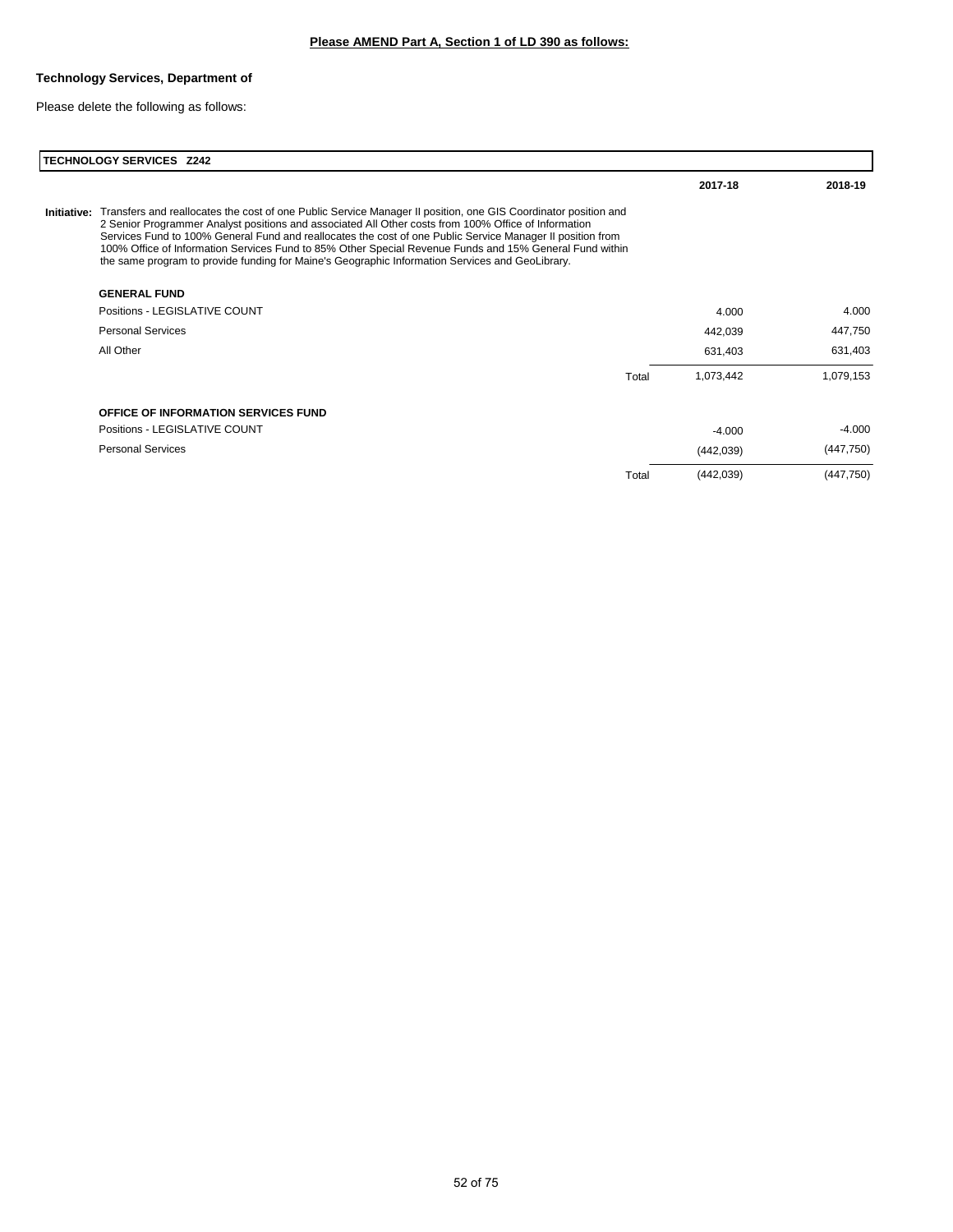### **Technology Services, Department of**

| <b>TECHNOLOGY SERVICES Z242</b>                                                                                                                                                                                                                                                                                                                                                                                                                                                                                                                                        |       |            |            |
|------------------------------------------------------------------------------------------------------------------------------------------------------------------------------------------------------------------------------------------------------------------------------------------------------------------------------------------------------------------------------------------------------------------------------------------------------------------------------------------------------------------------------------------------------------------------|-------|------------|------------|
|                                                                                                                                                                                                                                                                                                                                                                                                                                                                                                                                                                        |       | 2017-18    | 2018-19    |
| Initiative: Eliminates one Public Service Manager III position and one Public Service Manager II position effective<br>December 31, 2017.                                                                                                                                                                                                                                                                                                                                                                                                                              |       |            |            |
| OFFICE OF INFORMATION SERVICES FUND                                                                                                                                                                                                                                                                                                                                                                                                                                                                                                                                    |       |            |            |
| Positions - LEGISLATIVE COUNT                                                                                                                                                                                                                                                                                                                                                                                                                                                                                                                                          |       | $-2.000$   | $-2.000$   |
| <b>Personal Services</b>                                                                                                                                                                                                                                                                                                                                                                                                                                                                                                                                               |       | (144, 591) | (291, 052) |
|                                                                                                                                                                                                                                                                                                                                                                                                                                                                                                                                                                        | Total | (144, 591) | (291, 052) |
|                                                                                                                                                                                                                                                                                                                                                                                                                                                                                                                                                                        |       | 2017-18    | 2018-19    |
| Initiative: Transfers and reallocates the cost of one Public Service Manager II position, one GIS Coordinator position and<br>2 Senior Programmer Analyst positions and Associated All Other costs from 100% Office of Information<br>Services Fund to 100% General Fund and reallocates the cost of one Public Service Manager II position from<br>100% Office of Information Services Fund to 85% Office of Information Services Fund and 15% General Fund<br>within the same program to provide funding for Maine's Geographic Information Services and GeoLibrary. |       |            |            |
| <b>GENERAL FUND</b>                                                                                                                                                                                                                                                                                                                                                                                                                                                                                                                                                    |       |            |            |
| Positions - LEGISLATIVE COUNT                                                                                                                                                                                                                                                                                                                                                                                                                                                                                                                                          |       | 4.000      | 4.000      |
| <b>Personal Services</b>                                                                                                                                                                                                                                                                                                                                                                                                                                                                                                                                               |       | 442,039    | 447,750    |
| All Other                                                                                                                                                                                                                                                                                                                                                                                                                                                                                                                                                              |       | 631,403    | 631,403    |
|                                                                                                                                                                                                                                                                                                                                                                                                                                                                                                                                                                        | Total | 1,073,442  | 1,079,153  |
| OFFICE OF INFORMATION SERVICES FUND                                                                                                                                                                                                                                                                                                                                                                                                                                                                                                                                    |       |            |            |
| Positions - LEGISLATIVE COUNT                                                                                                                                                                                                                                                                                                                                                                                                                                                                                                                                          |       | $-4.000$   | $-4.000$   |
| <b>Personal Services</b>                                                                                                                                                                                                                                                                                                                                                                                                                                                                                                                                               |       | (442, 039) | (447,750)  |
|                                                                                                                                                                                                                                                                                                                                                                                                                                                                                                                                                                        | Total | (442, 039) | (447,750)  |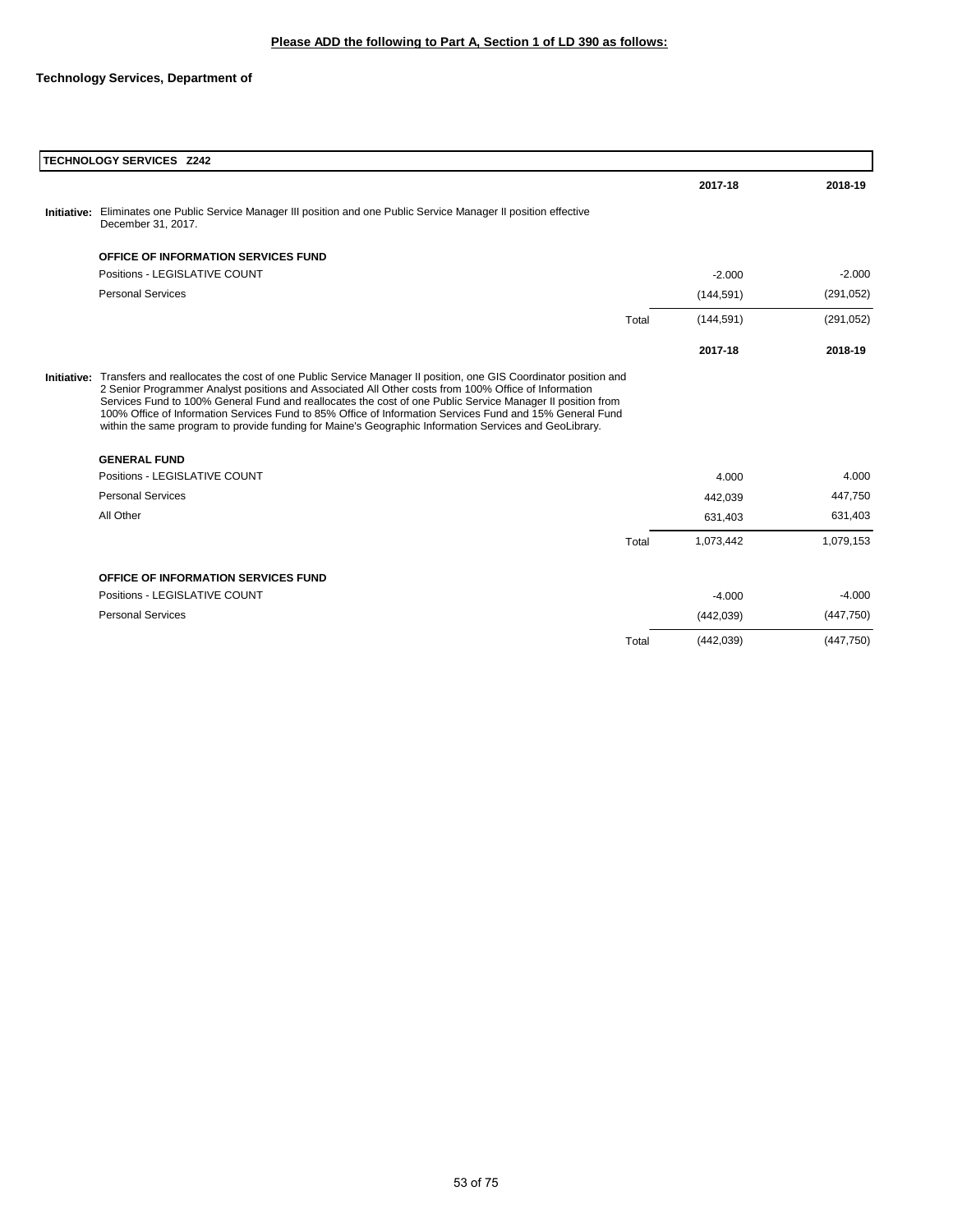## **Inland Fisheries and Wildlife, Department of**

| <b>LANDOWNER RELATIONS Z140</b>                                                                                                                                  |       |         |         |
|------------------------------------------------------------------------------------------------------------------------------------------------------------------|-------|---------|---------|
|                                                                                                                                                                  |       | 2017-18 | 2018-19 |
| Initiative: Provides ongoing funding to the Landowner Relations Fund to improve or maintain good relationships between<br>landowners and outdoor recreationists. |       |         |         |
| <b>GENERAL FUND</b>                                                                                                                                              |       |         |         |
| All Other                                                                                                                                                        |       | 150.000 | 150,000 |
|                                                                                                                                                                  | Total | 150,000 | 150,000 |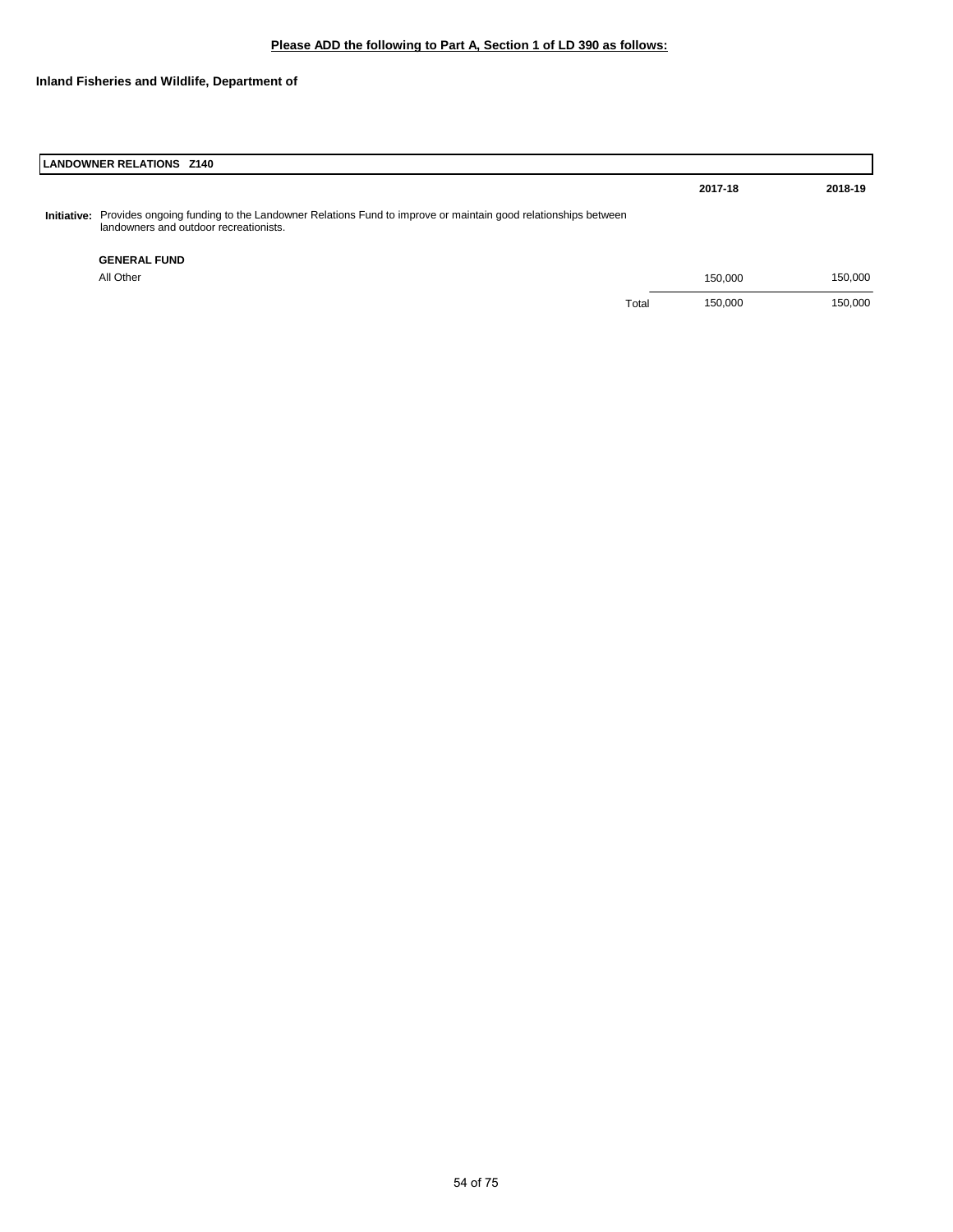| BLIND AND VISUALLY IMPAIRED - DIVISION FOR THE 0126                                                                                                                                                                                                                                                                                                                                                                                           |       |          |           |  |  |
|-----------------------------------------------------------------------------------------------------------------------------------------------------------------------------------------------------------------------------------------------------------------------------------------------------------------------------------------------------------------------------------------------------------------------------------------------|-------|----------|-----------|--|--|
|                                                                                                                                                                                                                                                                                                                                                                                                                                               |       | 2017-18  | 2018-19   |  |  |
| Initiative: Transfers and reallocates 2 Blindness Rehabilitation Specialist positions from 100% General Fund to 50%<br>General Fund and 50% Federal Expenditures Fund and transfers one Rehabilitation Counselor II position from<br>100% Federal Expenditures Fund to 100% General Fund within the same program. Also adjusts funding for<br>related All Other costs from Federal Expenditures Fund to General Fund within the same program. |       |          |           |  |  |
| <b>GENERAL FUND</b>                                                                                                                                                                                                                                                                                                                                                                                                                           |       |          |           |  |  |
| Positions - LEGISLATIVE COUNT                                                                                                                                                                                                                                                                                                                                                                                                                 |       | $-1.000$ | $-1.000$  |  |  |
| <b>Personal Services</b>                                                                                                                                                                                                                                                                                                                                                                                                                      |       | (9,546)  | (10, 335) |  |  |
| All Other                                                                                                                                                                                                                                                                                                                                                                                                                                     |       | 9,546    | 10,335    |  |  |
|                                                                                                                                                                                                                                                                                                                                                                                                                                               | Total | $\Omega$ | $\Omega$  |  |  |
| <b>FEDERAL EXPENDITURES FUND</b>                                                                                                                                                                                                                                                                                                                                                                                                              |       |          |           |  |  |
| Positions - LEGISLATIVE COUNT                                                                                                                                                                                                                                                                                                                                                                                                                 |       | 1.000    | 1.000     |  |  |
| <b>Personal Services</b>                                                                                                                                                                                                                                                                                                                                                                                                                      |       | 9,546    | 10,335    |  |  |
| All Other                                                                                                                                                                                                                                                                                                                                                                                                                                     |       | (9, 546) | (10, 335) |  |  |
|                                                                                                                                                                                                                                                                                                                                                                                                                                               | Total | $\Omega$ | $\Omega$  |  |  |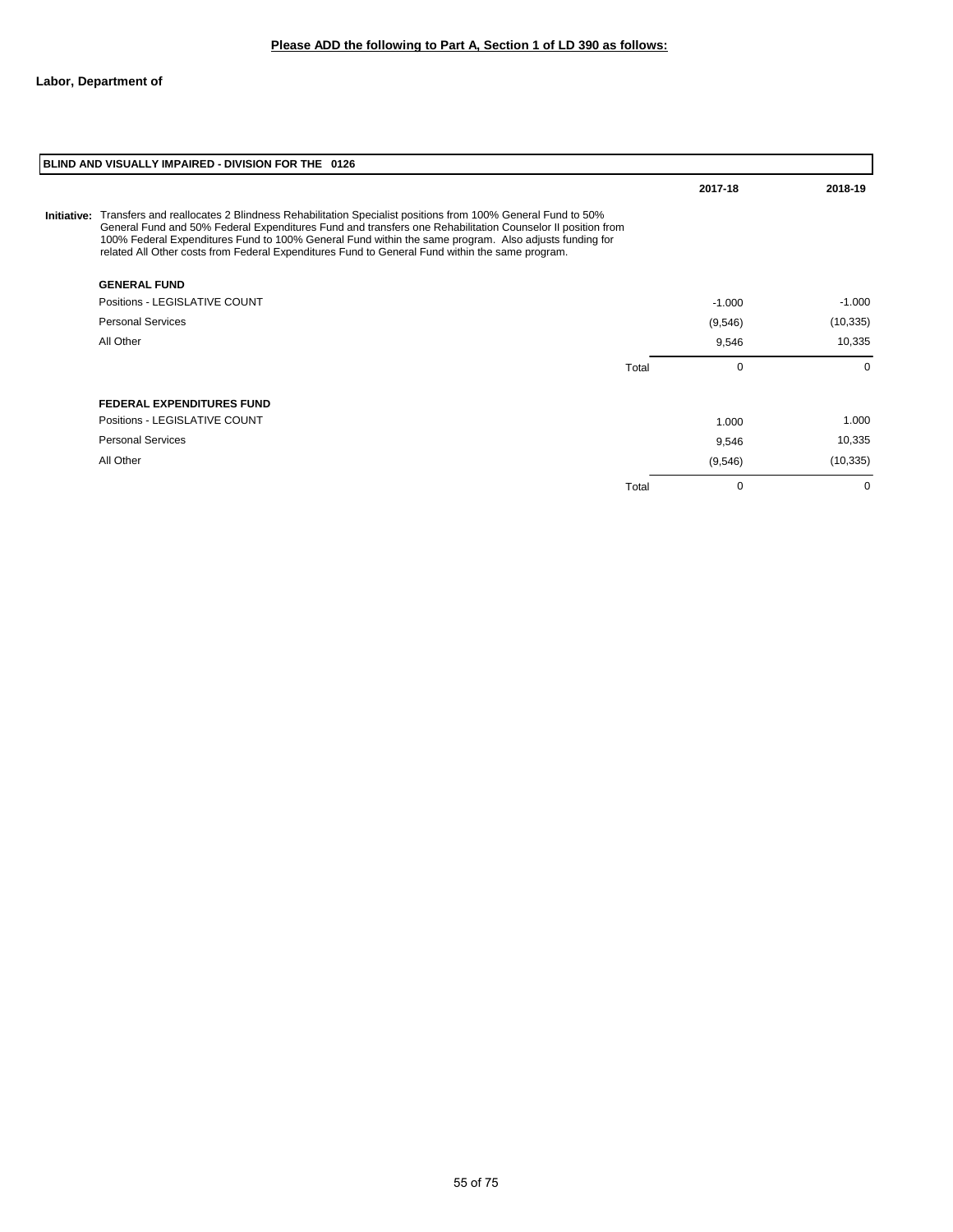### **Labor, Department of**

Please amend as follows:

|             | <b>REHABILITATION SERVICES 0799</b>                                                                                        |       |         |            |
|-------------|----------------------------------------------------------------------------------------------------------------------------|-------|---------|------------|
|             |                                                                                                                            |       | 2017-18 | 2018-19    |
| Initiative: | Eliminates one Rehabilitation Consultant position and 2 Office Assistant II positions effective June 17, 2018.             |       |         |            |
|             | <b>FEDERAL EXPENDITURES FUND</b>                                                                                           |       |         |            |
|             | Positions - LEGISLATIVE COUNT                                                                                              |       |         | $-3.000$   |
|             | <b>Personal Services</b>                                                                                                   |       |         | (198, 423) |
|             |                                                                                                                            | Total | 0       | (198, 423) |
|             | <b>REVISED</b>                                                                                                             |       |         |            |
|             | <b>REHABILITATION SERVICES 0799</b>                                                                                        |       |         |            |
|             |                                                                                                                            |       | 2017-18 | 2018-19    |
|             | Initiative: Eliminates one Rehabilitation Consultant position and 2 Office Assistant II positions effective June 17, 2018. |       |         |            |
|             | <b>FEDERAL EXPENDITURES FUND</b>                                                                                           |       |         |            |
|             | Positions - LEGISLATIVE COUNT                                                                                              |       |         | $-3.000$   |
|             | <b>Personal Services</b>                                                                                                   |       |         | (197, 576) |
|             |                                                                                                                            | Total | 0       | (197, 576) |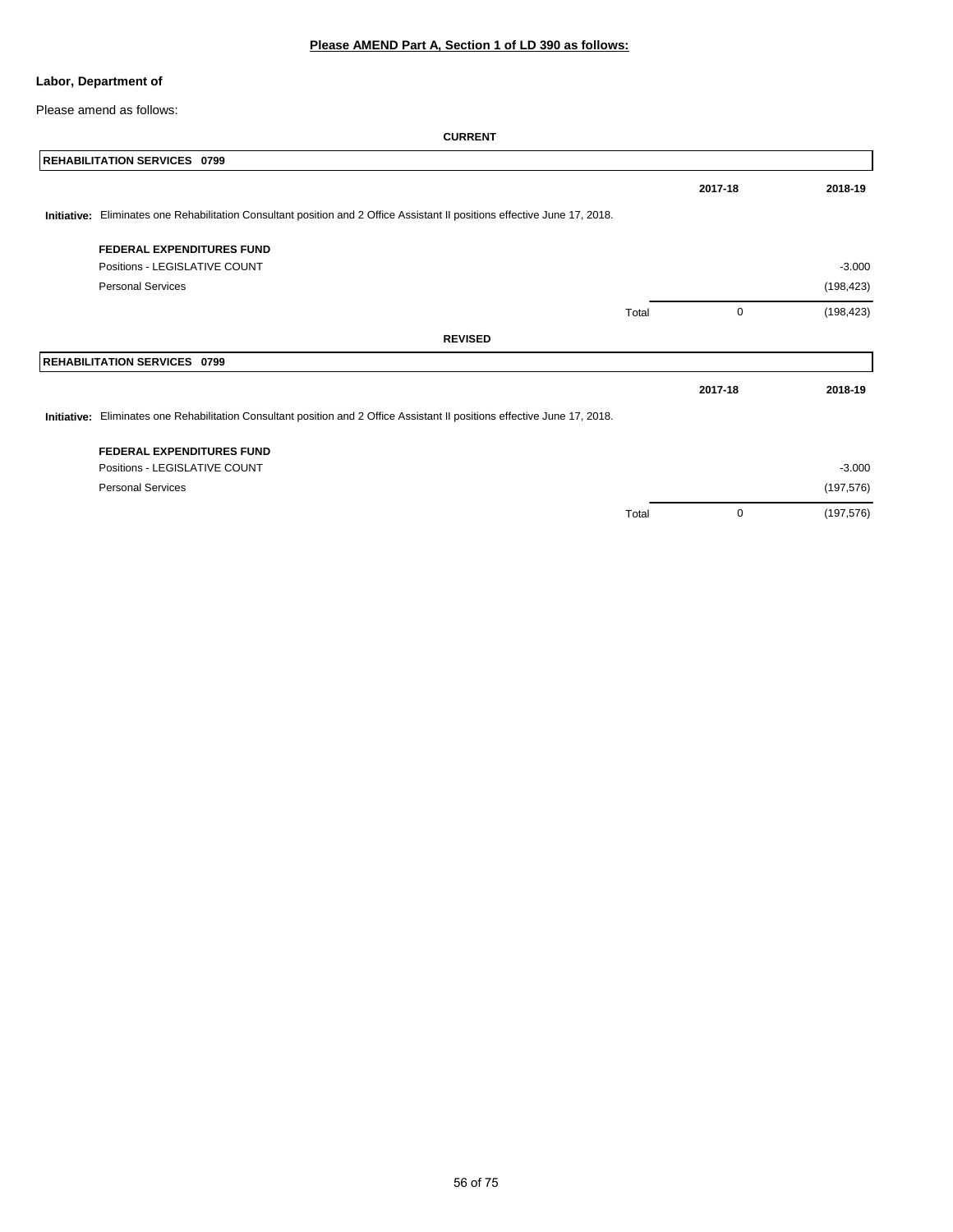### **Library, Maine State**

| MAINE STATE LIBRARY 0217                                                 |       |         |         |
|--------------------------------------------------------------------------|-------|---------|---------|
|                                                                          |       | 2017-18 | 2018-19 |
| Initiative: Provides funding for the annual Reading Round-Up Conference. |       |         |         |
| OTHER SPECIAL REVENUE FUNDS                                              |       |         |         |
| All Other                                                                |       | 30,000  | 30,000  |
|                                                                          | Total | 30,000  | 30,000  |
|                                                                          |       |         |         |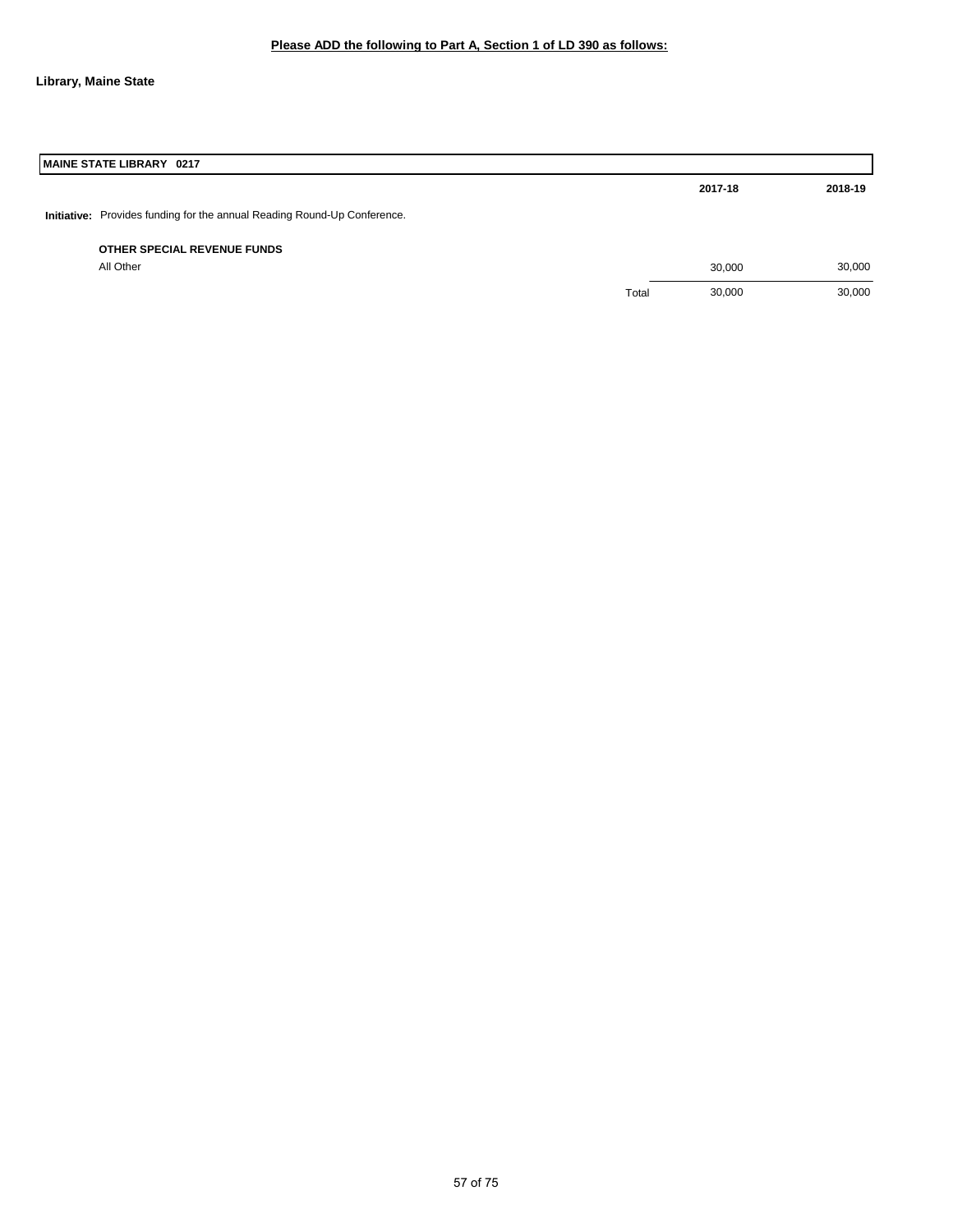### **Marine Resources, Department of**

Please delete the following as follows:

|             | BUREAU OF POLICY AND MANAGEMENT 0258                                                                                                                                                                                                                                                                                                                                                                            |       |           |           |
|-------------|-----------------------------------------------------------------------------------------------------------------------------------------------------------------------------------------------------------------------------------------------------------------------------------------------------------------------------------------------------------------------------------------------------------------|-------|-----------|-----------|
|             |                                                                                                                                                                                                                                                                                                                                                                                                                 |       | 2017-18   | 2018-19   |
| Initiative: | Reallocates the cost for one Public Service Manager I position from 50% Bureau of Policy and Management<br>program, Other Special Revenue Funds and 50% Bureau of Marine Science program, Other Special Revenue<br>Funds to 50% Bureau of Policy and Management program, Other Special Revenue Funds, 50% Bureau of<br>Policy and Management program, Federal Expenditures and adjusts related All Other costs. |       |           |           |
|             | <b>FEDERAL EXPENDITURES FUND</b>                                                                                                                                                                                                                                                                                                                                                                                |       |           |           |
|             | Positions - LEGISLATIVE COUNT                                                                                                                                                                                                                                                                                                                                                                                   |       | 1.000     | 1.000     |
|             | <b>Personal Services</b>                                                                                                                                                                                                                                                                                                                                                                                        |       | 52,923    | 53,548    |
|             | All Other                                                                                                                                                                                                                                                                                                                                                                                                       |       | 1,799     | 1,821     |
|             |                                                                                                                                                                                                                                                                                                                                                                                                                 | Total | 54,722    | 55,369    |
|             | OTHER SPECIAL REVENUE FUNDS                                                                                                                                                                                                                                                                                                                                                                                     |       |           |           |
|             | Positions - LEGISLATIVE COUNT                                                                                                                                                                                                                                                                                                                                                                                   |       | $-1.000$  | $-1.000$  |
|             | <b>Personal Services</b>                                                                                                                                                                                                                                                                                                                                                                                        |       | (52, 923) | (53, 548) |
|             | All Other                                                                                                                                                                                                                                                                                                                                                                                                       |       | (1, 188)  | (1, 188)  |
|             |                                                                                                                                                                                                                                                                                                                                                                                                                 | Total | (54, 111) | (54, 736) |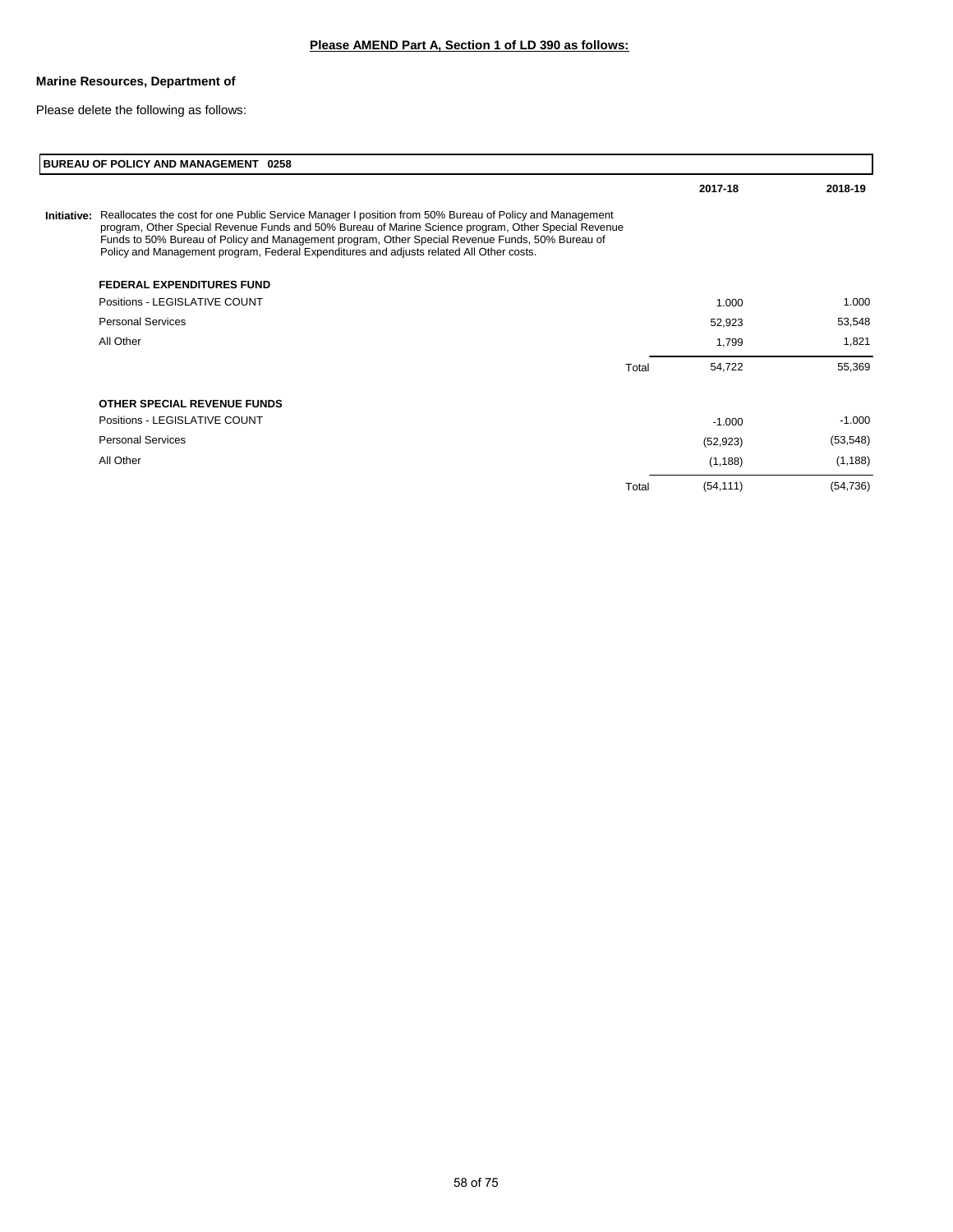| BUREAU OF POLICY AND MANAGEMENT 0258                                                                                                                                                                                                                                                                                                                                                                                                       |       |           |           |
|--------------------------------------------------------------------------------------------------------------------------------------------------------------------------------------------------------------------------------------------------------------------------------------------------------------------------------------------------------------------------------------------------------------------------------------------|-------|-----------|-----------|
|                                                                                                                                                                                                                                                                                                                                                                                                                                            |       | 2017-18   | 2018-19   |
| Initiative: Transfers and reallocates the cost for one Public Service Manager I position from 50% Bureau of Policy and<br>Management program, Other Special Revenue Funds and 50% Bureau of Marine Science program, Other<br>Special Revenue Funds to 50% Bureau of Marine Science program, Other Special Revenue Funds and 50%<br>Bureau of Policy and Management program, Federal Expenditures Fund and adjusts related All Other costs. |       |           |           |
| <b>FEDERAL EXPENDITURES FUND</b>                                                                                                                                                                                                                                                                                                                                                                                                           |       |           |           |
| Positions - LEGISLATIVE COUNT                                                                                                                                                                                                                                                                                                                                                                                                              |       | 1.000     | 1.000     |
| <b>Personal Services</b>                                                                                                                                                                                                                                                                                                                                                                                                                   |       | 52,923    | 53,548    |
| All Other                                                                                                                                                                                                                                                                                                                                                                                                                                  |       | 1,799     | 1,821     |
|                                                                                                                                                                                                                                                                                                                                                                                                                                            | Total | 54,722    | 55,369    |
| OTHER SPECIAL REVENUE FUNDS                                                                                                                                                                                                                                                                                                                                                                                                                |       |           |           |
| Positions - LEGISLATIVE COUNT                                                                                                                                                                                                                                                                                                                                                                                                              |       | $-1.000$  | $-1.000$  |
| <b>Personal Services</b>                                                                                                                                                                                                                                                                                                                                                                                                                   |       | (52, 923) | (53, 548) |
| All Other                                                                                                                                                                                                                                                                                                                                                                                                                                  |       | (1, 188)  | (1, 188)  |
|                                                                                                                                                                                                                                                                                                                                                                                                                                            | Total | (54, 111) | (54, 736) |
|                                                                                                                                                                                                                                                                                                                                                                                                                                            |       | 2017-18   | 2018-19   |
| Initiative: Transfers one Highway Laborer position from the Department of Transportation Maintenance and Operations<br>program, Highway Fund to the Department of Marine Resources, Bureau of Policy and Management program,<br>Other Special Revenue Funds and reorganizes the position to a Resource Management Coordinator position.                                                                                                    |       |           |           |
| <b>OTHER SPECIAL REVENUE FUNDS</b>                                                                                                                                                                                                                                                                                                                                                                                                         |       |           |           |
| Positions - LEGISLATIVE COUNT                                                                                                                                                                                                                                                                                                                                                                                                              |       | 1.000     | 1.000     |
| <b>Personal Services</b>                                                                                                                                                                                                                                                                                                                                                                                                                   |       | 87,848    | 92,407    |
| All Other                                                                                                                                                                                                                                                                                                                                                                                                                                  |       | 2,987     | 3,142     |

Total 90,835 95,549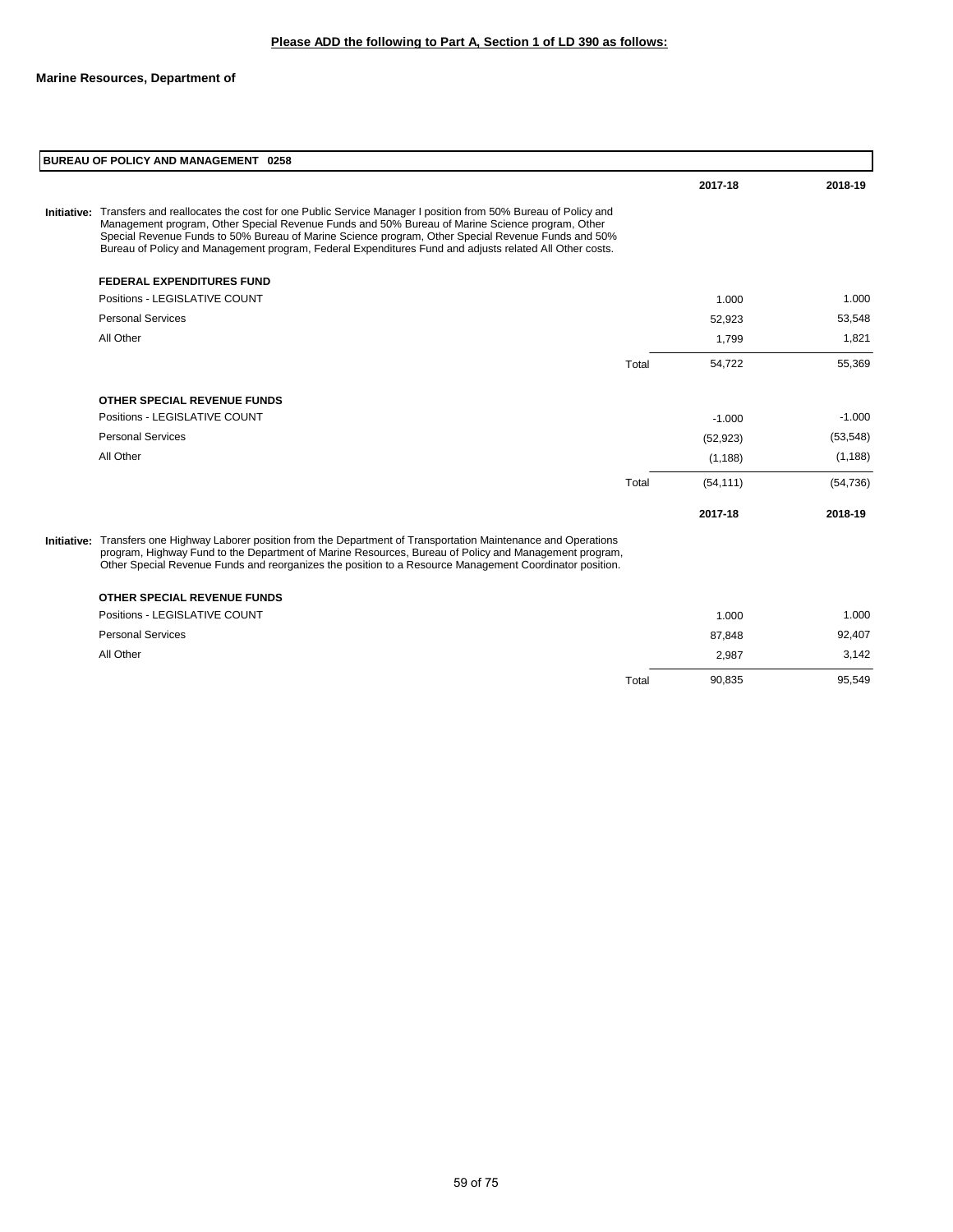|             | BUREAU OF PUBLIC HEALTH Z154                                                                                                                                                                                                   |       |         |         |  |
|-------------|--------------------------------------------------------------------------------------------------------------------------------------------------------------------------------------------------------------------------------|-------|---------|---------|--|
|             |                                                                                                                                                                                                                                |       | 2017-18 | 2018-19 |  |
| Initiative: | Establishes one Seafood Technologist position to provide technical services work involving the provision for<br>field consulting services to seafood processors in the state and provides funding for related All Other costs. |       |         |         |  |
|             | OTHER SPECIAL REVENUE FUNDS                                                                                                                                                                                                    |       |         |         |  |
|             | Positions - LEGISLATIVE COUNT                                                                                                                                                                                                  |       | 1.000   | 1.000   |  |
|             | <b>Personal Services</b>                                                                                                                                                                                                       |       | 68,845  | 72,389  |  |
|             | All Other                                                                                                                                                                                                                      |       | 2.341   | 2.461   |  |
|             |                                                                                                                                                                                                                                | Total | 71.186  | 74.850  |  |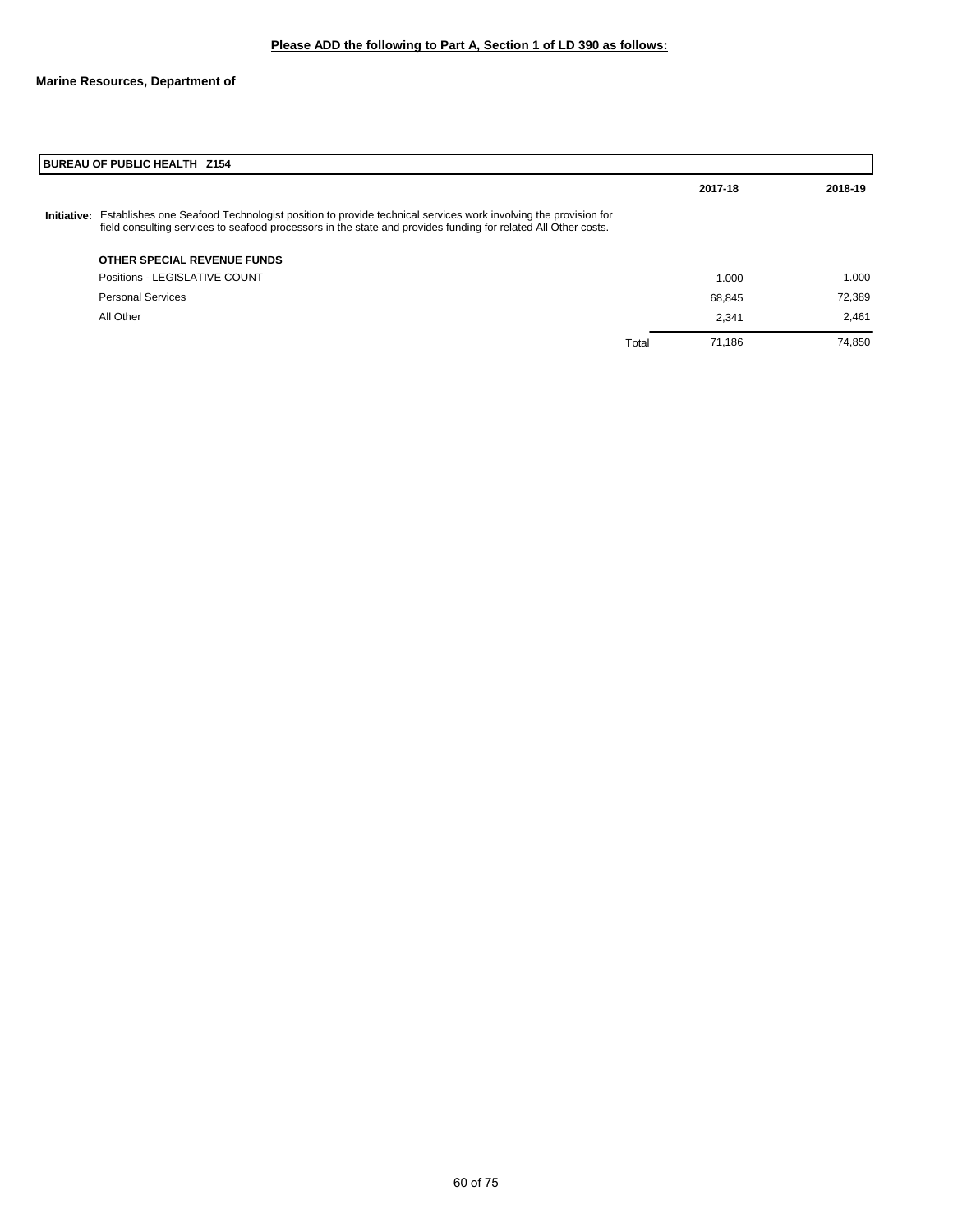|                    | MARITIME ACADEMY - OPERATIONS 0035                                                                                                                                                      |       |          |          |  |  |
|--------------------|-----------------------------------------------------------------------------------------------------------------------------------------------------------------------------------------|-------|----------|----------|--|--|
|                    |                                                                                                                                                                                         |       | 2017-18  | 2018-19  |  |  |
| <b>Initiative:</b> | Transfers funding from the Maritime Academy - Operations program to the Maritime Academy - Schooner<br>Bowdoin program in order to fund maintenance and repair of the Schooner Bowdoin. |       |          |          |  |  |
|                    | <b>GENERAL FUND</b>                                                                                                                                                                     |       |          |          |  |  |
|                    | All Other                                                                                                                                                                               |       | (50,000) | (50,000) |  |  |
|                    |                                                                                                                                                                                         | Total | (50,000) | (50,000) |  |  |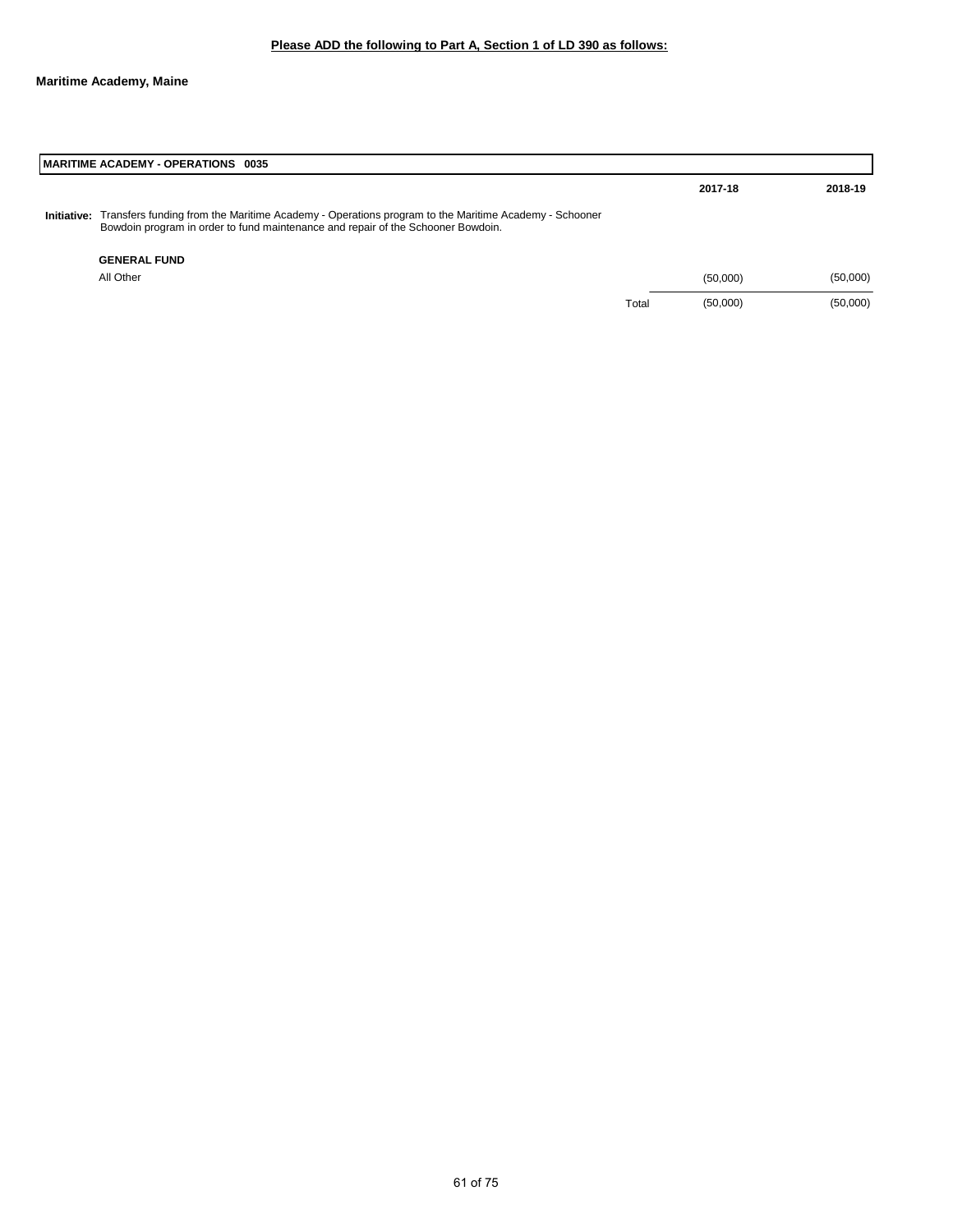|             | I MARITIME ACADEMY - SCHOONER BOWDOIN Z253                                                                                                                                              |       |         |         |  |  |
|-------------|-----------------------------------------------------------------------------------------------------------------------------------------------------------------------------------------|-------|---------|---------|--|--|
|             |                                                                                                                                                                                         |       | 2017-18 | 2018-19 |  |  |
| Initiative: | Transfers funding from the Maritime Academy - Operations program to the Maritime Academy - Schooner<br>Bowdoin program in order to fund maintenance and repair of the Schooner Bowdoin. |       |         |         |  |  |
|             | <b>GENERAL FUND</b>                                                                                                                                                                     |       |         |         |  |  |
|             | All Other                                                                                                                                                                               |       | 50.000  | 50.000  |  |  |
|             |                                                                                                                                                                                         | Total | 50.000  | 50,000  |  |  |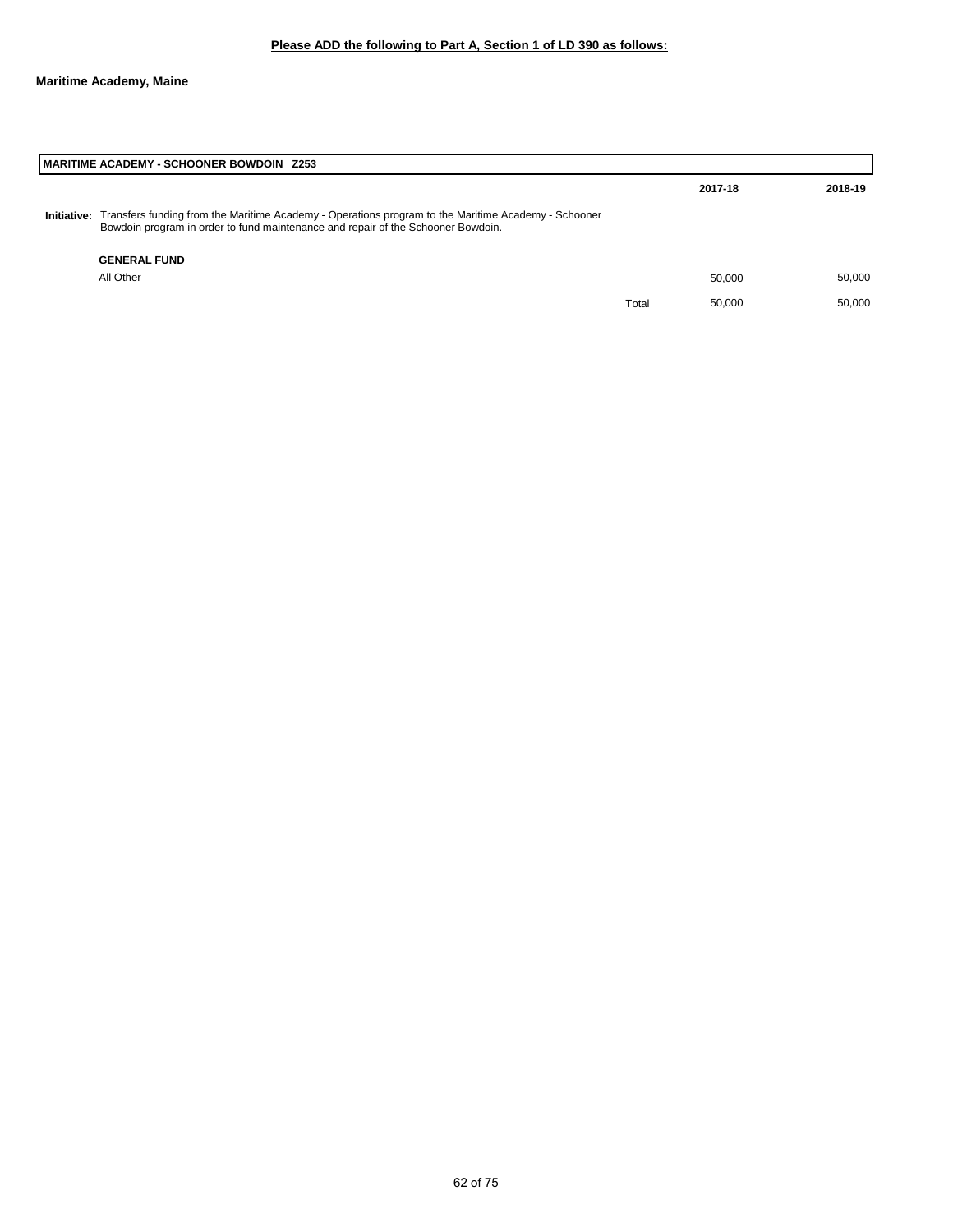### **Museum, Maine State**

Please amend as follows:

|             | MAINE STATE MUSEUM 0180                                                                                                                                             |       |         |         |
|-------------|---------------------------------------------------------------------------------------------------------------------------------------------------------------------|-------|---------|---------|
|             |                                                                                                                                                                     |       | 2017-18 | 2018-19 |
| Initiative: | Provides funding to meet the current rates established by the Department of Administrative and Financial<br>Services, Office of Information Technology.             |       |         |         |
|             | <b>GENERAL FUND</b>                                                                                                                                                 |       |         |         |
|             | All Other                                                                                                                                                           |       | 36,732  | 3,268   |
|             |                                                                                                                                                                     | Total | 36,732  | 3,268   |
|             | <b>REVISED</b>                                                                                                                                                      |       |         |         |
|             | MAINE STATE MUSEUM 0180                                                                                                                                             |       |         |         |
|             |                                                                                                                                                                     |       | 2017-18 | 2018-19 |
|             | Initiative: Provides funding to meet the current rates established by the Department of Administrative and Financial<br>Services, Office of Information Technology. |       |         |         |
|             | <b>GENERAL FUND</b>                                                                                                                                                 |       |         |         |
|             | All Other                                                                                                                                                           |       | 32,292  | 35,707  |
|             |                                                                                                                                                                     | Total | 32,292  | 35,707  |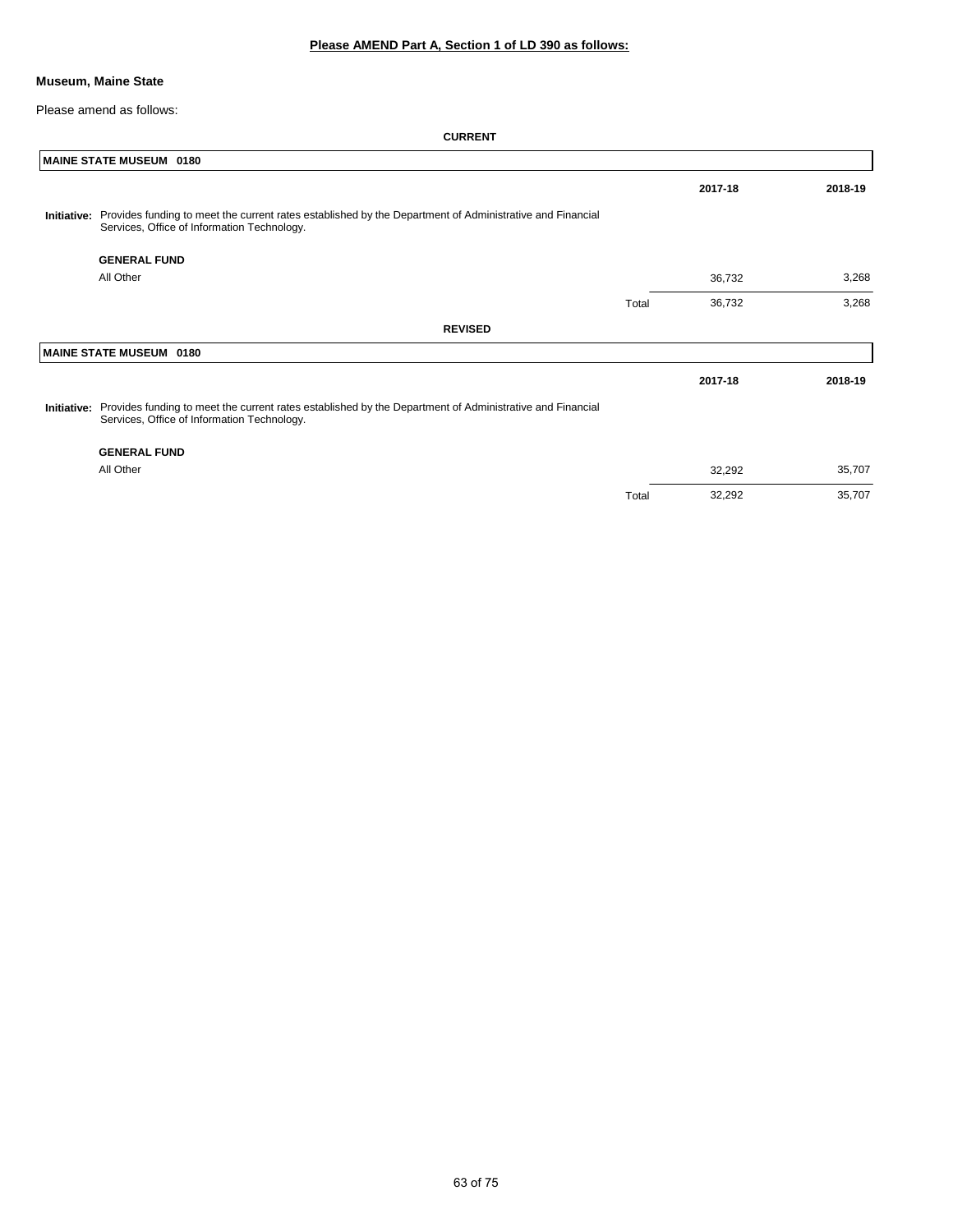### **Public Defender, Office of the**

Please delete the following as follows:

|             | OFFICE OF THE PUBLIC DEFENDER Z248                                                                                                                                                                                                                                                                                                                       |       |            |            |
|-------------|----------------------------------------------------------------------------------------------------------------------------------------------------------------------------------------------------------------------------------------------------------------------------------------------------------------------------------------------------------|-------|------------|------------|
|             |                                                                                                                                                                                                                                                                                                                                                          |       | 2017-18    | 2018-19    |
| Initiative: | Establishes one Chief Public Defender position, 2 Deputy Chief Defender positions, one Business Services<br>Manager position, one Secretary Associate Legal position, 5 Financial Screener positions and 3 part-time<br>Financial Screener positions and provides associated funding for All Other costs to create the Office of the<br>Public Defender. |       |            |            |
|             | <b>GENERAL FUND</b>                                                                                                                                                                                                                                                                                                                                      |       |            |            |
|             | Positions - LEGISLATIVE COUNT                                                                                                                                                                                                                                                                                                                            |       | 11.500     | 11.500     |
|             | <b>Personal Services</b>                                                                                                                                                                                                                                                                                                                                 |       | 949,655    | 994,653    |
|             | All Other                                                                                                                                                                                                                                                                                                                                                |       | 15,415,078 | 15,415,078 |
|             |                                                                                                                                                                                                                                                                                                                                                          | Total | 16,364,733 | 16,409,731 |
|             | OTHER SPECIAL REVENUE FUNDS                                                                                                                                                                                                                                                                                                                              |       |            |            |
|             | All Other                                                                                                                                                                                                                                                                                                                                                |       | 793,497    | 793,497    |
|             |                                                                                                                                                                                                                                                                                                                                                          | Total | 793,497    | 793,497    |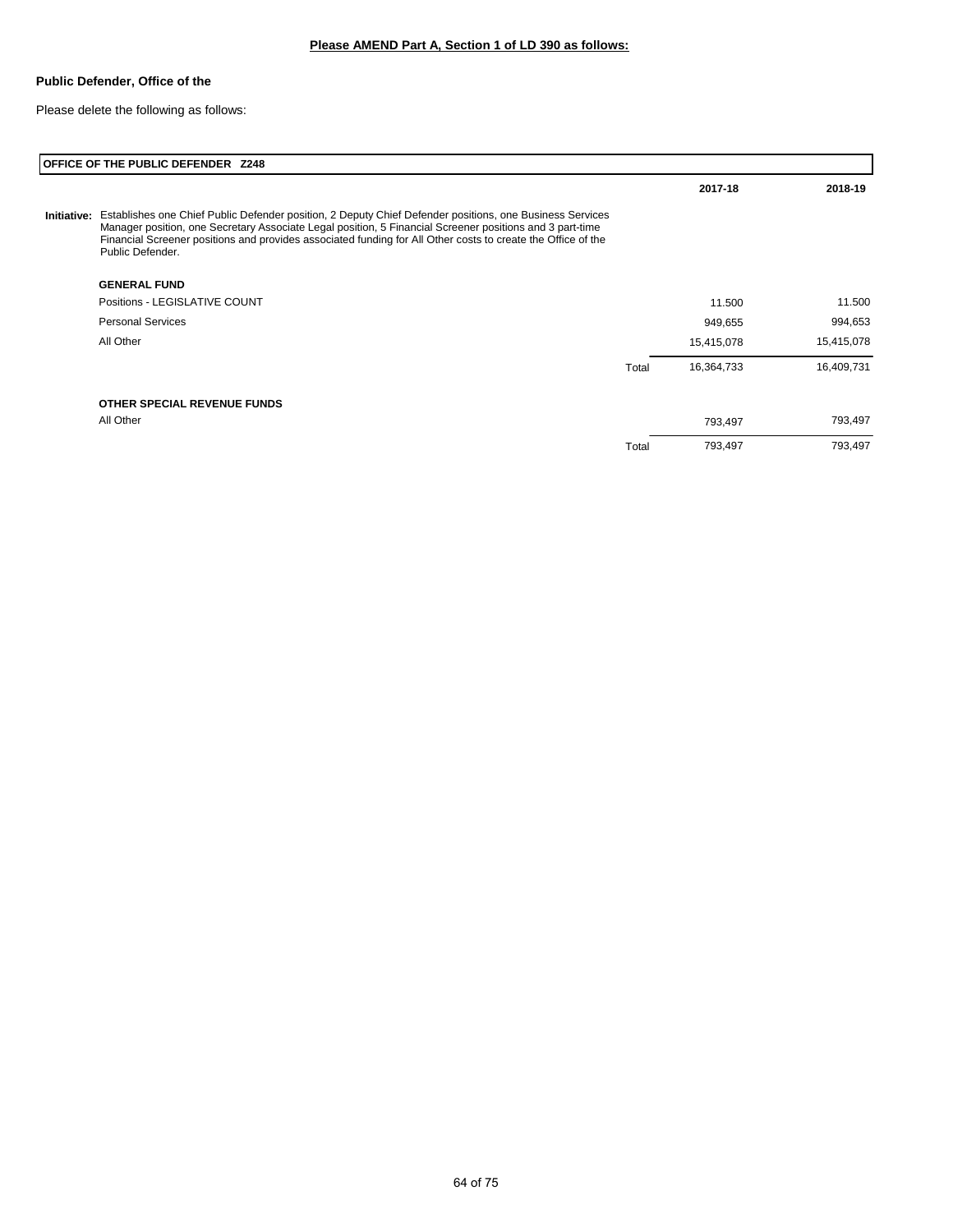Please delete the following as follows:

| CAPITOL POLICE - BUREAU OF 0101                                   |       |         |         |
|-------------------------------------------------------------------|-------|---------|---------|
|                                                                   |       | 2017-18 | 2018-19 |
| Initiative: Provides funding to purchase 9 millimeter ammunition. |       |         |         |
| <b>GENERAL FUND</b>                                               |       |         |         |
| All Other                                                         |       | 3,000   | 3,000   |
|                                                                   | Total | 3,000   | 3,000   |
|                                                                   |       |         |         |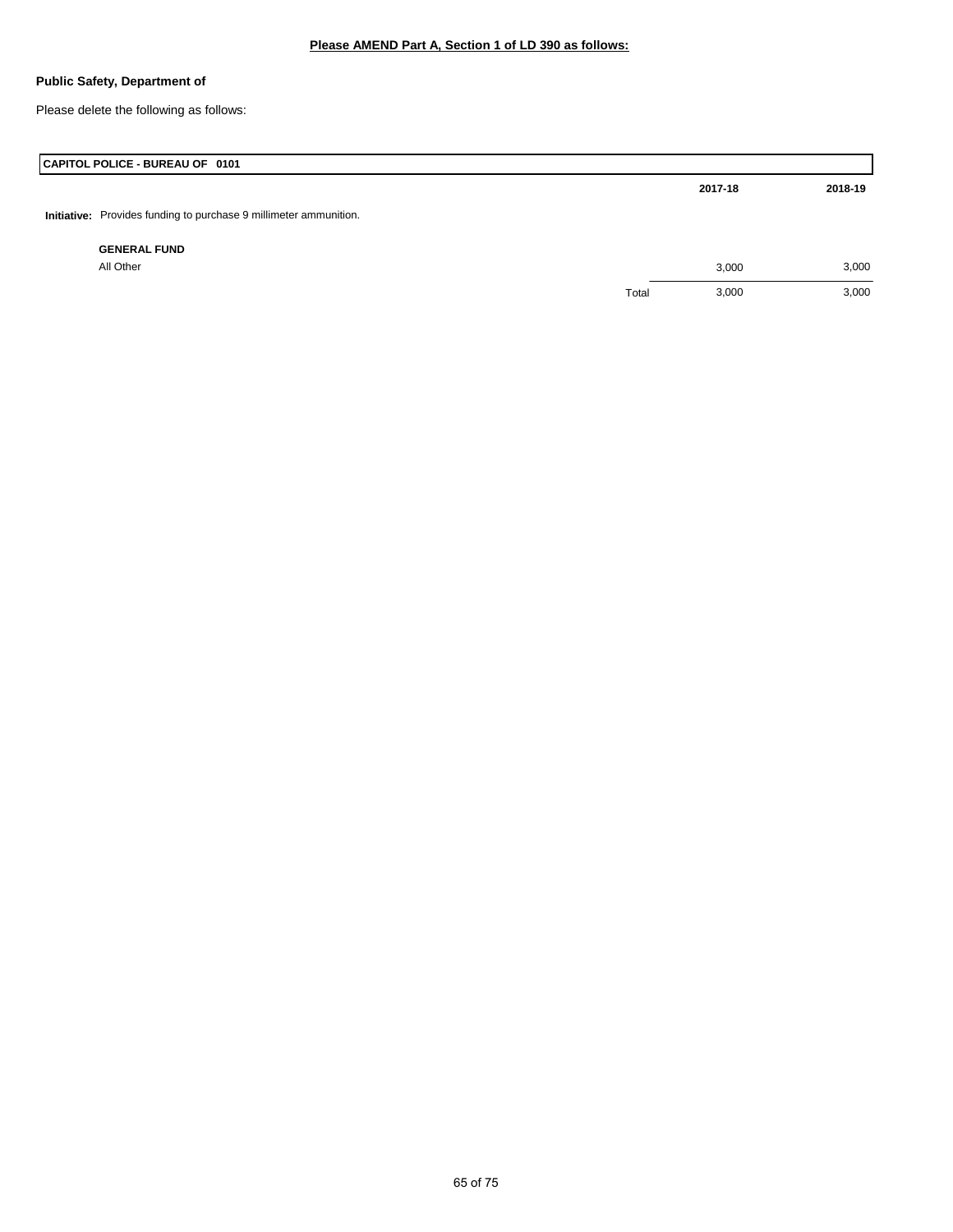| CAPITOL POLICE - BUREAU OF 0101                      |       |         |         |
|------------------------------------------------------|-------|---------|---------|
|                                                      |       | 2017-18 | 2018-19 |
| Initiative: Provides funding to purchase ammunition. |       |         |         |
| <b>GENERAL FUND</b>                                  |       |         |         |
| All Other                                            |       | 3,000   | 3,000   |
|                                                      | Total | 3,000   | 3,000   |
|                                                      |       |         |         |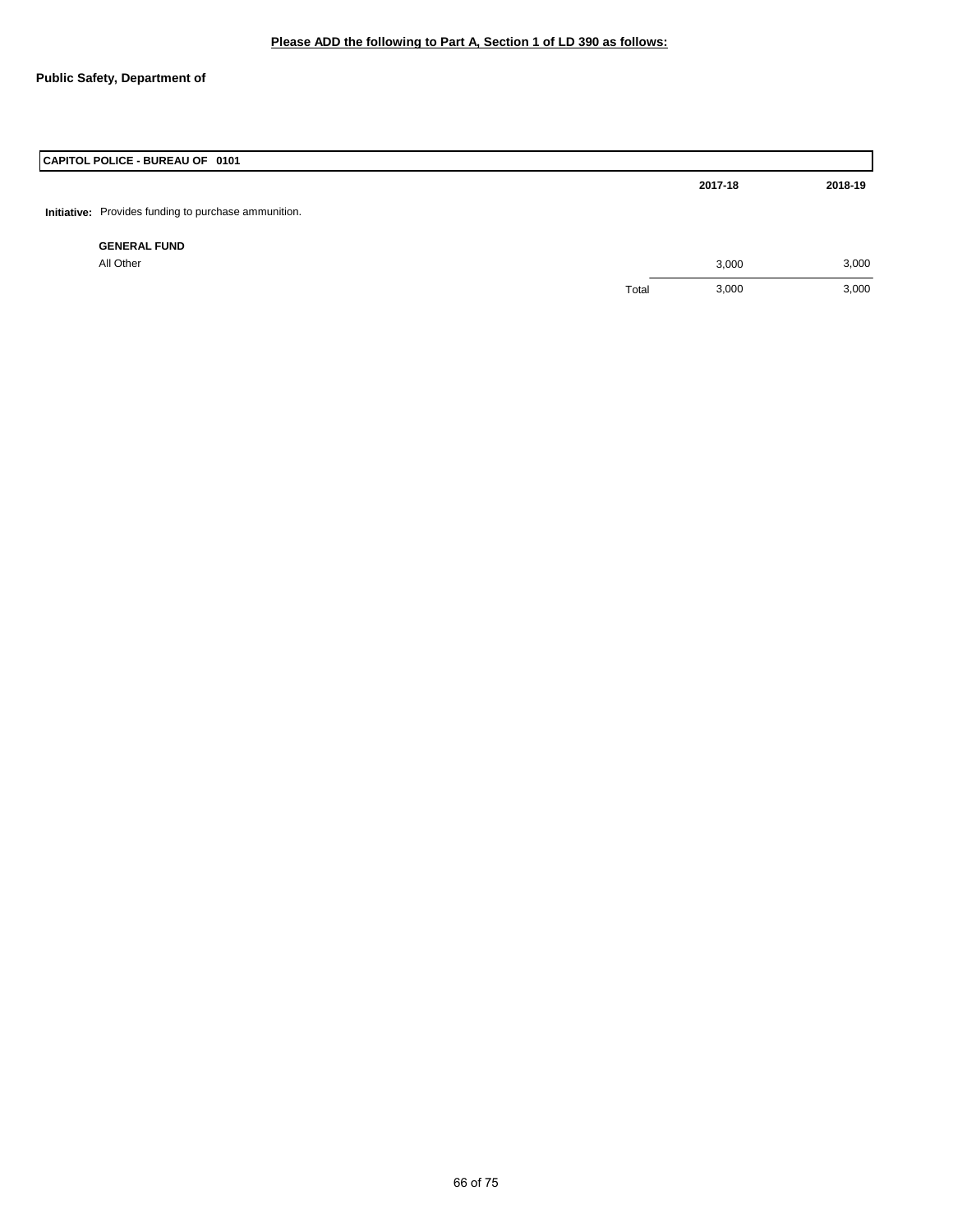Please amend as follows:

| <b>COMPUTER CRIMES 0048</b>                                              |                |       |         |         |
|--------------------------------------------------------------------------|----------------|-------|---------|---------|
|                                                                          |                |       | 2017-18 | 2018-19 |
| Initiative: Provides funding for Computer Forensic Analyst overtime pay. |                |       |         |         |
| <b>GENERAL FUND</b>                                                      |                |       |         |         |
| <b>Personal Services</b>                                                 |                |       | 12,271  | 12,330  |
|                                                                          |                | Total | 12,271  | 12,330  |
|                                                                          | <b>REVISED</b> |       |         |         |
| <b>COMPUTER CRIMES 0048</b>                                              |                |       |         |         |
|                                                                          |                |       | 2017-18 | 2018-19 |
| Initiative: Provides funding for Computer Forensic Analyst overtime pay. |                |       |         |         |
| <b>GENERAL FUND</b>                                                      |                |       |         |         |
| <b>Personal Services</b>                                                 |                |       | 31,795  | 32,792  |
|                                                                          |                | Total | 31,795  | 32,792  |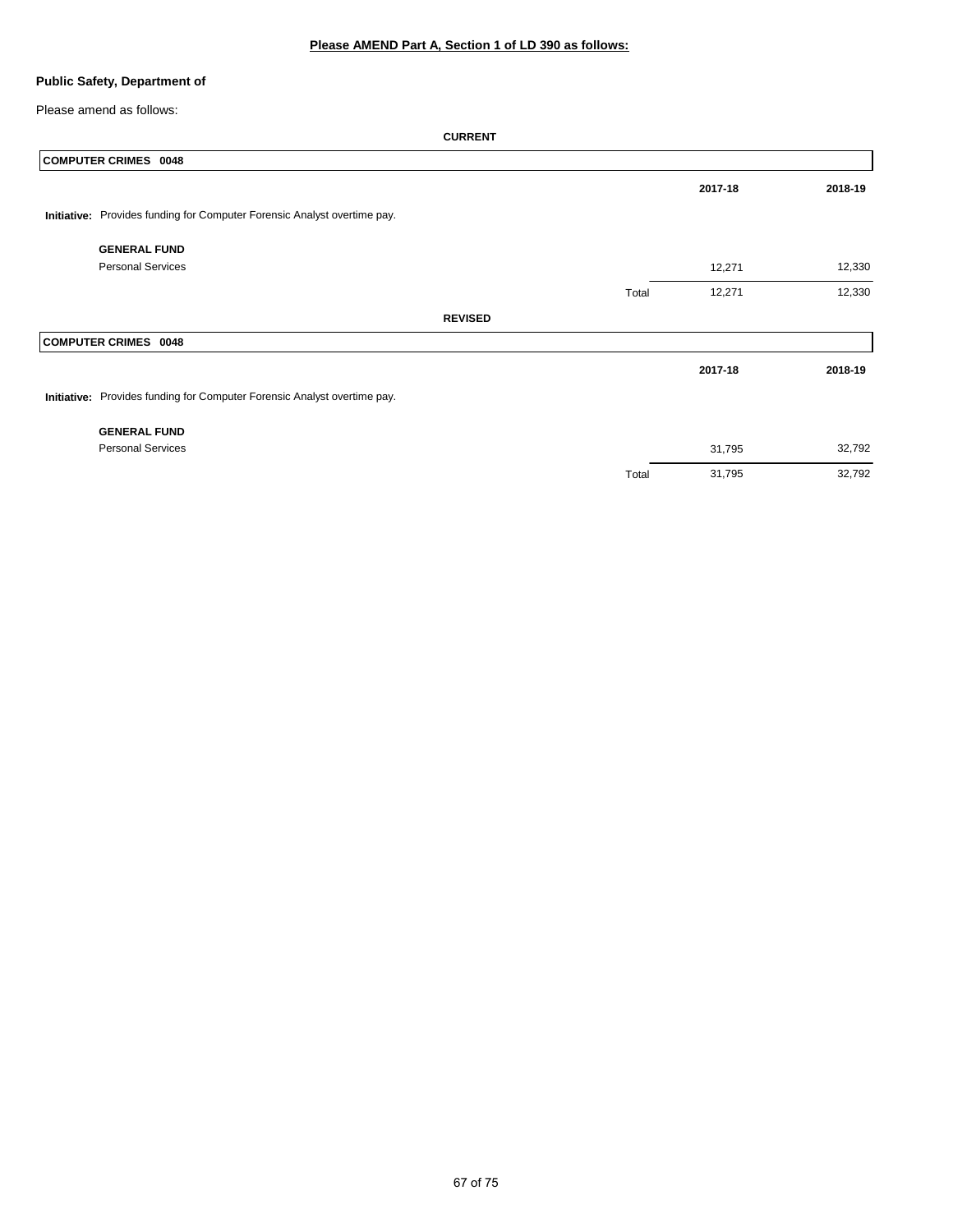| <b>COMPUTER CRIMES 0048</b>                                                                                               |       |         |         |  |
|---------------------------------------------------------------------------------------------------------------------------|-------|---------|---------|--|
|                                                                                                                           |       | 2017-18 | 2018-19 |  |
| Initiative: Establishes 2 Computer Forensic Analyst positions and provides funding in All Other to support the positions. |       |         |         |  |
| <b>GENERAL FUND</b>                                                                                                       |       |         |         |  |
| Positions - LEGISLATIVE COUNT                                                                                             |       | 2.000   | 2.000   |  |
| <b>Personal Services</b>                                                                                                  |       | 174,248 | 182,510 |  |
| All Other                                                                                                                 |       | 86,334  | 6,334   |  |
|                                                                                                                           | Total | 260,582 | 188,844 |  |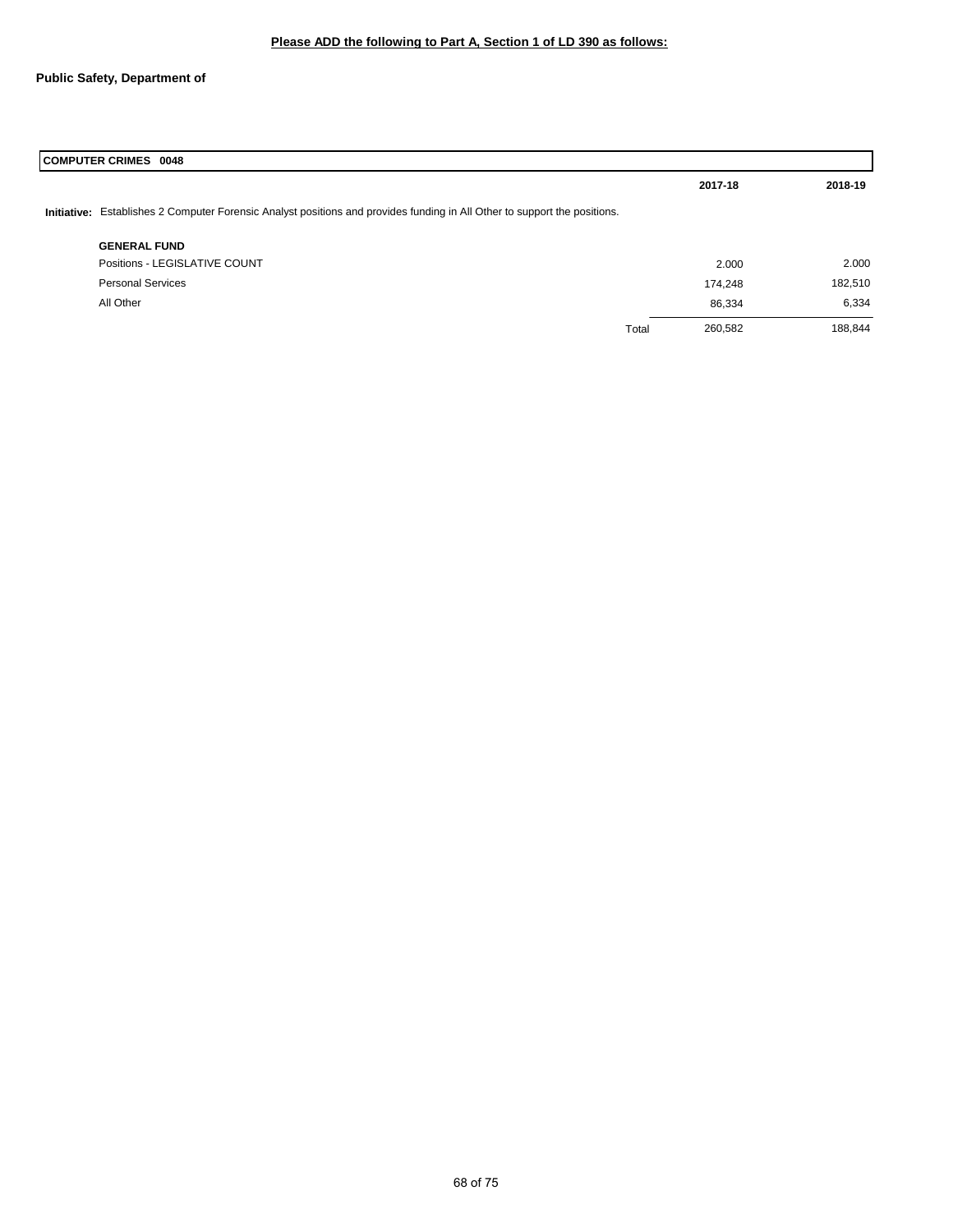Please delete the following as follows:

|             | HIGHWAY SAFETY DPS 0457                                                                                                                                  |       |          |             |
|-------------|----------------------------------------------------------------------------------------------------------------------------------------------------------|-------|----------|-------------|
|             |                                                                                                                                                          |       | 2017-18  | 2018-19     |
| Initiative: | Provides funding for the pending reclassification of 3 Highway Safety Coordinator positions to Recreational<br>Safety and Vehicle Coordinator positions. |       |          |             |
|             | <b>FEDERAL EXPENDITURES FUND</b>                                                                                                                         |       |          |             |
|             | <b>Personal Services</b>                                                                                                                                 |       | 18,809   | 19,881      |
|             | All Other                                                                                                                                                |       | 292      | 310         |
|             |                                                                                                                                                          | Total | 19,101   | 20,191      |
|             | OTHER SPECIAL REVENUE FUNDS                                                                                                                              |       |          |             |
|             | <b>Personal Services</b>                                                                                                                                 |       | 3,554    | 3,844       |
|             | All Other                                                                                                                                                |       | (3, 554) | (3,844)     |
|             |                                                                                                                                                          | Total | 0        | $\mathbf 0$ |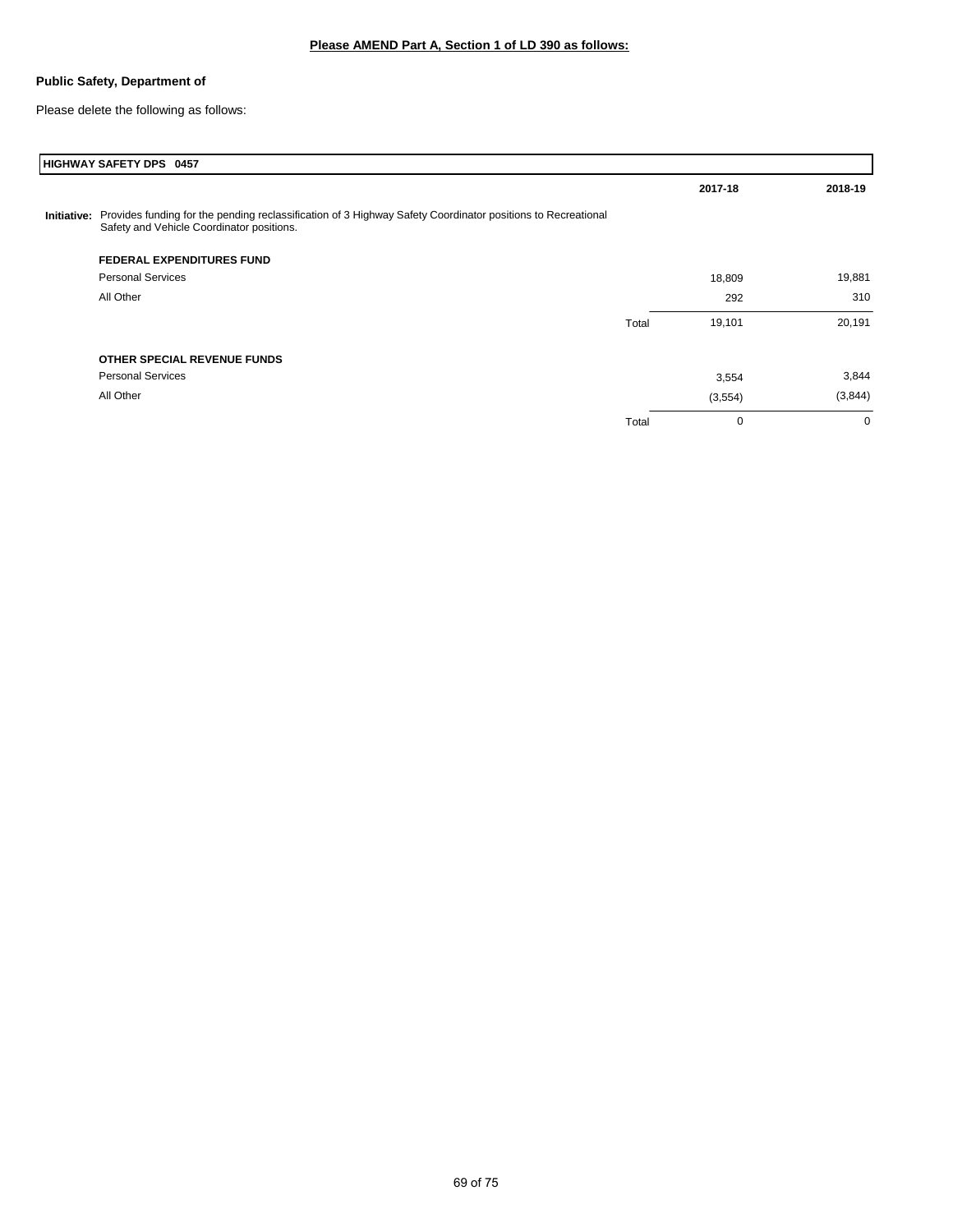| HIGHWAY SAFETY DPS 0457                                                                                                                                            |       |         |         |
|--------------------------------------------------------------------------------------------------------------------------------------------------------------------|-------|---------|---------|
|                                                                                                                                                                    |       | 2017-18 | 2018-19 |
| Initiative: Provides funding for the pending reorganization of 3 Highway Safety Coordinator positions to Recreational<br>Safety and Vehicle Coordinator positions. |       |         |         |
| <b>FEDERAL EXPENDITURES FUND</b>                                                                                                                                   |       |         |         |
| <b>Personal Services</b>                                                                                                                                           |       | 18,809  | 19,881  |
| All Other                                                                                                                                                          |       | 292     | 310     |
|                                                                                                                                                                    | Total | 19,101  | 20,191  |
| OTHER SPECIAL REVENUE FUNDS                                                                                                                                        |       |         |         |
| <b>Personal Services</b>                                                                                                                                           |       | 3,554   | 3,844   |
| All Other                                                                                                                                                          |       | (3,624) | (3,920) |
|                                                                                                                                                                    | Total | (70)    | (76)    |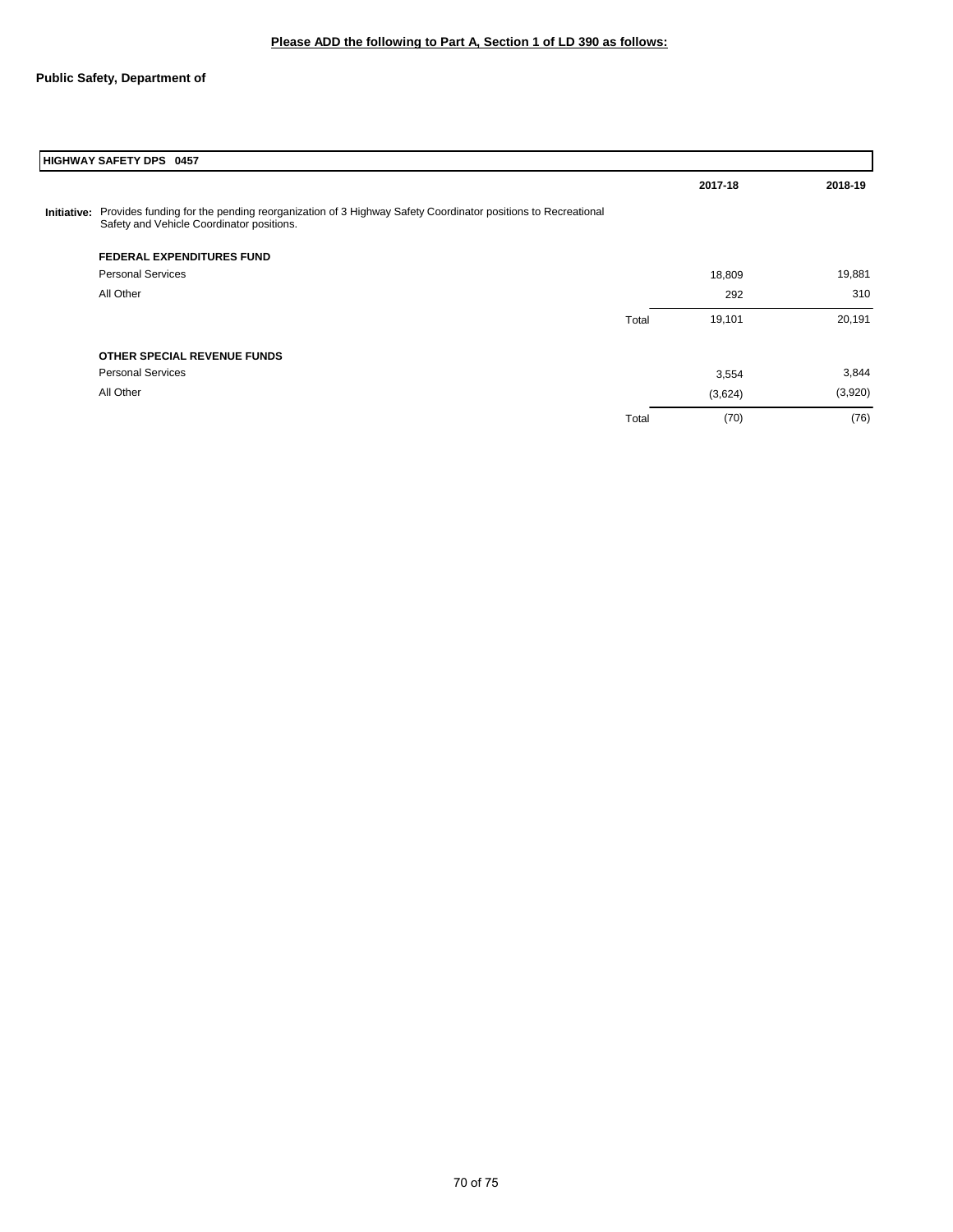Please amend as follows:

| LICENSING AND ENFORCEMENT - PUBLIC SAFETY 0712                                                                                                                                                           |       |            |            |
|----------------------------------------------------------------------------------------------------------------------------------------------------------------------------------------------------------|-------|------------|------------|
|                                                                                                                                                                                                          |       | 2017-18    | 2018-19    |
| Initiative: Transfers one Office Associate II position and one State Police Sergeant-E position and related All Other costs<br>from Other Special Revenue Funds to General Fund within the same program. |       |            |            |
| <b>GENERAL FUND</b>                                                                                                                                                                                      |       |            |            |
| Positions - LEGISLATIVE COUNT                                                                                                                                                                            |       | 2.000      | 2.000      |
| <b>Personal Services</b>                                                                                                                                                                                 |       | 195,954    | 197,741    |
| All Other                                                                                                                                                                                                |       | 96,202     | 95,979     |
|                                                                                                                                                                                                          | Total | 292,156    | 293,720    |
| OTHER SPECIAL REVENUE FUNDS                                                                                                                                                                              |       |            |            |
| Positions - LEGISLATIVE COUNT                                                                                                                                                                            |       | $-2.000$   | $-2.000$   |
| <b>Personal Services</b>                                                                                                                                                                                 |       | (195, 954) | (197, 741) |
| All Other                                                                                                                                                                                                |       | (101, 073) | (100, 878) |
|                                                                                                                                                                                                          | Total | (297, 027) | (298, 619) |
| <b>REVISED</b>                                                                                                                                                                                           |       |            |            |
| LICENSING AND ENFORCEMENT - PUBLIC SAFETY 0712                                                                                                                                                           |       |            |            |
|                                                                                                                                                                                                          |       | 2017-18    | 2018-19    |
| Initiative: Transfers 2 Office Associate II positions and one State Police Sergeant-E position and related All Other costs<br>from Other Special Revenue Funds to General Fund within the same program.  |       |            |            |
| <b>GENERAL FUND</b>                                                                                                                                                                                      |       |            |            |
| Positions - LEGISLATIVE COUNT                                                                                                                                                                            |       | 3.000      | 3.000      |
| <b>Personal Services</b>                                                                                                                                                                                 |       | 259,800    | 262,190    |
| All Other                                                                                                                                                                                                |       | 99,999     | 99,776     |
|                                                                                                                                                                                                          | Total | 359,799    | 361,966    |
| OTHER SPECIAL REVENUE FUNDS                                                                                                                                                                              |       |            |            |
| Positions - LEGISLATIVE COUNT                                                                                                                                                                            |       | $-3.000$   | $-3.000$   |
| <b>Personal Services</b>                                                                                                                                                                                 |       | (259, 800) | (262, 190) |
| All Other                                                                                                                                                                                                |       | (104, 870) | (104, 675) |
|                                                                                                                                                                                                          | Total | (364, 670) | (366, 865) |
| <b>CURRENT</b>                                                                                                                                                                                           |       |            |            |
| LICENSING AND ENFORCEMENT - PUBLIC SAFETY 0712                                                                                                                                                           |       |            |            |
|                                                                                                                                                                                                          |       | 2017-18    | 2018-19    |
| Initiative: Eliminates 2 Public Safety Inspector positions, one Office Associate II position and All Other funding related to<br>non-profit gaming.                                                      |       |            |            |
| OTHER SPECIAL REVENUE FUNDS                                                                                                                                                                              |       |            |            |
| Positions - LEGISLATIVE COUNT                                                                                                                                                                            |       | $-3.000$   | $-3.000$   |
| <b>Personal Services</b>                                                                                                                                                                                 |       | (196,098)  | (201, 240) |
| All Other                                                                                                                                                                                                |       | (53, 699)  | (53, 791)  |
|                                                                                                                                                                                                          | Total | (249, 797) | (255, 031) |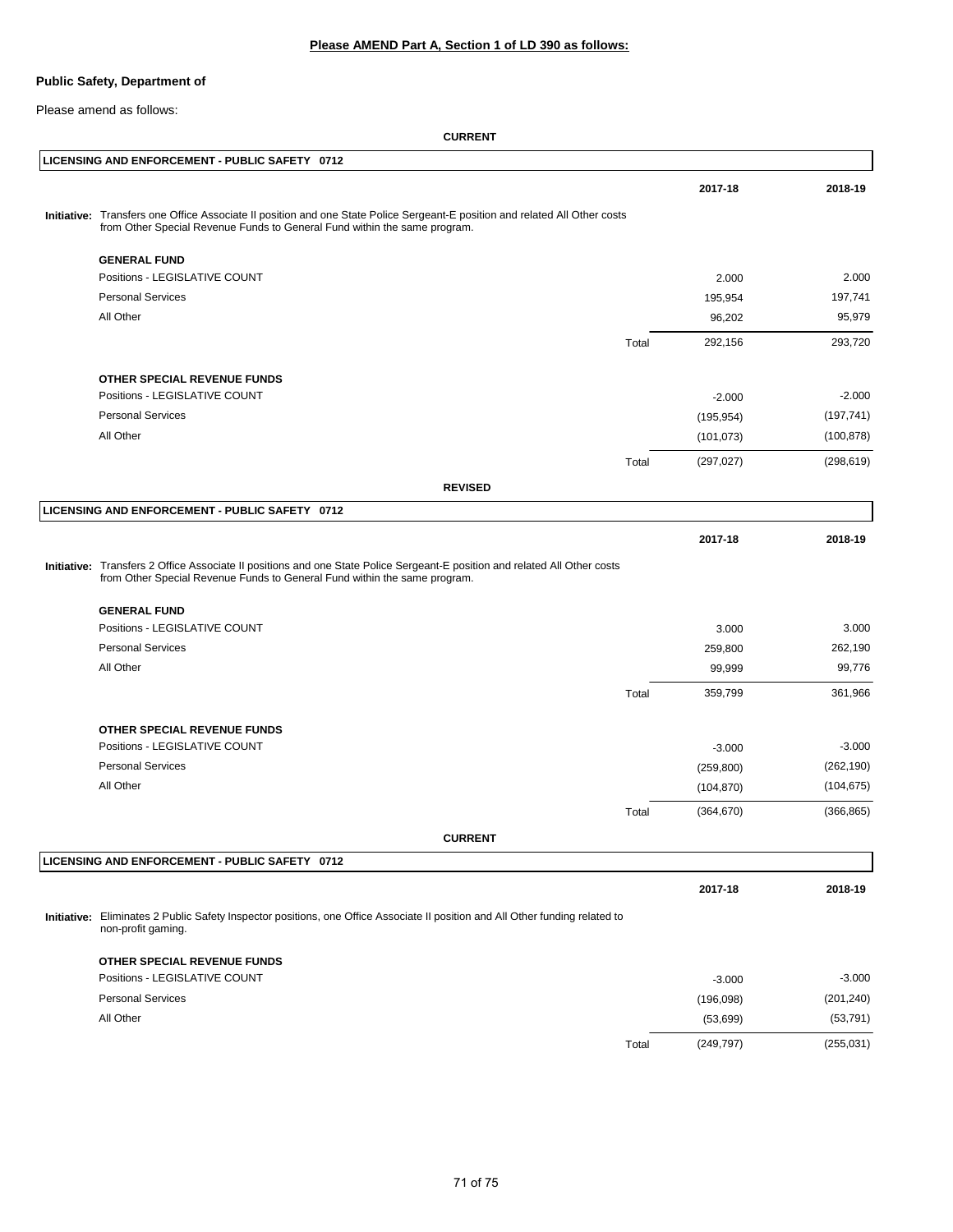|                                                                                                                |       | 2017-18    | 2018-19    |
|----------------------------------------------------------------------------------------------------------------|-------|------------|------------|
| Initiative: Eliminates 2 Public Safety Inspector positions and All Other funding related to non-profit gaming. |       |            |            |
| OTHER SPECIAL REVENUE FUNDS                                                                                    |       |            |            |
| Positions - LEGISLATIVE COUNT                                                                                  |       | $-2.000$   | $-2.000$   |
| <b>Personal Services</b>                                                                                       |       | (132, 252) | (136, 791) |
| All Other                                                                                                      |       | (49,902)   | (49, 994)  |
|                                                                                                                | Total | (182, 154) | (186, 785) |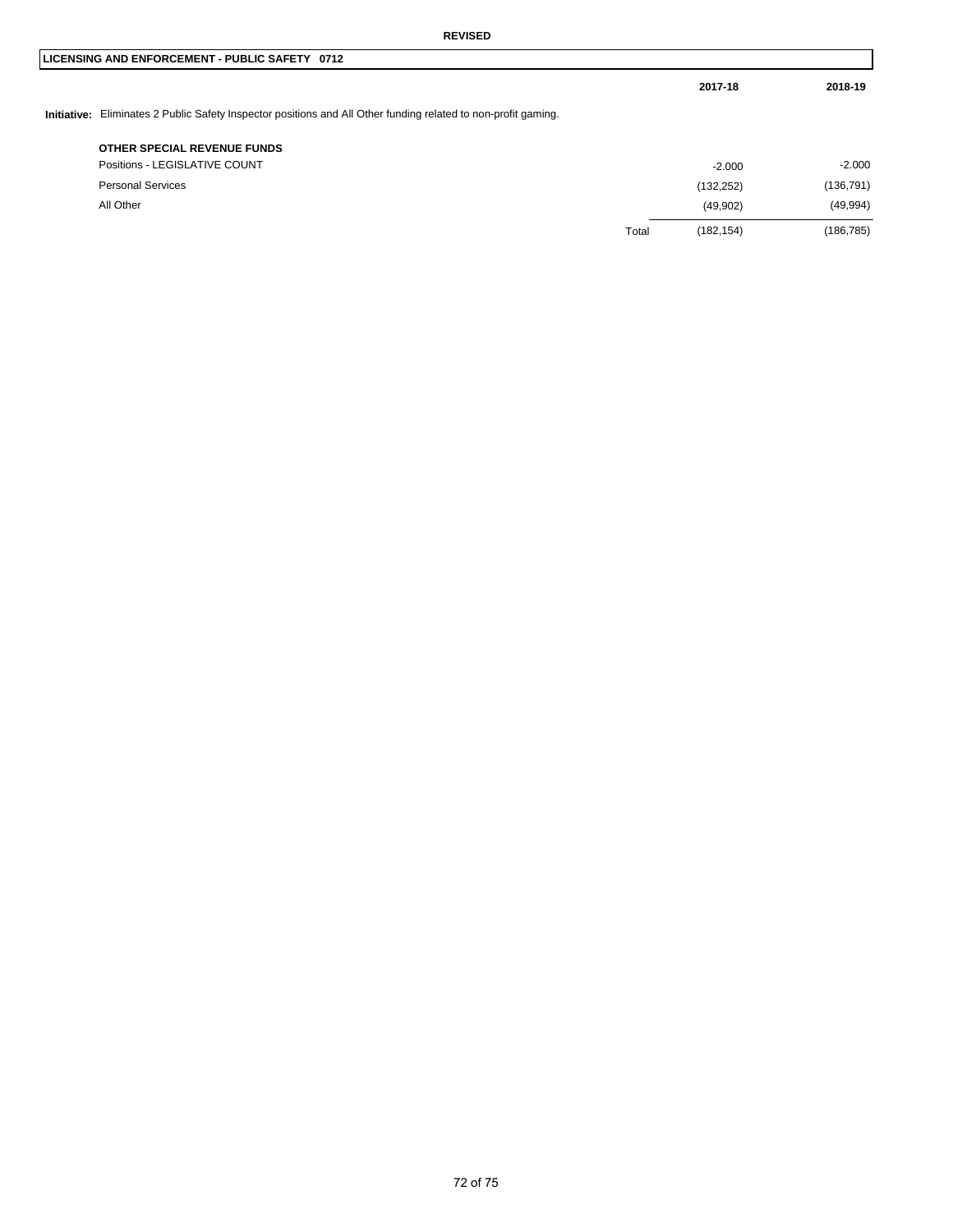### **Please AMEND Part A, Section 1 of LD 390 as follows:**

# **Public Safety, Department of**

Please amend as follows:

**CURRENT**

|  | STATE POLICE 0291                                                                                                                                                                                                                                                                                           |       |           |           |
|--|-------------------------------------------------------------------------------------------------------------------------------------------------------------------------------------------------------------------------------------------------------------------------------------------------------------|-------|-----------|-----------|
|  |                                                                                                                                                                                                                                                                                                             |       | 2017-18   | 2018-19   |
|  | Initiative: Transfers and reallocates one Computer Forensic Analyst position from 100% Other Special Revenue Funds in<br>the State Police program to 30% Other Special Revenue Funds in the State Police program and 70% General<br>Fund in the Computer Crimes program. Also reduces related STACAP costs. |       |           |           |
|  | OTHER SPECIAL REVENUE FUNDS                                                                                                                                                                                                                                                                                 |       |           |           |
|  | Positions - LEGISLATIVE COUNT                                                                                                                                                                                                                                                                               |       | $-1.000$  | $-1.000$  |
|  | <b>Personal Services</b>                                                                                                                                                                                                                                                                                    |       | (61, 936) | (62, 390) |
|  | All Other                                                                                                                                                                                                                                                                                                   |       | (1,329)   | (1,338)   |
|  |                                                                                                                                                                                                                                                                                                             | Total | (63, 265) | (63, 728) |
|  | <b>REVISED</b>                                                                                                                                                                                                                                                                                              |       |           |           |
|  | STATE POLICE 0291                                                                                                                                                                                                                                                                                           |       |           |           |
|  |                                                                                                                                                                                                                                                                                                             |       | 2017-18   | 2018-19   |
|  | Initiative: Transfers and reallocates one Computer Forensic Analyst position from 100% Other Special Revenue Funds in<br>the State Police program to 30% Other Special Revenue Funds in the State Police program and 70% General<br>Fund in the Computer Crimes program. Also reduces related STACAP costs. |       |           |           |
|  | OTHER SPECIAL REVENUE FUNDS                                                                                                                                                                                                                                                                                 |       |           |           |
|  | Positions - LEGISLATIVE COUNT                                                                                                                                                                                                                                                                               |       | $-1.000$  | $-1.000$  |
|  | <b>Personal Services</b>                                                                                                                                                                                                                                                                                    |       | (74, 207) | (74, 720) |
|  | All Other                                                                                                                                                                                                                                                                                                   |       | (1,329)   | (1,338)   |
|  |                                                                                                                                                                                                                                                                                                             | Total | (75, 536) | (76,058)  |
|  | <b>CURRENT</b>                                                                                                                                                                                                                                                                                              |       |           |           |
|  | STATE POLICE 0291                                                                                                                                                                                                                                                                                           |       |           |           |
|  |                                                                                                                                                                                                                                                                                                             |       | 2017-18   | 2018-19   |
|  | Initiative: Provides funding for Computer Forensic Analyst overtime pay.                                                                                                                                                                                                                                    |       |           |           |
|  | <b>GENERAL FUND</b>                                                                                                                                                                                                                                                                                         |       |           |           |
|  | <b>Personal Services</b>                                                                                                                                                                                                                                                                                    |       | 12,101    | 12,121    |
|  |                                                                                                                                                                                                                                                                                                             | Total | 12,101    | 12,121    |
|  | <b>REVISED</b>                                                                                                                                                                                                                                                                                              |       |           |           |
|  | STATE POLICE 0291                                                                                                                                                                                                                                                                                           |       |           |           |
|  |                                                                                                                                                                                                                                                                                                             |       | 2017-18   | 2018-19   |
|  | Initiative: Provides funding for Computer Forensic Analyst overtime pay.                                                                                                                                                                                                                                    |       |           |           |
|  |                                                                                                                                                                                                                                                                                                             |       |           |           |
|  | <b>GENERAL FUND</b><br><b>Personal Services</b>                                                                                                                                                                                                                                                             |       | 12,101    | 12,121    |
|  |                                                                                                                                                                                                                                                                                                             | Total | 12,101    | 12,121    |
|  |                                                                                                                                                                                                                                                                                                             |       |           |           |
|  | <b>FEDERAL EXPENDITURES FUND</b>                                                                                                                                                                                                                                                                            |       |           |           |
|  | <b>Personal Services</b>                                                                                                                                                                                                                                                                                    |       | 10,808    | 11,325    |
|  | All Other                                                                                                                                                                                                                                                                                                   |       | 194       | 203       |
|  |                                                                                                                                                                                                                                                                                                             | Total | 11,002    | 11,528    |
|  |                                                                                                                                                                                                                                                                                                             |       |           |           |
|  | OTHER SPECIAL REVENUE FUNDS<br><b>Personal Services</b>                                                                                                                                                                                                                                                     |       | 24,372    | 24,451    |
|  | All Other                                                                                                                                                                                                                                                                                                   |       | 437       | 438       |
|  |                                                                                                                                                                                                                                                                                                             | Total | 24,809    | 24,889    |
|  |                                                                                                                                                                                                                                                                                                             |       |           |           |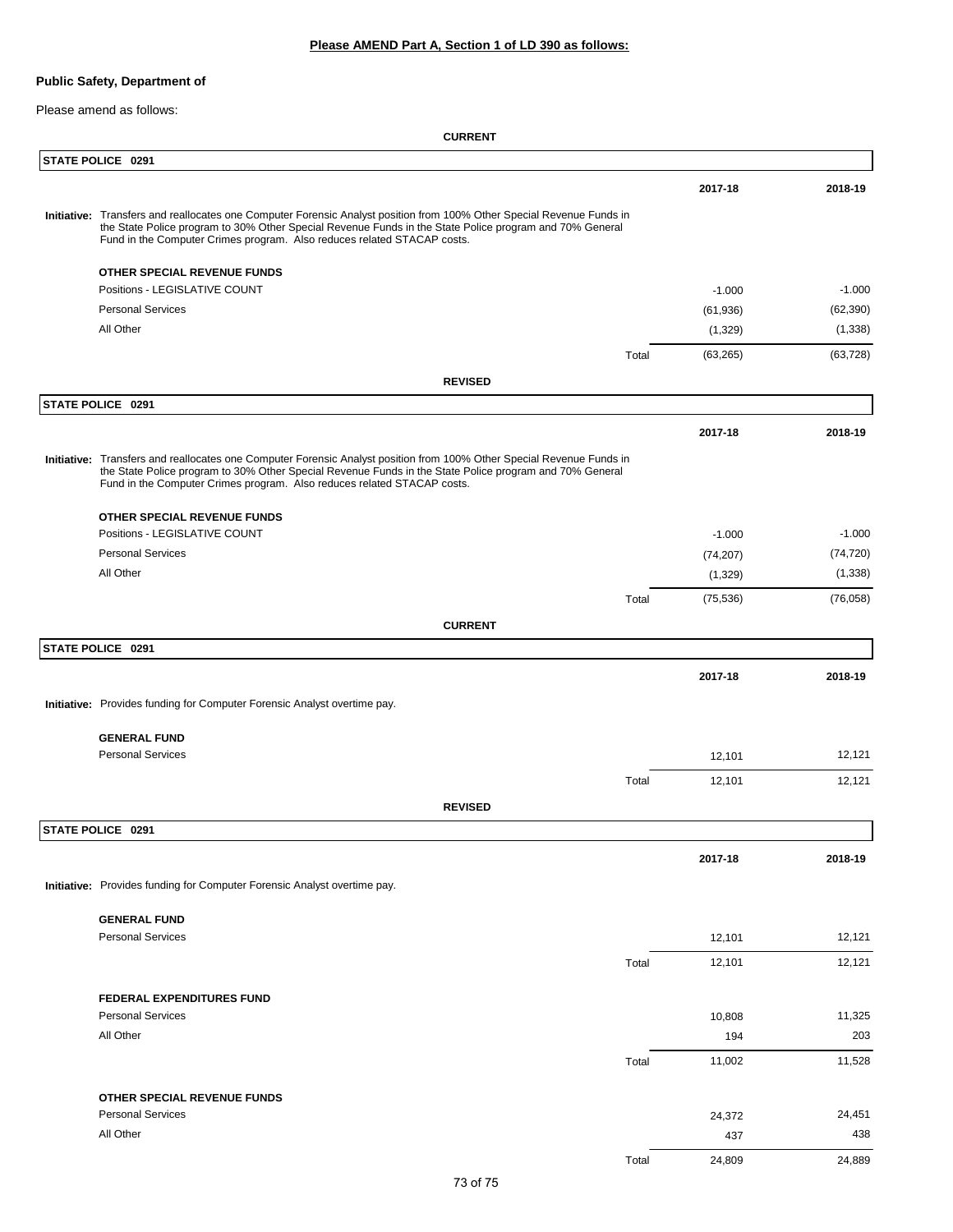|             | TRAFFIC SAFETY - COMMERCIAL VEHICLE ENFORCEMENT 0715                                                                                     |       |         |         |
|-------------|------------------------------------------------------------------------------------------------------------------------------------------|-------|---------|---------|
|             |                                                                                                                                          |       | 2017-18 | 2018-19 |
| Initiative: | Provides funding for the approved range change of 6 Motor Carrier Inspector positions from range 18 to range<br>20, retroactive to 2015. |       |         |         |
|             | <b>HIGHWAY FUND - Informational</b>                                                                                                      |       |         |         |
|             | <b>Personal Services</b>                                                                                                                 |       | 59,802  | 18,600  |
|             | All Other                                                                                                                                |       | 928     | 289     |
|             |                                                                                                                                          | Total | 60,730  | 18,889  |
|             | <b>FEDERAL EXPENDITURES FUND</b>                                                                                                         |       |         |         |
|             | <b>Personal Services</b>                                                                                                                 |       | 59,796  | 18,597  |
|             | All Other                                                                                                                                |       | 928     | 289     |
|             |                                                                                                                                          | Total | 60,724  | 18,886  |